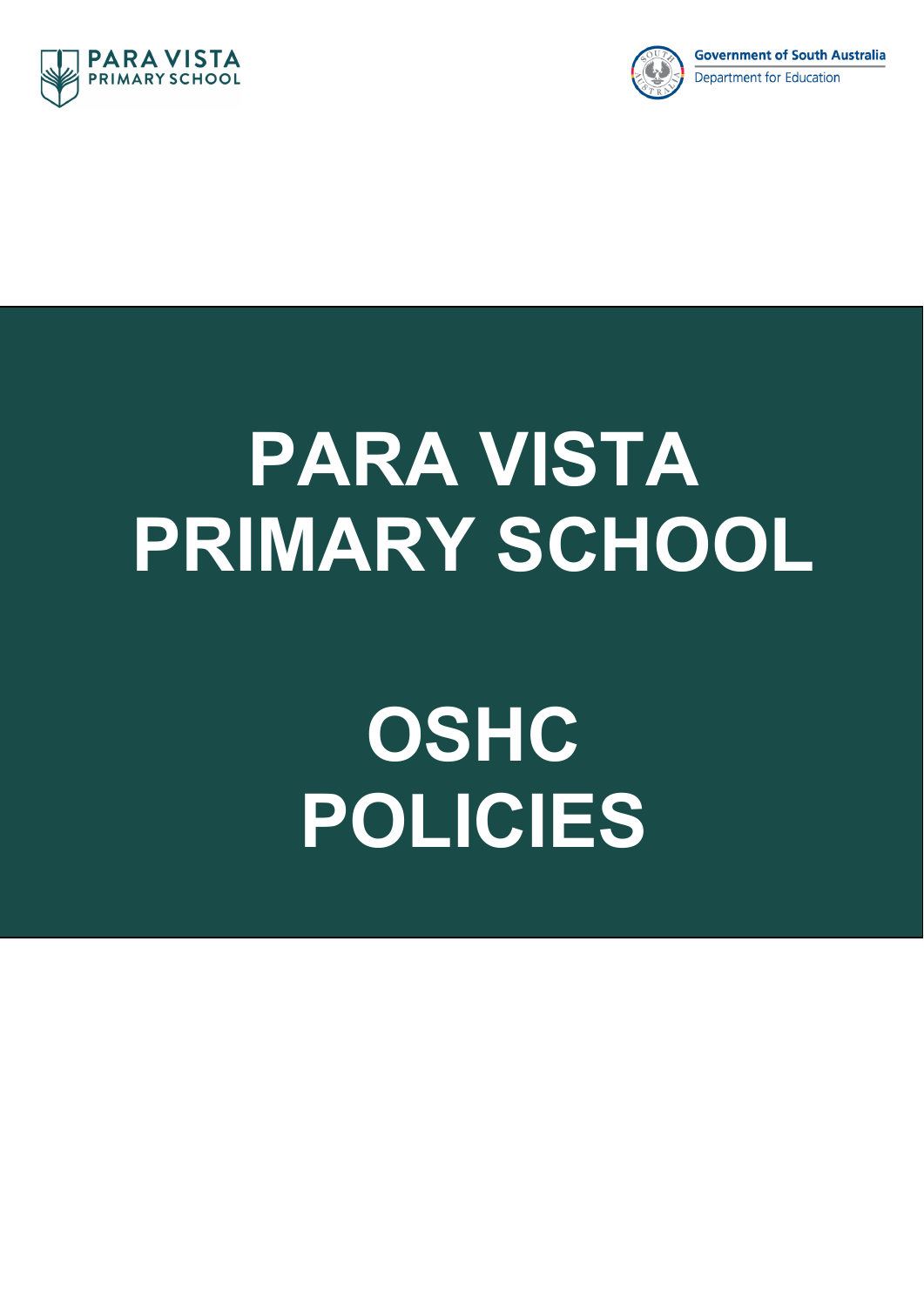



# **TABLE OF CONTENTS**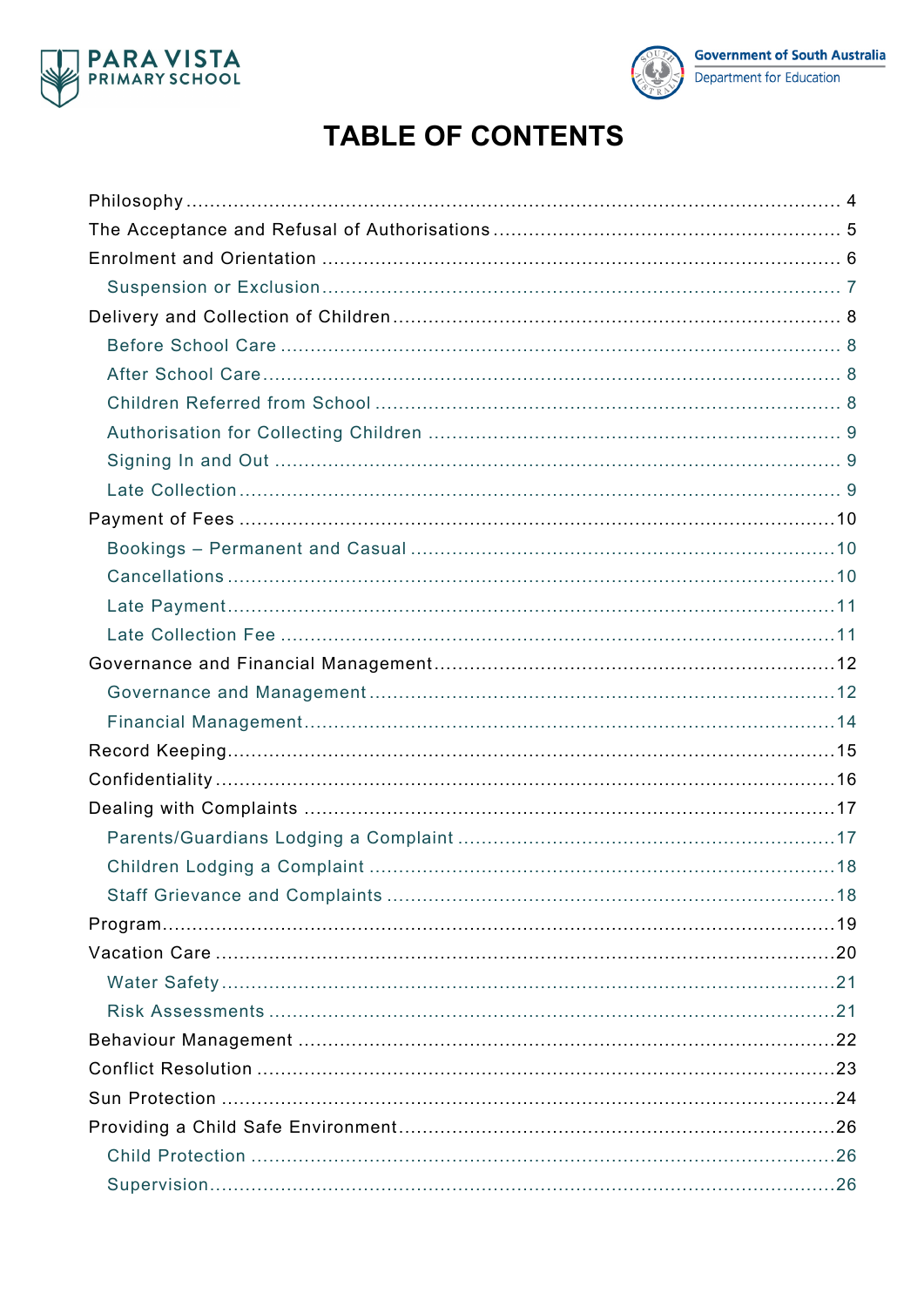



Department for Education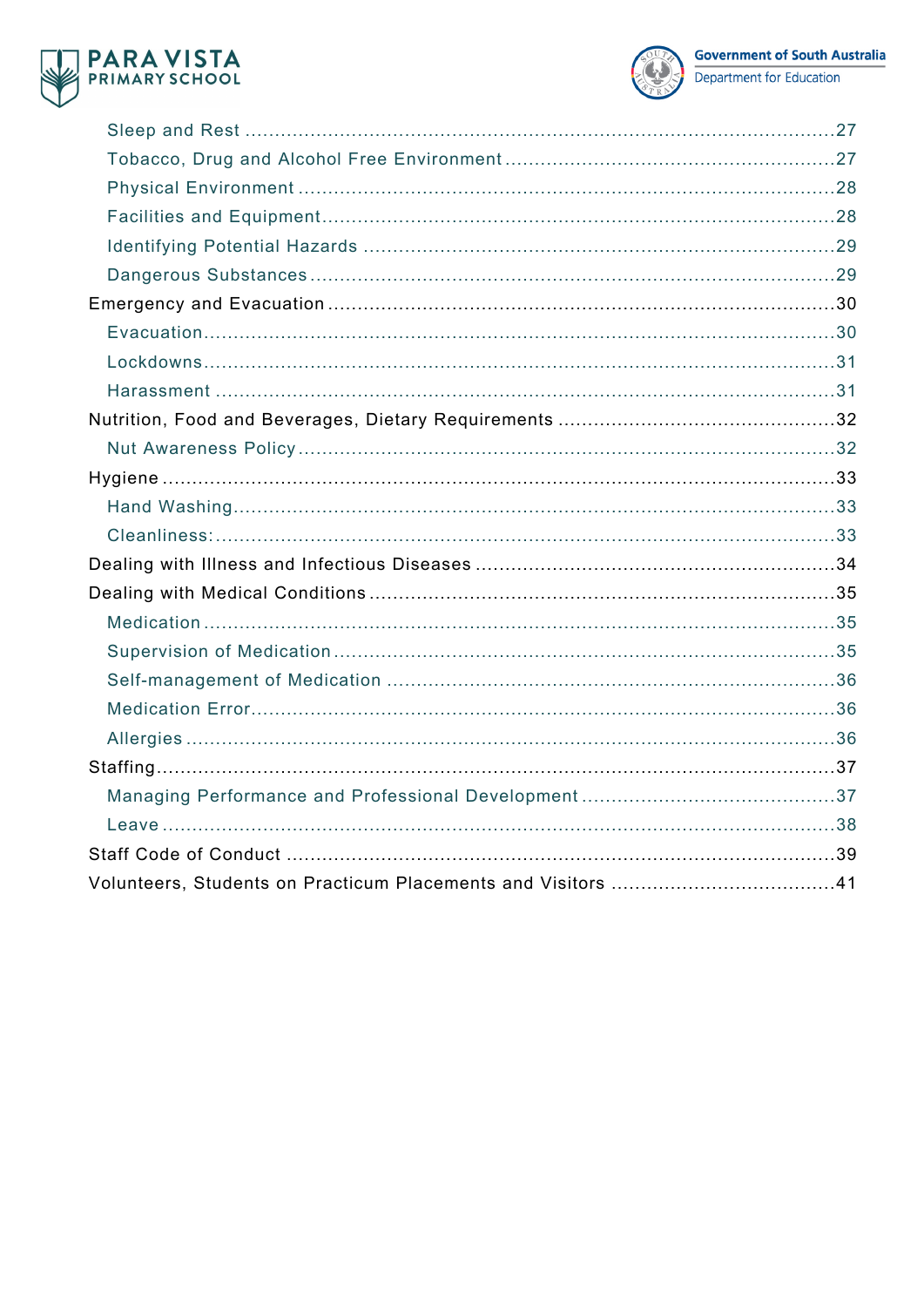



Para Vista Primary School Out of School Hours Care (OSHC) **Policy: Philosophy** Approval Date: 8 October 2019 To Be Reviewed by: September 2021

# **Philosophy**

At Para Vista Primary School OSHC and Vacation Care, we aim to create a positive, stimulating and caring environment. We pride ourselves on being able to provide a homely and warm atmosphere that is based upon mutual respect, honesty and courage. Children are expected and supported to respect themselves, each other, staff and their environment at all times.

We believe that children have the right to feel safe and secure, in our OSHC environment and beyond, both physically, socially and emotionally. This means providing an inclusive environment that caters for a wide range of children and families.

Our recreational program enables children to extend their learning and development in all areas. Observations are made of the children's learning and development and inform our program ensuring it reflects the needs and interests of individual children. Children are encouraged to make choices about their play and participation. Our program aims to be well-balanced and address all aspects of the child – physical, social, emotional, cognitive, creativity and language.

Para Vista Primary School OSHC reflects the *My Time Our Place – Framework for School Age Care in Australia*. This framework outlines five outcomes which have been implemented to acknowledge the wellbeing, development and learning of all children. These outcomes are:

**Outcome 1:** Children have a strong sense of identity

**Outcome 2:** Children are connected with and contribute to their world

**Outcome 3:** Children have a strong sense of wellbeing

**Outcome 4:** Children are confident and involved learners

**Outcome 5:** Children are effective communicators.

We value our relationship with our families and wider school community and recognise the vital role they play. We place importance on developing a trusting open relationship between home and ourselves based on respect and communication. The diversity and uniqueness of each family is respected and valued. We aim to support and create positive relationships with our OSHC families by:

- Welcoming them to OSHC with friendly and informative service information.
- Providing feedback and information about their child's time at OSHC.
- Respecting and accommodating their views.
- Being respectful and sensitive of the needs to our OSHC families and responding to feedback, suggestions through open communication.
- Providing information about other relevant community services.

Our staff are experienced, knowledgeable and have a strong duty of care. We work as a flexible and cohesive team and make decisions collaboratively. We are committed to providing encouragement for and access to professional development, opportunities to be involved in decision making and an environment which is supportive of the individual worker, especially in relation to their physical, professional and emotional needs.

#### **This Philosophy statement sits within the Para Vista Primary School Vision Statement**

A community of life-long learners inspiring creativity and excellence which is underpinned by the school values of Respect, Honesty and Courage.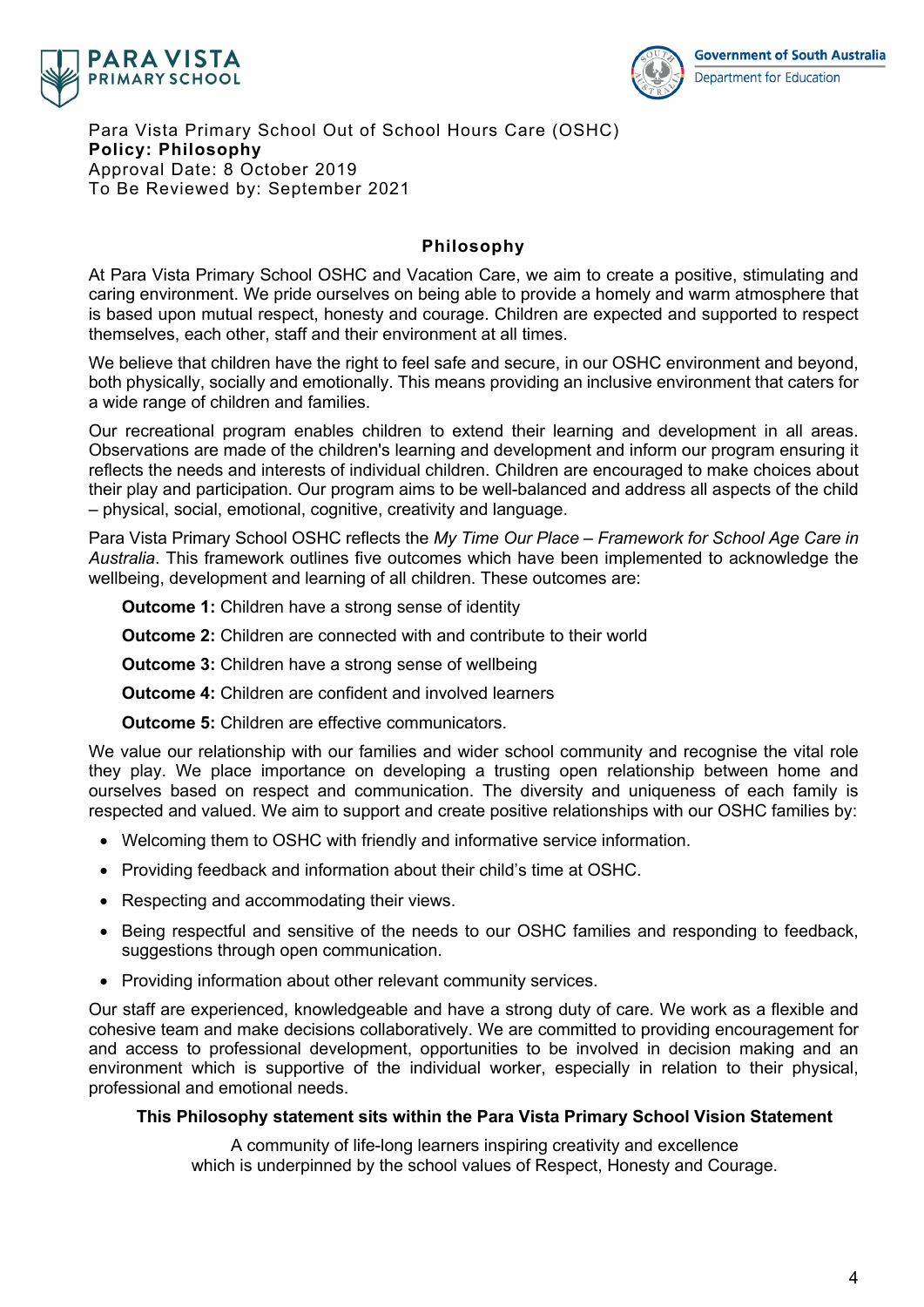



Para Vista Primary School Out of School Hours Care (OSHC) **Policy: The Acceptance and Refusal of Authorisations** Approval Date: 7 August 2019 To Be Reviewed by: July 2021

# **The Acceptance and Refusal of Authorisations**

Para Vista Primary School OSHC has clear processes to ensure that all requirements relating to authorisations are met as determined by the Law. These policies specifically outline for staff and families what steps they must take to ensure children are safe when being cared for.

# **HOW THE POLICY WILL BE IMPLEMENTED:**

The Director must obtain dated, written authorisation from parent/guardian for:

- a) Children leaving the premises in the care of someone other than their parent/guardian (see **Delivery and Collection of Children policy**)
- b) Administration of medication (see **Medical Conditions policy**)
- c) Taking children on excursion (see **Vacation Care policy**)

These must be kept on record by the Director/Certified Supervisor.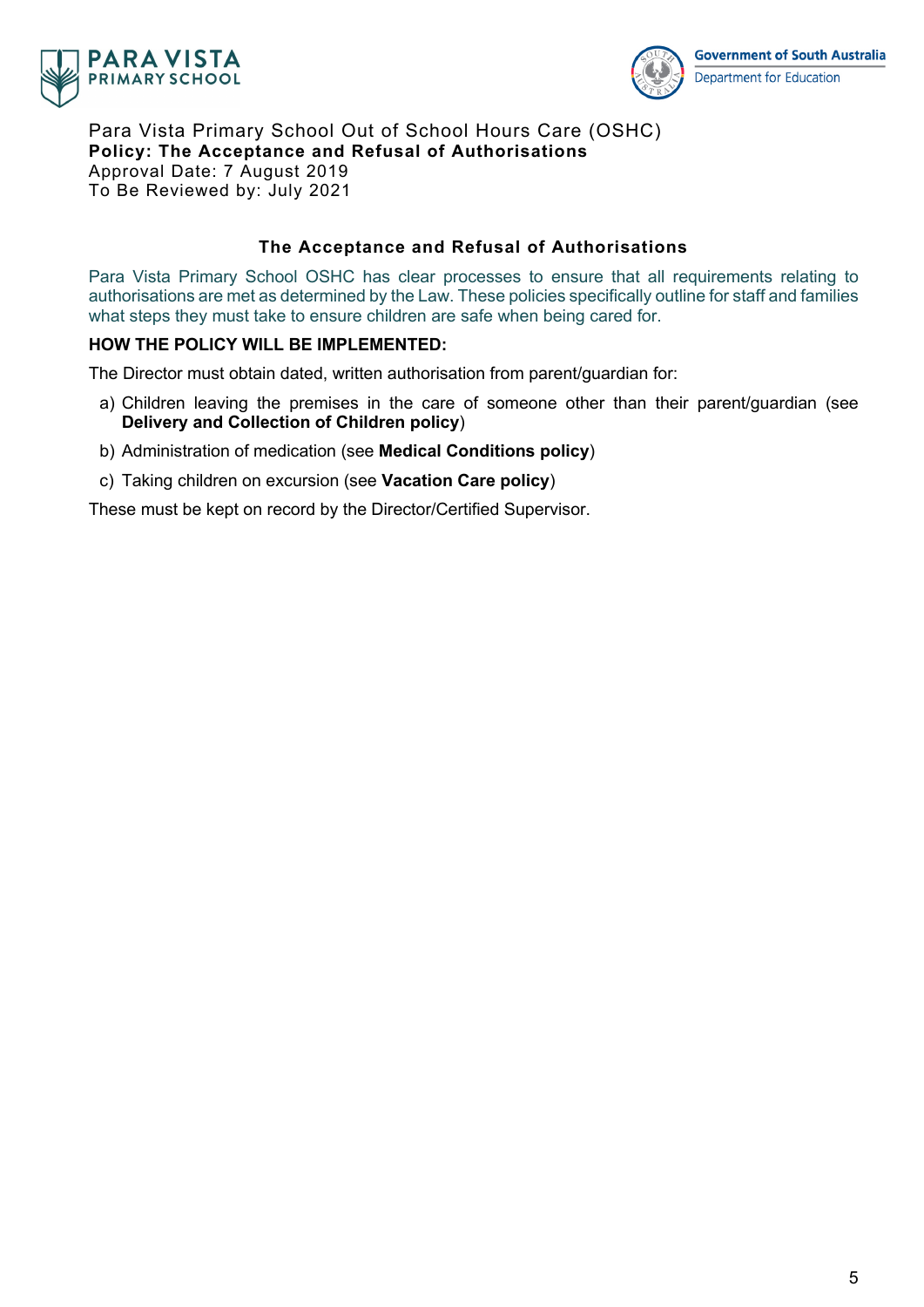



Para Vista Primary School Out of School Hours Care (OSHC) **Policy: Enrolment and Orientation** Approval Date: 8 October 2019 To Be Reviewed by: September 2021

# **Enrolment and Orientation**

Para Vista Primary School OSHC will incorporate an enrolment and orientation process for both children and their families. The purpose of this is to:

- enable staff to meet and greet children and their families
- provide essential operational information
- form the foundation for a successful and caring partnership between home and OSHC

If demand for places provided at Para Vista Primary School OSHC exceeds those available, the Director will prioritise enrolment and allocate places according to the Australian Government *Priority of Access Guidelines*.

Access for families and children to Para Vista Primary School OSHC will be non-discriminatory. Children's access to safety and care at the service will be ensured, and the custodial rights of parents/guardians to access the service will be protected.

# **HOW THE POLICY WILL BE IMPLEMENTED:**

- A child may be enrolled in OSHC once they have commenced school and can continue to use the service until they commence high school.
- The service can accept children from Para Vista Preschool who will be picked up by a staff member. We will accept children from the preschool if:
	- The child has been attending the preschool for at least five weeks or has previously attended childcare.
	- The child is happy and confident in attending OSHC.
	- The family has an older sibling at OSHC or will be attending OSHC when they begin school.
	- The service can adequately meet the needs of the child i.e. toileting.
- The Director will meet with all new parents/guardians to discuss the operations, program, any specific needs they may have, and to answer any questions.
- Where possible, new children will be encouraged to visit OSHC with their parents/guardians before enrolment to facilitate the child's orientation into the service.
- When a parent/guardian is not fluent in English, the enrolment interview will, if requested, be conducted in their first language.
- Each family must complete an enrolment form for each child and where necessary, provide a personalised health care plan.
- On enrolment, families will be given our Parent Handbook and provided access our policies.
- If a place is not immediately available at the service, the child may be put on a waiting list. Details about priority of access eligibility, and care requirements will be required. Once on the waiting list, the family is asked to contact the service regularly to confirm they wish to remain on the list. When a place becomes available, the family will be contacted by the Director.
- The Service aims to provide a positive orientation for new children attending the service and to welcome all new children and families. Staff will actively encourage new children to be involved at OSHC and will inform them of the timetable, rules and assist them in developing new friendships.
- New parents/guardians may telephone the service during the initial sessions for reassurance that their child has settled in. Staff will provide information to the parent/guardian regarding the children's participation and wellbeing.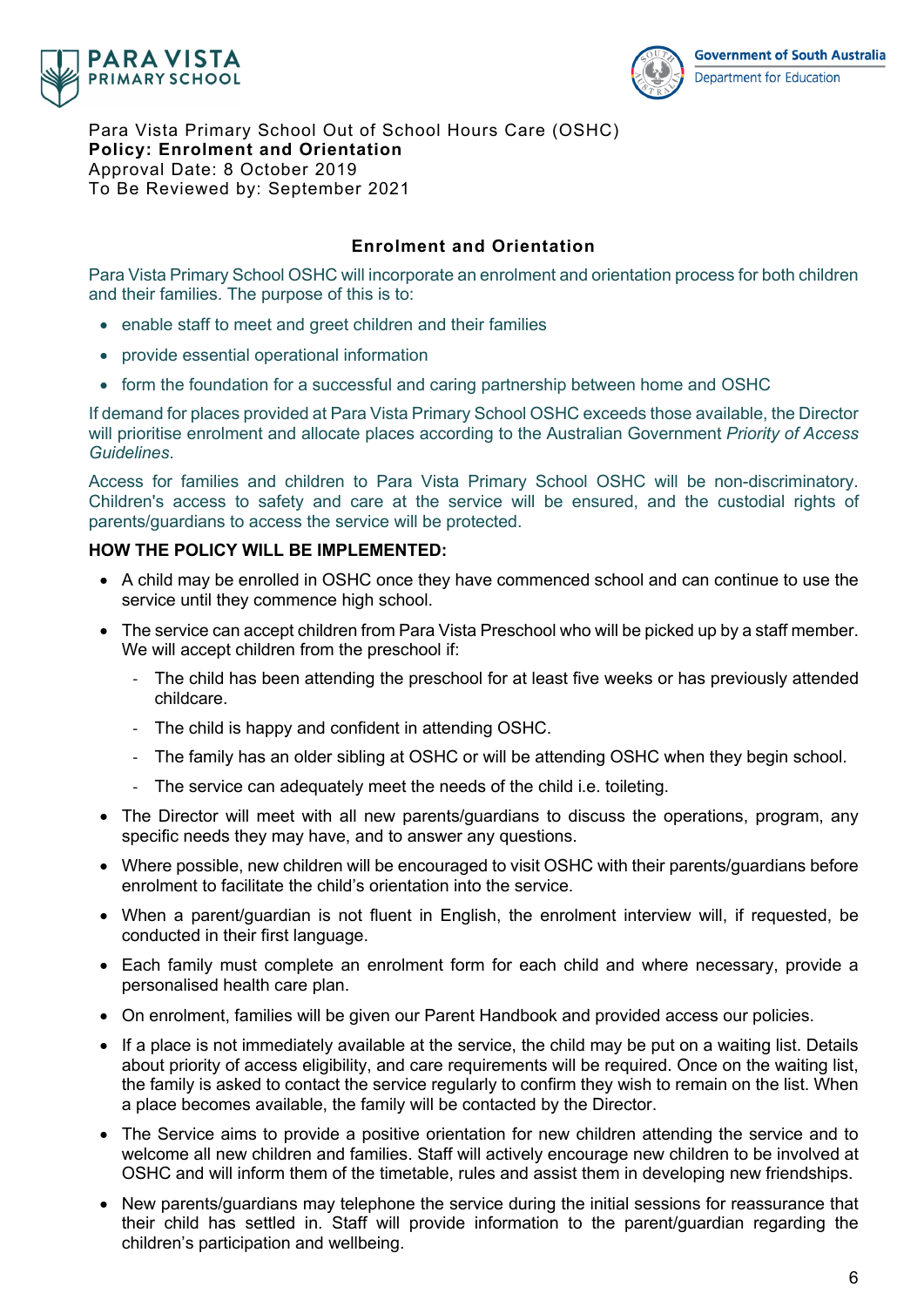



• Enrolment forms will be updated annually or when a family's circumstances change, to ensure information is current and correct. It is the parent's/guardian's responsibility to notify the Director/Certified Supervisor in writing of any changes to family circumstances.

#### **Suspension or Exclusion**

Suspension or exclusion of children from the service will occur only after all other avenues of communication and support have been exhausted and when:

- a) A child puts one or more children at risk through inappropriate/dangerous behaviour (see **Behaviour Management policy**)
- b) In the event that a child in attendance at the service is suffering from an infectious disease (See **Dealing with Illness and Infectious Diseases policy**).
- c) Unpaid fees (See **Payment of Fees policy**).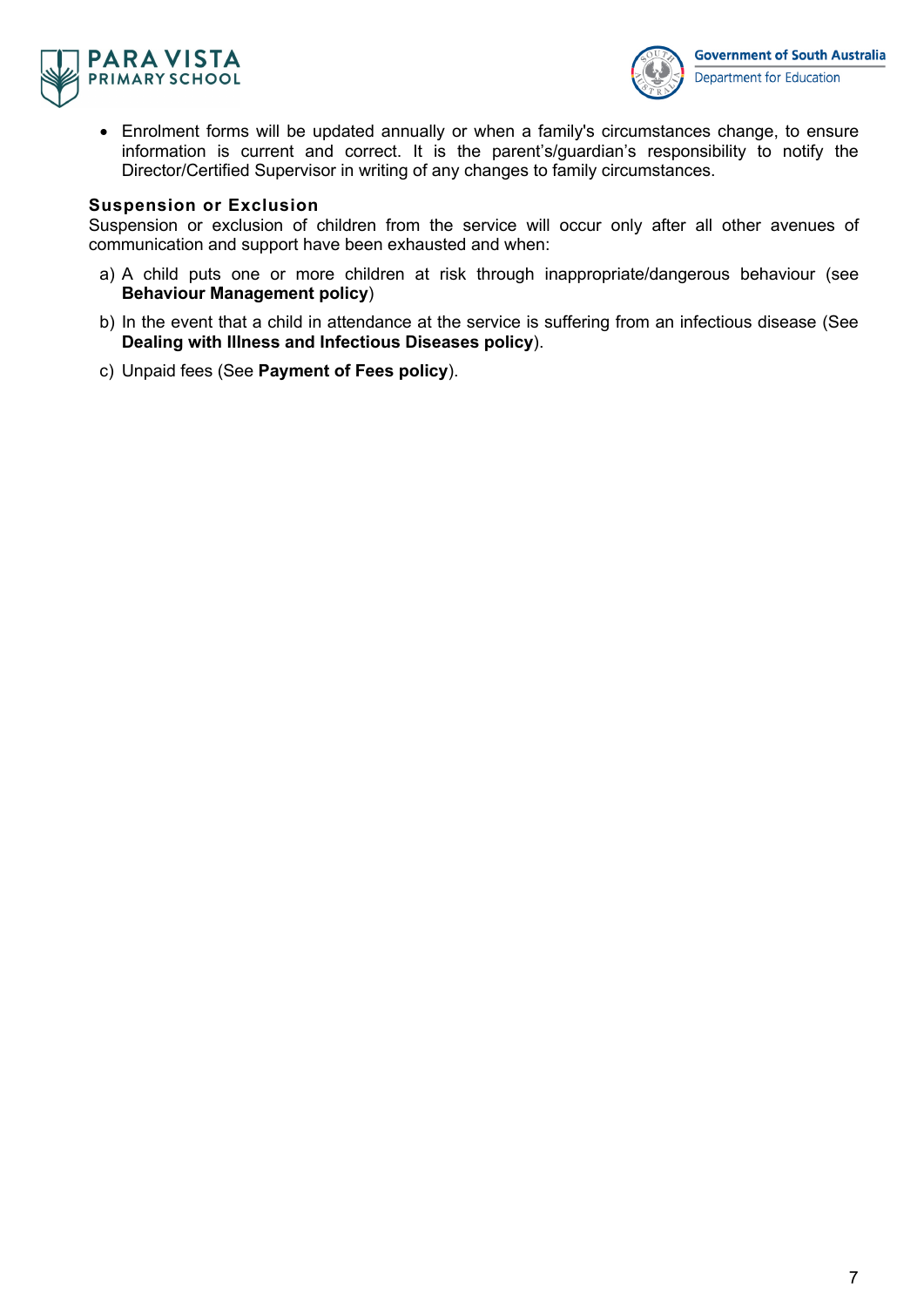



Para Vista Primary School Out of School Hours Care (OSHC) **Policy: Delivery of and Collection of Children** Approval Date: 8 October 2019 To Be Reviewed by: September 2021

#### **Delivery and Collection of Children**

Para Vista Primary School OSHC maintains clear processes to ensure that the arrival and departure of children is carefully monitored. Safeguards are also developed and regularly reviewed to keep children safe during the time of transition between school and OSHC.

#### **Before School Care**

- 1. On arrival, all children must be signed in, entering through the front door only.
- 2. At 8.30 am, children in Year 3 & above will be signed out by staff and duty of care transfers to the teacher on yard duty.
- 3. Children in Year 2 and below will remain in Before School Care until 8.40 am, at which time staff will sign them out and walk them to their classroom.

# **After School Care**

- 1. All children will be signed in by staff.
	- a) Children in year 2 and below will be collected from their classroom by staff.
	- b) Children in Year 3 and above will make their way to the Service independently.
- 2. All children will be collected and signed out by a parent/guardian or approved person.
- 3. Children may not go home unaccompanied.
- 4. If a child booked in has not arrived 15 minutes after school has finished, staff will investigate the reasons for the child's non-attendance by:
	- a) Checking the immediate area and school yard.
	- b) Contacting the School Office or child's teacher to check the child was at School.
	- c) Contacting the child's parent/guardian/emergency contacts to establish whether the child is expected at OSHC or whether other arrangements have been made.
	- d) If the child cannot be found, the Director/Certified Supervisor will ensure that the child's parents/guardians, the Principal/Site Leader and the police (131 444) are informed. They will give the following information:
		- Name and address of the child and contact numbers
		- Description of the child
		- Time last seen
		- Any medical conditions.
	- e) When the child has been located, the information is to be shared immediately with those who may be assisting to locate the child.
- 5. If a child has a school commitment after school e.g. school concert, the child must first be signed in at OSHC. These children will be signed out by staff, then accompanied by staff to be handed over to the teacher in charge. Written authorisation must be received by the Director/Certified Supervisor prior to the activity. If the school commitment is cancelled, the child must stay at OSHC. The parent/guardian must notify the OSHC of any changes to these arrangements.

# **Children Referred from School**

Children who arrive before 8:00 am or are not collected from school by 3:45 pm will be taken to OSHC. The custodial parent/guardian will be liable for a flat fee of \$15.00 (morning) or \$22.00 (afternoon) per child. If the child has not been enrolled at OSHC, their relevant health and contact details will be made available by the school. Every effort should be made to contact the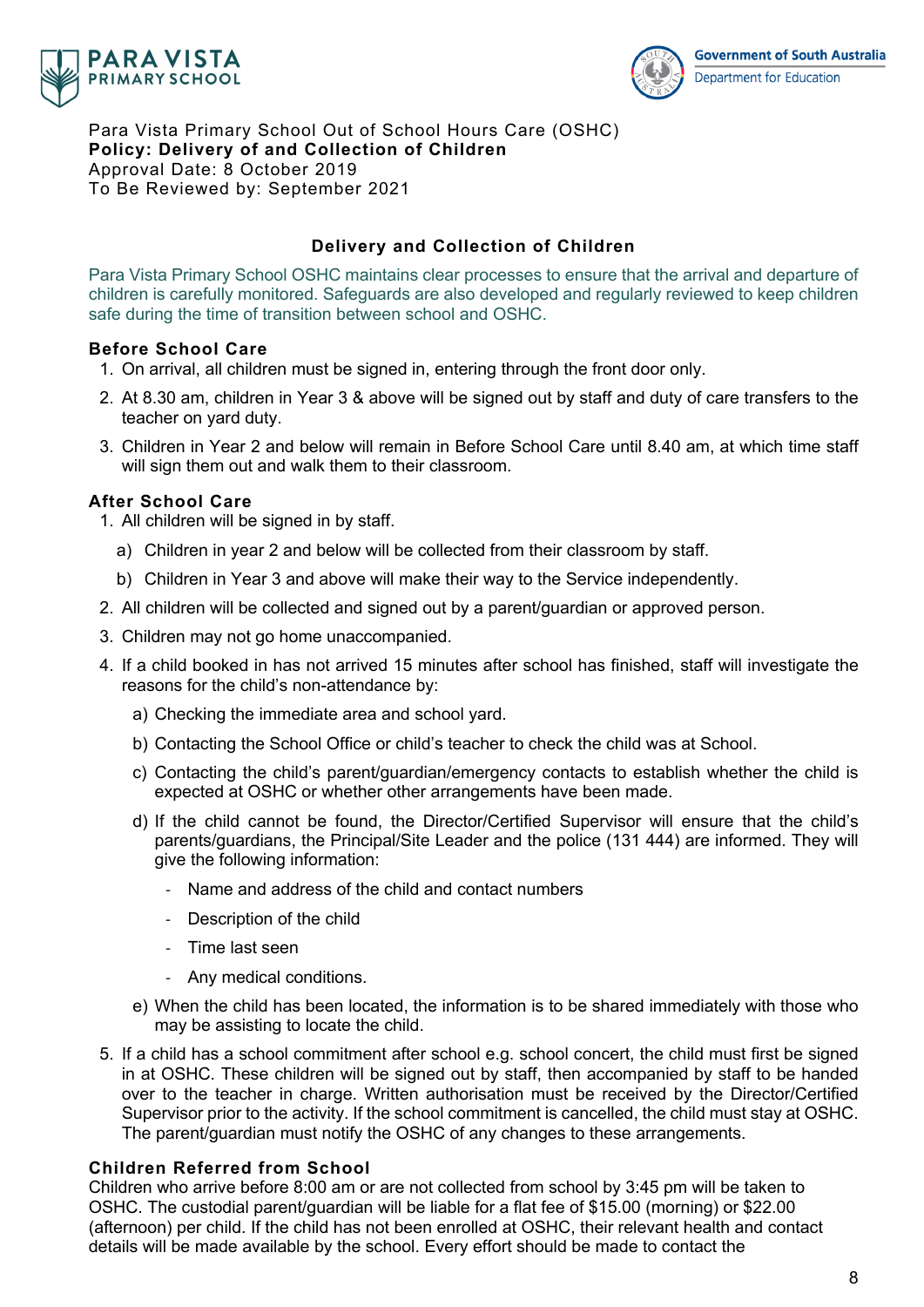



parents/guardians and seek their permission for the child to attend OSHC. This is to protect the service from a possible accident or insurance claim.

# **Authorisation for Collecting Children**

**Authorised person** – is an authorised person (18 years or over) who has been nominated by the enrolling family as an authorised person to collect their child when the parent/guardian cannot collect their child themselves.

- The names and contact numbers of all person(s) authorised to collect children from the service must be included on the enrolment form. Any changes to these must be advised in writing to the service by a parent/guardian as soon as possible
- If the authorised person is not known to staff upon collection of a child, a request for proof of identity will be requested by staff.
- If someone other than the parent/guardian or authorised person arrives to collect a child without prior notification, the Director/Certified Supervisor will contact the parent/guardian to get authorisation. Wherever possible, prior notification in writing should be provided by the parent/guardian. The child will not be released until the parent/guardian authorisation has been obtained. If the authorised person is not known to the service, the parent/guardian will be asked to provide a description of the person concerned, who will also be required to provide proof of their identity.
- If parents/guardians are separated or divorced they are required to inform the Director of any custody arrangements. Court orders when provided will be followed.

#### **Signing In and Out**

A parent/guardian or authorised person is required to sign children in and out of OSHC. The parent or authorised person must ensure they greet and farewell staff when dropping off or picking up their child so as to make staff aware of which children are in their care at all times.

Children from Wandana Primary School may also be signed in/out by Wandana Primary School staff.

OSHC Staff will perform the sign in/out process when transitioning between OSHC and School.

If a child does not attend for any reason, the Director/Certified Supervisor will enter the type of absence on the attendance record. The parent/guardian must verify the absence by signing or initialling the attendance record and providing any necessary documentation at a later date.

Families who do not complete the attendance records will not be eligible to claim Child Care Subsidy.

#### **Late Collection**

A parent is regarded as being late when they arrive to collect their child after 6.00 pm.

- Staff must be notified if the person collecting a child is to be later than usual. The child will be informed to avoid any stress (some children become upset if they are the last one left).
- A late collection fee per 15-minute period or part thereof, by the OSHC clock, will be imposed when parents arrive later than closing time at 6:00 pm (see **Payment of Fees policy**). This fee is to cover the wage of the staff staying past their rostered time.
- Exceptional circumstances, such as a traffic accident or vehicle breakdown will be given special consideration in relation to collection of late fees.
- When a child is continually collected late, the Director will discuss other care options with the parents/guardians. The Principal/Site Leader will also be informed.
- If a child is not collected by closing and no contact can be made with parent/guardian or authorised persons, then the Director/Certified Supervisor will contact the Principal/Site Leader. OSHC reserves the right to contact the police (131 444) and Crisis Care (131 611) if by 7:00 pm the child has still not been collected and there remains no contact from the parent/guardian. A notice will be left on the OSHC room door to inform the parents/guardians as to where the child has been taken. Contact details (i.e. phone numbers) will also be written on this notice.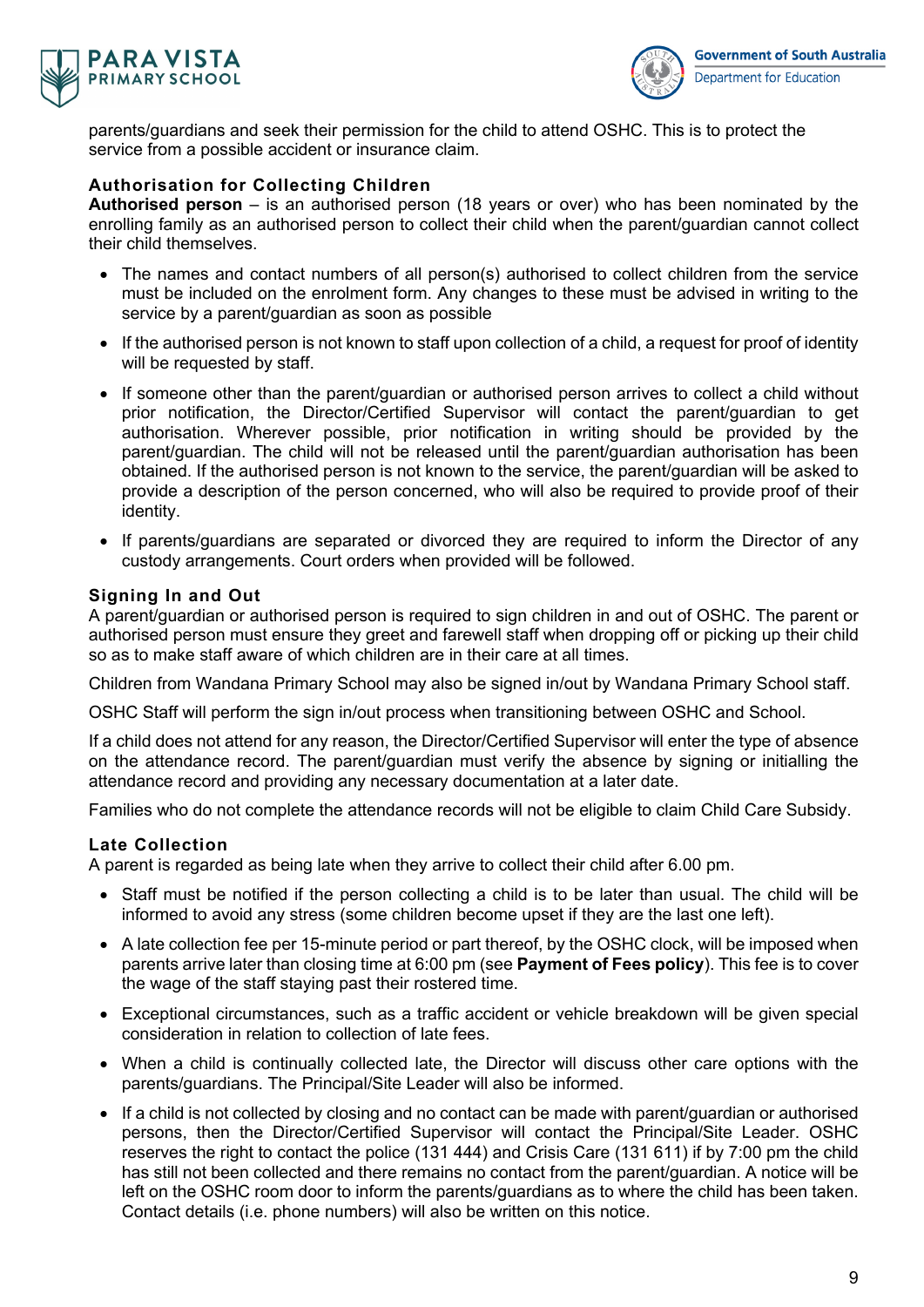



Para Vista Primary School Out of School Hours Care (OSHC) **Policy: Payment of Fees** Approval Date: 8 October 2019 To Be Reviewed by: September 2021

#### **Payment of Fees**

Para Vista Primary School OSHC aims to provide a quality service at an affordable price to families. Fee levels are set by the Governing Council each year.

The Service use Qikkids software which is a package specifically designed to process bookings, attendances and produce a statement to show family fees. This package is registered with the Australian Government, Department of Education and Training.

#### **HOW THE POLICY WILL BE IMPLEMENTED:**

- Accounts will be emailed to parents/guardians weekly. Paper copies will be available upon request.
- It is expected accounts will be paid within 7 days, either by credit/debit card or direct bank deposit. Accounts may also be paid in advance.
- Families will be given at least 30 days' notice of any fee increases.
- A dated receipt in accordance with Commonwealth Department of Family and Community Services Guidelines will be provided for each payment.
- All fees are payable for permanent bookings, regardless of attendance at the session (see Cancellations)
- For those families who are eligible, we are an Australian Government Child Care Subsidy (CCS) approved provider, this may help to reduce fees. To register for CCS please call Centrelink on 13 61 50 or register online via myGov. CCS is a means tested payment for families. Families will receive differing amounts of benefit according to income, activity levels, child care hours used and the number children in care.
- CCS is paid directly to OSHC to be passed on to families as a fee reduction. Families will make a co-contribution to their fees and pay OSHC the difference between the fee charged and CCS.
- If acceptance of the CCS has not been received from the Department of Human Services, families will be charged the full fees. Families are reminded that the service is unable to communicate with the Department of Human Services with regard to the details of their CCS.
- Families who cannot afford fees, due to sudden unforeseen expenditure or short-term financial difficulties, will be assisted where possible and/or provided with information on the other possible avenues of financial support, including additional CCS.

#### **Bookings – Permanent and Casual**

Upon enrolment families are asked if their booking is permanent or casual.

**Permanent bookings** are booked in for specific days on a recurring basis. Their places are held and the child/ren will always be expected on the days stated. Permanent bookings can be made with the Director at any time, and can be changed term by term if needed.

**Casual bookings** are once off bookings, which must be booked the day before by 6:00 pm, to allow staffing in accordance with the National Quality Framework. Casual places are limited and cannot be used on a regular basis as this reduces our ability to offer short term emergency care.

#### **Cancellations**

The below conditions are rigorously applied to enable OSHC to offer spaces on a casual basis to those who need them and to cover staff and food costs.

- 48 hours' notice or Medical Certificate no charge (absence)
- 24 hours' notice 50% fee charged (absence)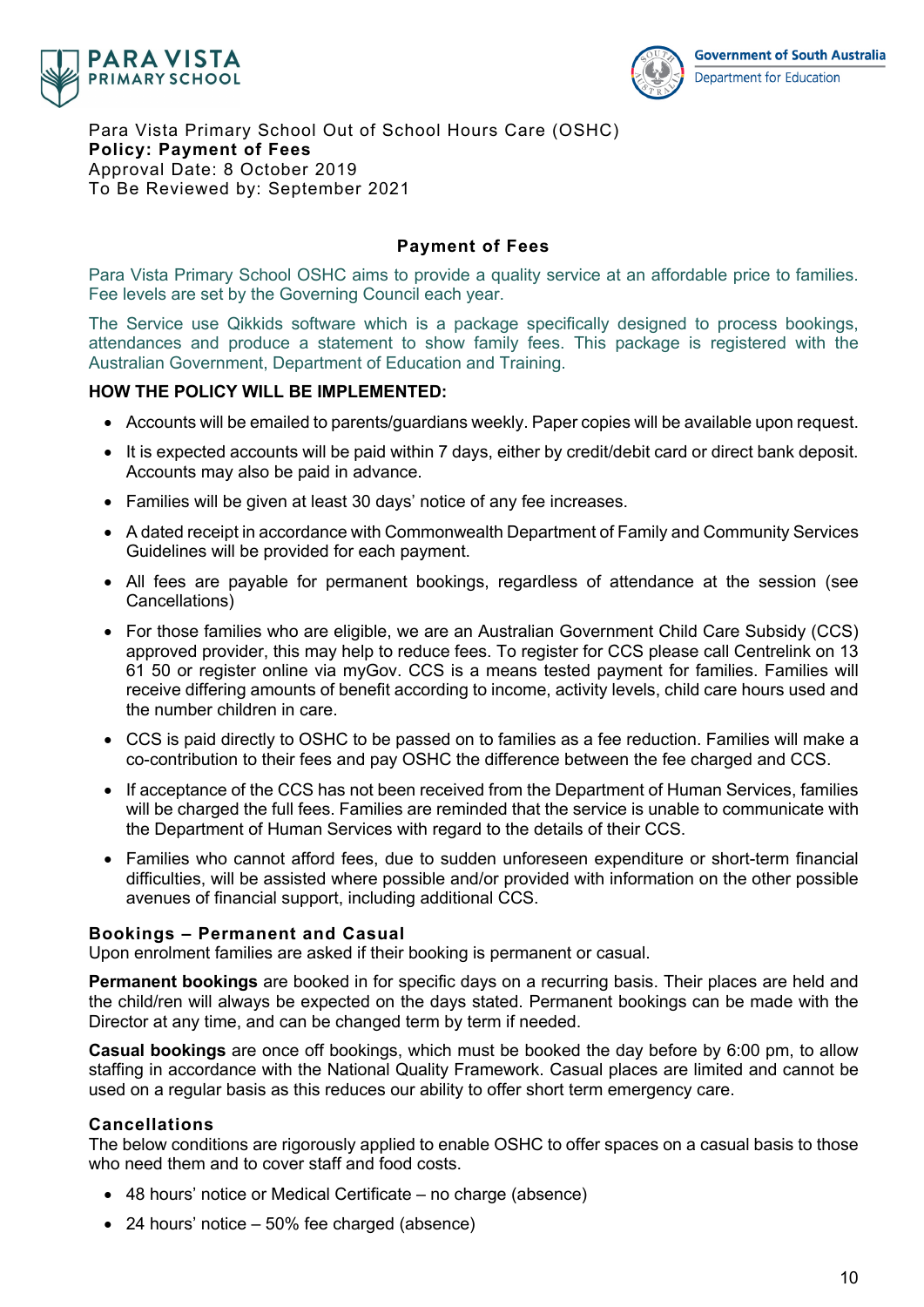



• Cancellation on the day – the session will be charged in full.

Under the Child Care Subsidy families are allowed 42 absence days per child, per financial year. These 42 allowable absences can be taken for any reason, without the need for families to provide documentation.

The service is closed on public holidays and over a two week break at Christmas/New Year, fees are not charged.

Two weeks' notice in writing must be given when a child is permanently withdrawing from the service.

#### **Late Payment**

Payment of accounts is due within 7 days of each invoice. Families who have difficulty paying fees are encouraged to discuss their issues with the Director and make suitable arrangements to pay. If an account becomes overdue without suitable arrangements to pay, the following procedure will apply:

- 7 days overdue a reminder note will be sent to the parent/guardian which will also detail the steps below.
- 14 days overdue a letter will be forwarded to the parent/guardian advising their child's place may be cancelled if the account becomes more than 21 days overdue and encouraging them to discuss payment difficulties and make suitable arrangements with the Director.
- 21 days overdue in consultation with Governing Council and the Principal/Site Leader, a letter will be forwarded to the parent/guardian advising their care has been suspended until the outstanding payment has been paid.
- 28 days overdue if no arrangements to pay have been made, or arrangements have not been kept, in consultation with the Governing Council and Principal/Site Leader, the parents/guardians information will be forwarded to a debt collection agency. The family will no longer be able to resolve outstanding debt with OSHC at this stage.

#### **Late Collection Fee**

A late collection fee of \$10.00 per 15-minute period or part thereof, by the OSHC clock, will be imposed when parents/guardians arrive later than closing time (see **Delivery and Collection of Children policy**). This fee is to cover the wage of the staff staying past their rostered time.

For example: pick up at 6:01 pm will incur a \$10.00 fee, pick up at 6:16 pm will incur a \$20.00 fee.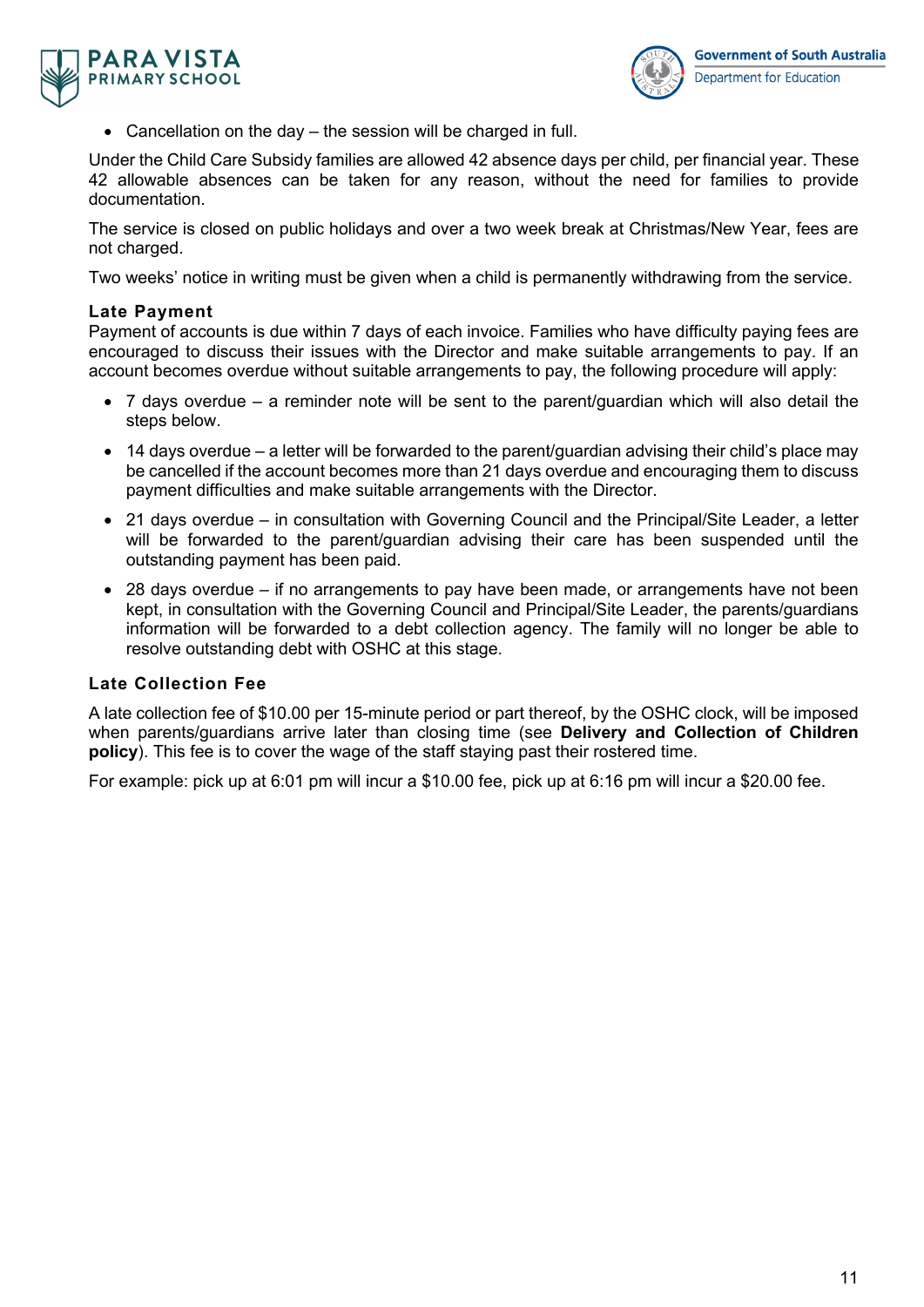



Para Vista Primary School Out of School Hours Care (OSHC) **Policy: Governance and Financial Management** Approval Date: 8 October 2019 To Be Reviewed by: September 2021

#### **Governance and Financial Management**

Para Vista Primary School OSHC undertakes to ensure that all aspects of governance and management are clearly articulated and that this complements our philosophy. There is an ongoing process of review and evaluation and all relevant information is readily available to stakeholders.

#### **Governance and Management**

The Para Vista Primary School Governing Council is the Approved Provider of the OSHC service.

To assist Governing Council with the OSHC management responsibilities, the Governing Council formed a sub-committee - OSHC Committee. Many of the management responsibilities for Para Vista Primary School OSHC have been delegated to the OSHC Committee by the Governing Council; however, the OSHC Committee is not a legal entity in its own right. Therefore, the Governing Council is ultimately legally responsible for OSHC.

Para Vista Primary School OSHC will operate according to all legal requirements. It will make every effort to reflect the nature of the School community and encourage input from families, taking into account the needs of children, families, and staff, in the operation of the service. The Governing Council/OSHC Committee aim to provide a quality, value for money OSHC for the School community.

#### **HOW POLICY WILL BE IMPLEMENTED**

The Director, under the direction of the OSHC Committee will ensure that OSHC complies with the Australian and State Government legislation, policy, regulations, standards and guidelines, including the *National Quality Standard*, the *Education and Care Services National Law*, *Education and Care Services National Regulations* and administrative instructions and guidelines including the conditions of funding and/or operational agreements entered into with any government or agency.

#### **Management**

- Responsibility for the day-to-day operation of the service is delegated to the Director/Certified Supervisor. Any matters that the Director/Certified Supervisor is not confident about resolving, or determines to be significant, will be brought to the attention of the OSHC Committee and/or Principal/Site Leader for discussion and resolution as soon as possible. Where urgent decisions need to be made, an executive decision may be made by phoning/emailing at least a quorum of members of Governing Council (including the OSHC Committee Governing Council representative).
- The Governing Council has an *Instrument of Authorisation* from the Department for Education to the Principal/Site Leader clearly outlining the extent of the Principal/Site Leader's responsibilities for OSHC.
- The Governing Council/OSHC Committee members may request access to the services resources, records etc. only when necessary to fulfil their management responsibilities. All requests for access will be made to the Director, who will determine a mutually convenient time. The **Confidentiality policy** will be strictly observed. Confidentiality will be maintained at all levels, by all people.
- The Governing Council/OSHC Committee must ensure that all fixtures, fittings, furniture and equipment necessary to deliver the OSHC service are insured.

#### **OSHC Committee**

- Much of the work of the Governing Council will be achieved through the OSHC Committee. The OSHC Committee will make recommendations to Governing Council for its endorsement (approval), and shall not make decisions or act without Governing Council approval.
- The OSHC Committee membership will include the Principal/Site Leader or Nominee, school Finance Officer, OSHC Director, Governing Council representative (preferably a user of the service) and an OSHC parent/guardian. Parents/guardians are actively encouraged to participate.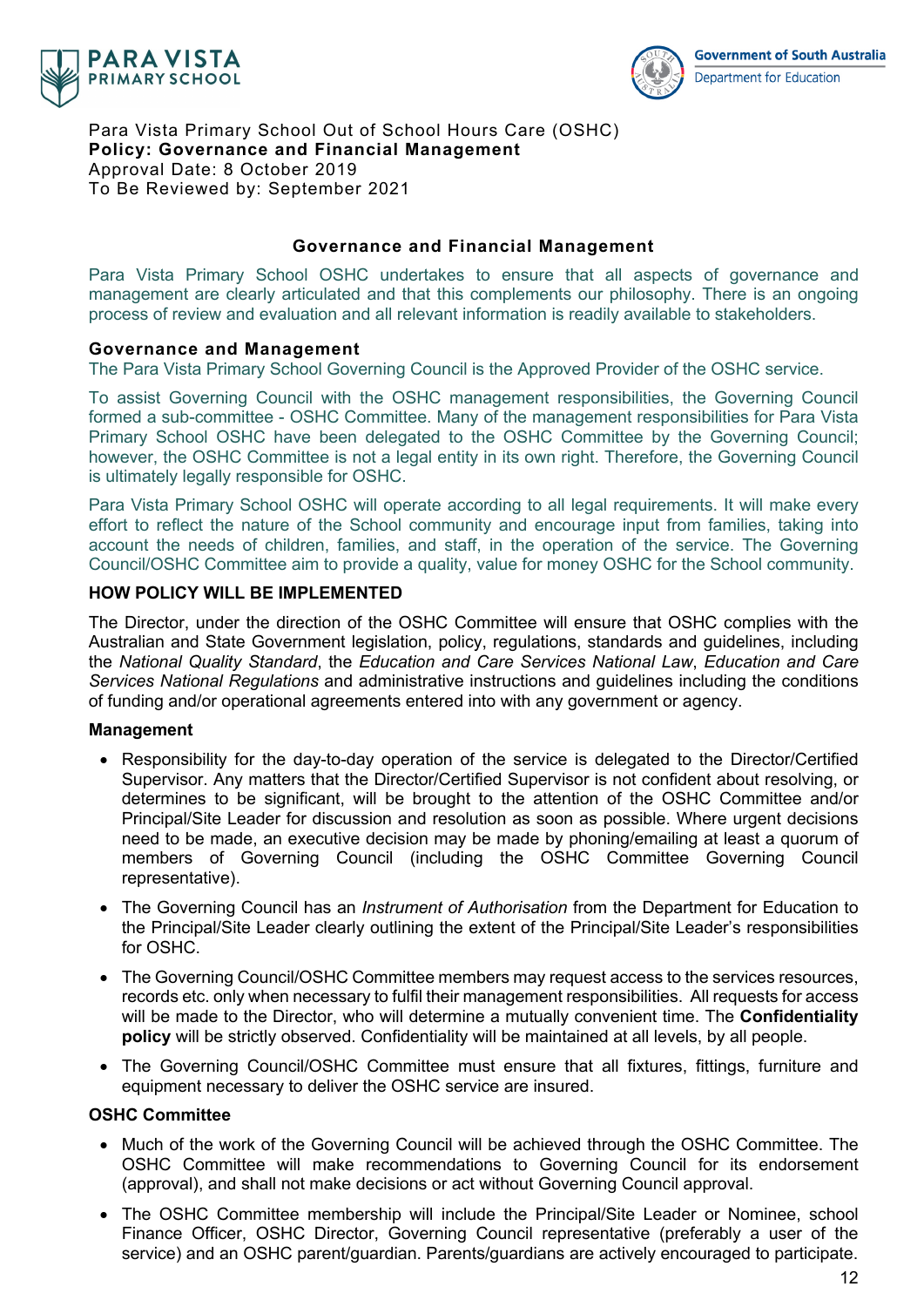



- At OSHC Committee meetings the Director will present a progress report, including any concerns or any different aspects of care and provide information to assist the committee to make decisions.
- The best interests of the families and services will always take priority in determining decisions.
- The OSHC Committee shall adhere to the Terms of Reference as set by the Governing Council and be clear about the extent of their responsibilities to the OSHC service.
- OSHC Committee meetings are held regularly such as twice per term before School Governing Council meetings and recorded appropriately.
- The OSHC Committee reports at each School Governing Council meeting on matters relating to budgets, fees, monitoring processes and day-to-day operational matters.
- OSHC staff may ask to attend an OSHC Committee meeting, to raise issues on behalf of the staff and to provide feedback to other staff on the committee's decisions. This member will be bound by rules of confidentiality that apply to all members.
- Communication between the Governing Council/OSHC Committee members and staff in relation to their work or the operation of the service will be through the Director/Certified Supervisor. Governing Council/OSHC Committee members will have direct contact with other staff members only while at the service:
	- a) As a parent/guardian in relation to their child's participation at the service
	- b) At social functions, or
	- c) While accompanied by the Director/Certified Supervisor.

#### **Philosophy and Policies**

- The development and review of the OSHC Philosophy and policies is an ongoing process led by the OSHC Director and approved by the Governing Council.
- The OSHC policies are developed in accordance with Departmental policies and Regulation 168 of the Education and Care Services National Regulations.
- The OSHC Philosophy will be reviewed annually and included in the Quality Improvement Plan.
- All policies will be dated and include nominated review dates.
- The Governing Council/OSHC Committee will strictly follow the OSHC policies.

#### **Review and Evaluation**

- Ongoing review and evaluation will underpin the ongoing development of the service. Such evaluation should involve all stakeholders, especially families, children and staff.
- The development of the Quality Improvement Plan will form part of the review process. The development of the plan will require reflection on what works well and what aspects of OSHC can be further developed/improved.
- Parents/guardians and staff will be kept informed about the OSHC Committee's membership, meetings and decisions and have opportunities for input into the management of the service.

#### **Complaints and Grievances**

- All members should be familiar with the **Dealing with Complaints policy** and, should conflict arise, the policy should be set in place and all steps adhered to.
- If an issue cannot be resolved, the OSHC Committee may seek the involvement of the local education office and Early Childhood Services for assistance.
- A committee member who discovers a possible conflict of interest in determining an outcome for the service will announce this at the committee meeting and withdraw from further discussion or decision-making in relation to that issue
- Matters will be resolved within two months.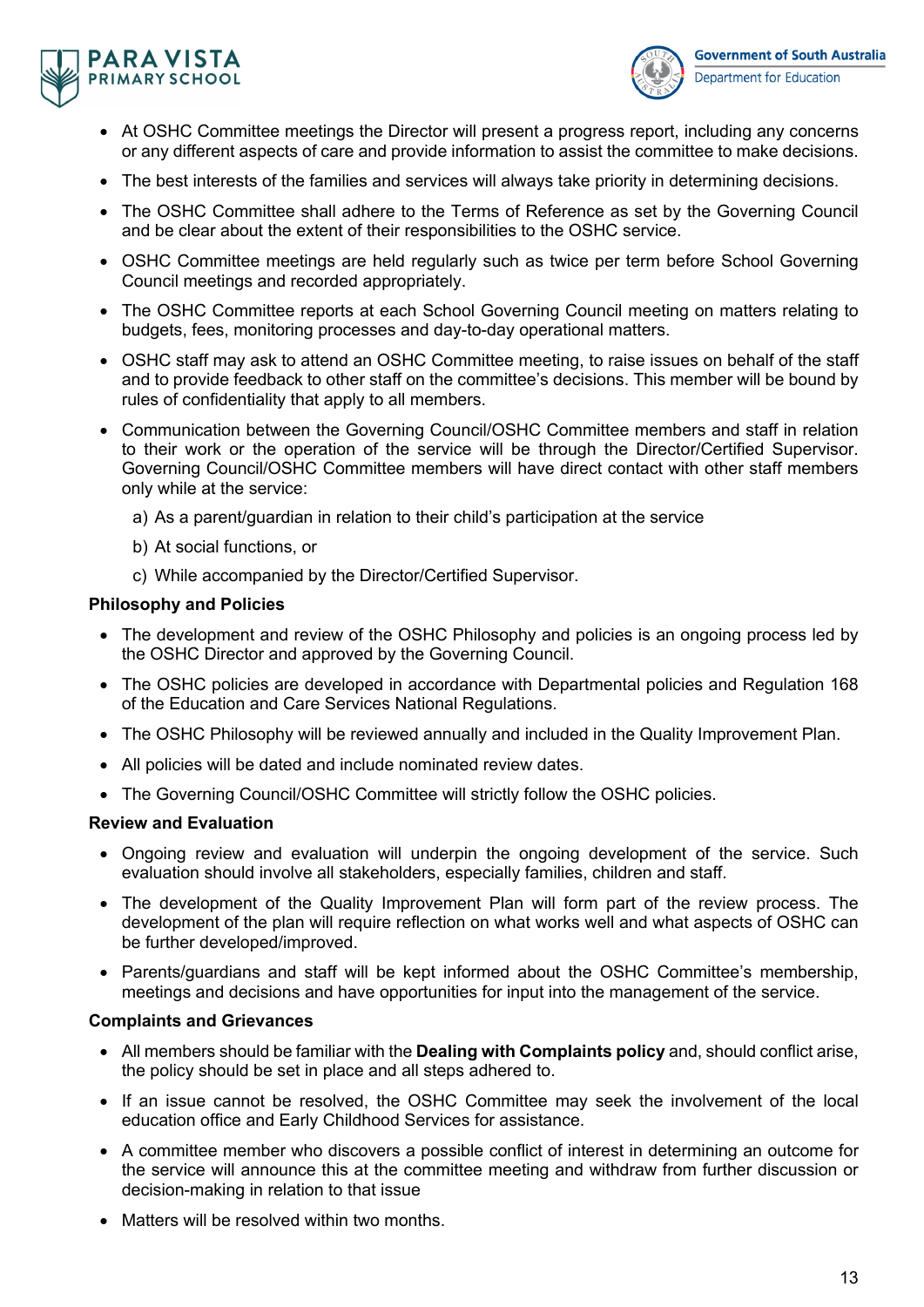



# **Financial Management**

Responsibility for financial planning and management of the Para Vista Primary School OSHC Service lies with the Governing Council. It should be financially sustainable and have approved business plans for its growth and development.

We aim to deliver a quality service that meets the needs of the children and families by providing them with essential resources and affordable care.

#### **HOW THE POLICY WILL BE IMPLEMENTED:**

- The OSHC Director will be responsible for the day-to-day financial management. The Governing Council Treasurer and school Finance Officer will check this against the monthly budget figures at least four times a year.
- Governing Council Treasurer, Director and School Finance Officer will review the annual budget detailing estimated income and expenditure for the year ahead. The budget will be passed at a Finance meeting and endorsed by the Governing Council.
- The Governing Council is responsible for payment of staff wages fortnightly according to appropriate Award entitlements and for ensuring all wage related payments are made, including superannuation contributions, deductions, long service leave entitlements, travel re-imbursement, tax deductions and other entitlements.
- Authorisation will need to be sought for the following:
	- Items over \$200 will require approval from the OSHC Committee before purchase.
	- Items exceeding \$1000 and not previously approved within the annual budget will require Governing Council's approval before purchase.
- An up-to-date inventory/assets register of equipment, toys and resources will be maintained.
- The Governing Council Treasurer and School Finance Officer, with input from the Director's monthly financial reports, will present a financial summary for each Governing Council meeting.
- The Governing Council Treasurer and School Finance Officer will ensure the service's accounts are audited in accordance with Commonwealth and Department for Education guidelines for Governing Councils (where relevant).
- After financial records have been audited the following will be submitted to the appropriate Commonwealth Department:
	- A Balance sheet, Income and Expenditure Statement is prepared.
	- the annual financial report and the certification (also completed by the auditor).
- The audited Balance sheet and Income and expenditure statement will be presented at the yearly Annual General Meeting.
- Copies of all financial records will be kept for a minimum of seven years and will be available for inspection by Department for Education officers. Financial records will be maintained to enable compliance with:
	- any agreement with the Commonwealth of Australia in respect of Recurrent Grants for Outside School Hour Care Services.
	- any requirement in the agreement in respect of Child Care Subsidy.
	- legislative requirements such as Income Tax Assessment Act 1936 (Commonwealth) Superannuation Guarantee Charge Act 1992 (Commonwealth) and SA Children's Services Award requirements.
	- National Employment Standards.
- The Governing Council and OSHC Committee must ensure that health and safety practices followed by the service comply with Health Regulations, Department of Education, National Quality Standards, Australian Standards and the Work, Health & Safety Act (2012) (SA), and will allocate sufficient resources in the annual budget at all times to ensure a healthy and safe environment.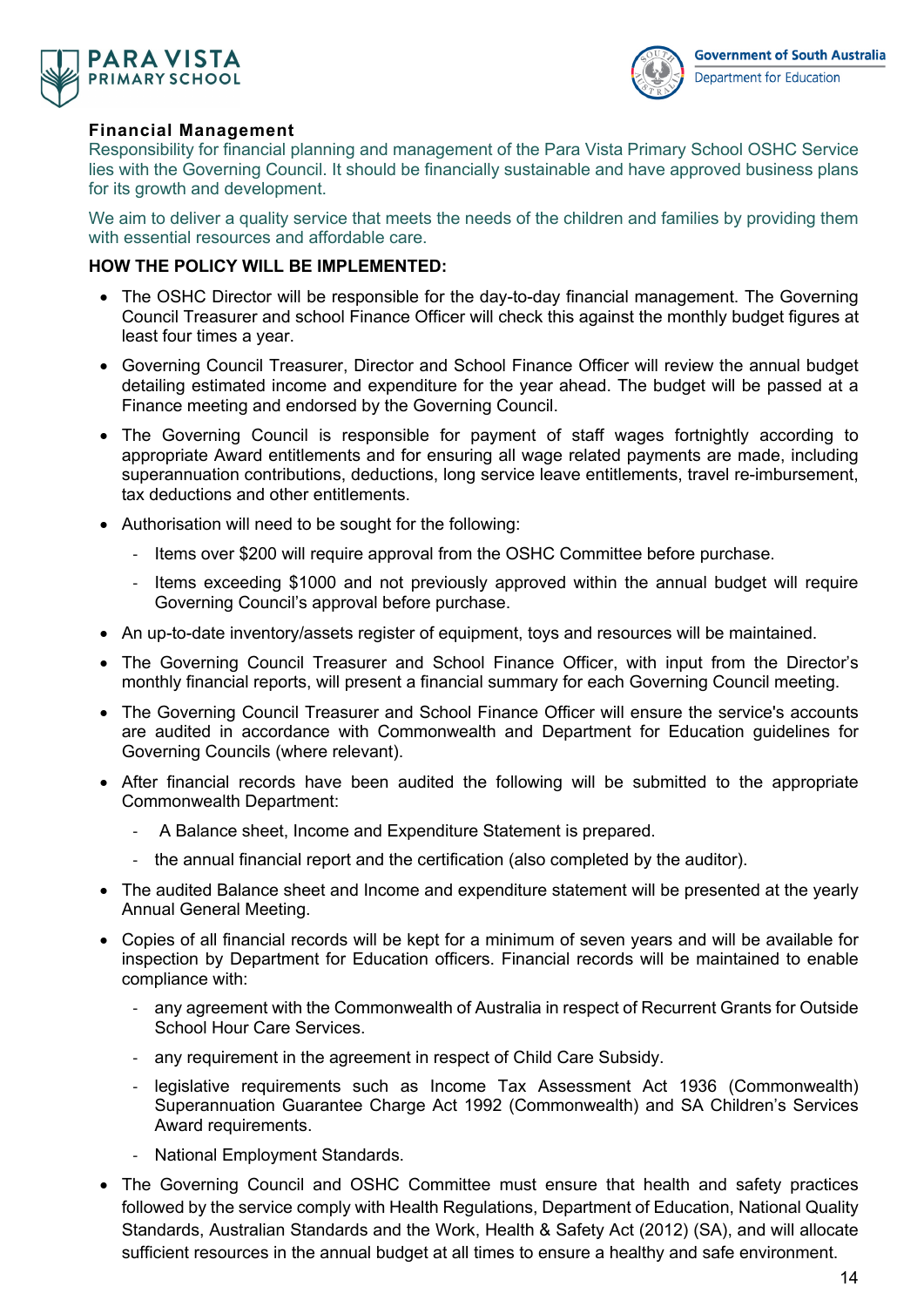



Para Vista Primary School Out of School Hours Care (OSHC) **Policy: Record Keeping** Approval Date: 8 October 2019 To Be Reviewed by: September 2021

# **Record Keeping**

Para Vista Primary School OSHC has a duty to keep adequate records about staff, parents/guardians and children in order to operate responsibly and legally. OSHC will protect the interests of the children, their parents/guardians and the staff, using procedures to ensure appropriate privacy and confidentiality.

# **HOW THE POLICY WILL BE IMPLEMENTED:**

- The service's orientation and induction processes will include the provision of relevant information to staff, children and parents/guardians about which records will be kept, how they will be kept, how long they will be kept.
- Clear guidelines on who has access to which particular records, will be given to Governing Council, staff and parents/guardians. These will be available at all times (see **Confidentiality policy**)

| <b>Document Type</b>                                     | <b>Years Kept</b>                                               |
|----------------------------------------------------------|-----------------------------------------------------------------|
| <b>Accounting Documents</b>                              | 7 years                                                         |
| Income Tax                                               | 7 years                                                         |
| <b>Bank Statements</b>                                   | 7 years                                                         |
| Insurance                                                | 7 years                                                         |
| <b>Receipt Books</b>                                     | 7 years                                                         |
| <b>Requirements for Funding</b>                          | 7 years                                                         |
| Attendance Records                                       | 7 years                                                         |
| <b>Accident/Incident Reports</b>                         | 7 Years or until child reaches 18<br>years of age               |
| Information about a child's participation at the service | 7 years or until child reaches 18<br>years of age               |
| OSHC Management Committee Minutes and Correspondence     | 7 years on site, then<br>permanently stored at state<br>records |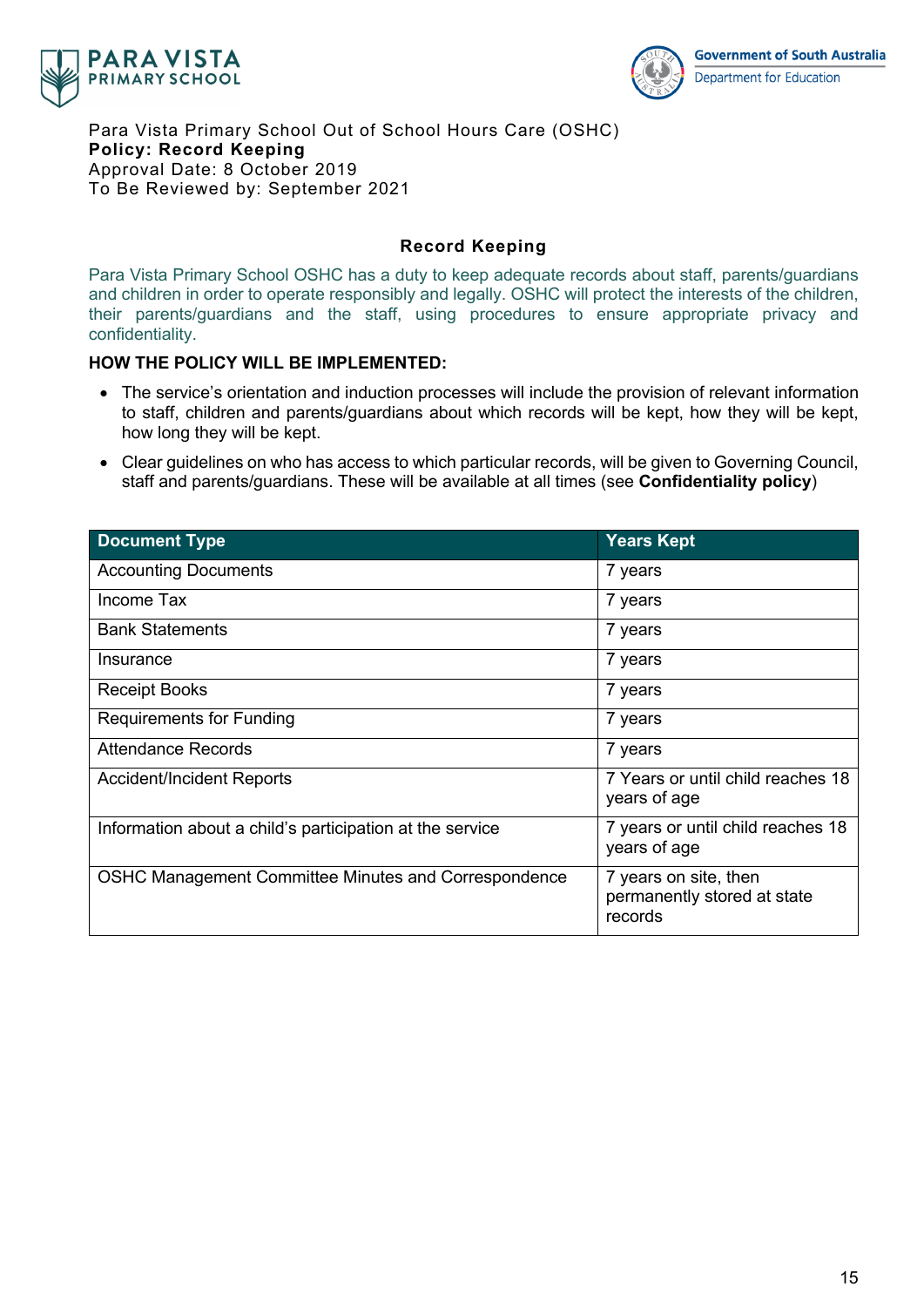



Para Vista Primary School Out of School Hours Care (OSHC) **Policy: Confidentiality** Approval Date: 7 August 2019 To Be Reviewed by: July 2021

# **Confidentiality**

Para Vista Primary School OSHC protects the privacy and confidentiality of individuals by ensuring that all records and information about individual children, families, staff and management are kept in a secure place and are accessed by or disclosed only to those people who need the information to fulfil their responsibilities at the service or have a legal right.

# **HOW THE POLICY WILL BE IMPLEMENTED:**

Every OSHC staff member, Governing Council/OSHC Committee member and the Principal/Site Leader is provided with clear written guidelines detailing:

- What confidential information is recorded for the purpose of service delivery.
- What confidential information may be accessed in order to fulfil their responsibilities and how this information may be accessed.
- Who has a legal right to access information.

Confidential conversations that staff have with parents/guardians, or the Director/Certified Supervisor has with staff members, will be conducted quietly away from others.

Personal forms and information will be stored securely with access only granted on an as needed and required basis.

Information about staff members will be accessed only by the Director, the individual staff member concerned, an authorised member of the Governing Council/OSHC Committee, or the Principal/Site Leader.

All matters discussed at OSHC Committee meetings must be treated as confidential.

No member of staff may give information on matters relating to children to anyone other than the parent/guardian or emergency contact when that information has been obtained in the course of employment at the service. However, staff will give such information to a court of law if subpoenaed. Notwithstanding these requirements, confidential information may be exchanged in the normal course of work with other staff members at the service and may be given to the Governing Council/OSHC Committee or Principal/Site Leader, when it is needed for the proper operation of the service and the wellbeing of users and staff.

All child records are confidential and will be kept secure.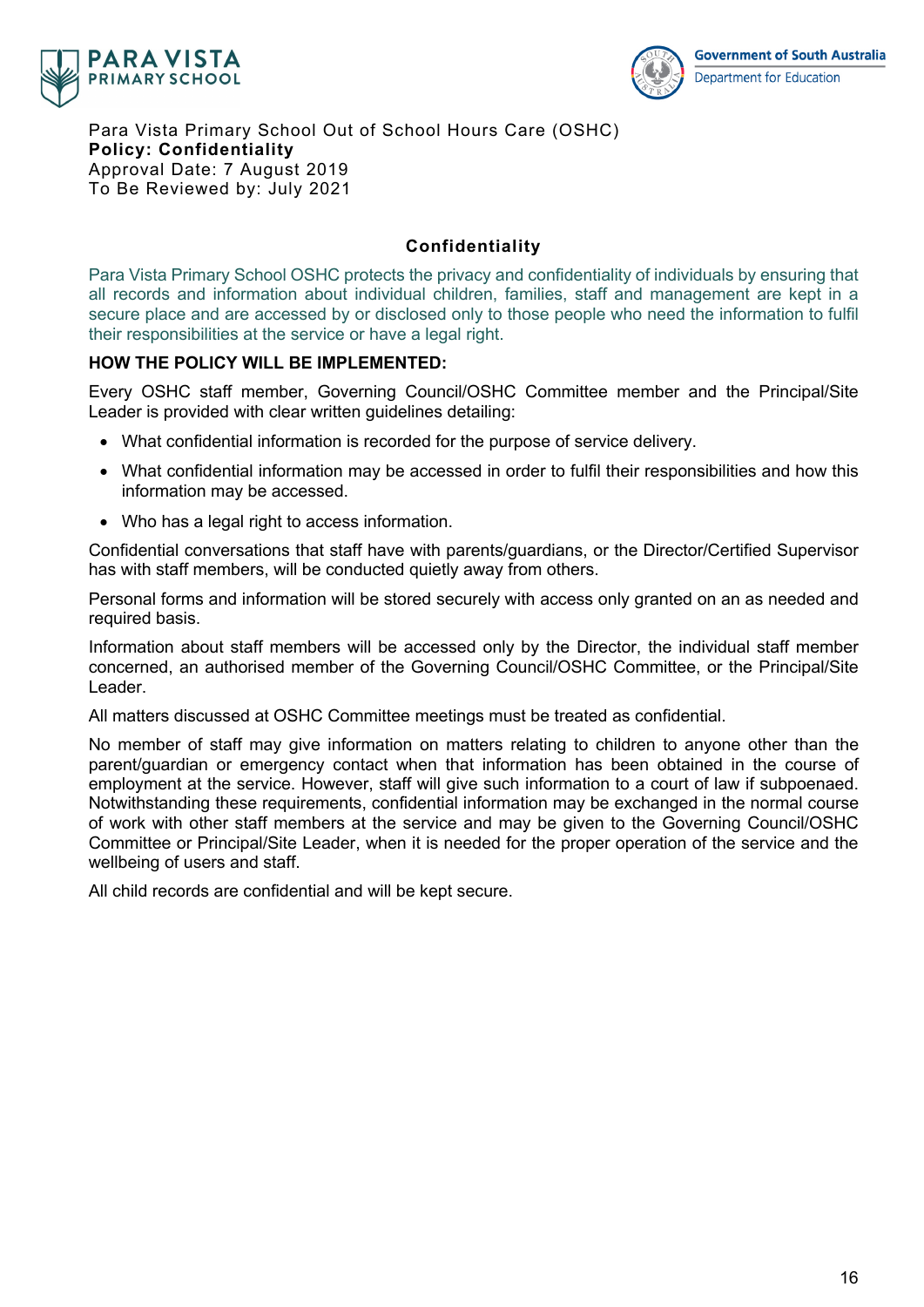



Para Vista Primary School Out of School Hours Care (OSHC) **Policy: Dealing with Complaints** Approval Date: 7 August 2019 To Be Reviewed by: July 2021

# **Dealing with Complaints**

Para Vista Primary School OSHC values all comments, suggestions, concerns, and complaints at all times; helping us to continuously improve.

Para Vista Primary School OSHC takes complaints about the service, its staff, practices and procedures seriously. There are processes in place to ensure all grievances and complaints are addressed, investigated fairly and documented in a timely manner.

#### **HOW THE POLICY WILL BE IMPLEMENTED:**

#### **Parents/Guardians Lodging a Complaint**

Complaints can be made verbally in person, in writing, via email or mail/letter or via the OSHC suggestion box. Families are requested to not discuss complaints in front of children. It may be that an appointment with the Director will need to be made.

#### **We will address complaints by:**

- Ensuring that the dealing with complaints process is fair to all parties involved.
- Ensuring that complaints are dealt with promptly.
- Maintaining confidentiality for all involved parties.
- Maintaining records of complaints, actions and outcomes.
- Notifying the regulatory body of any complaint that alleges the safety, health or wellbeing of a child was or is being compromised, or that the law has been breached.

#### **The Director will:**

- Listen to/read the complaint and document the exact details.
- Inform the Principal/Site Leader of all complaints.
- Investigate the complaint promptly and thoroughly with the understanding that the complainant will not be disadvantaged through the process.
- Seek further information, to clarify the issues, including speaking to other parties involved.
- Seek additional advice from the Leadership team, Principal/Site Leader and external agencies, including legal advice as required.
- Assess the complaint fairly and determine the best possible resolution.
- Inform the complainant of the outcome in writing or verbally as required in a timely manner.
- Ensure the process and outcome are documented and treated and stored confidentially.

Any complaints compromising the safety, health or wellbeing of a child or in breach of a state or federal law is a notifiable complaint and the Director will inform the Education Standards Board within 24 hours.

If a complaint is about a child-protection (abuse/neglect) concern, a notification needs to be made to the 24-hour Child Abuse Report Line on 13 14 78.

In the event that you feel you are unable to discuss your complaint with the Director or in the event that discussion with the Director proves unsatisfactory, your complaint can be directed to Principal/Site Leader or Governing Council. You also have the right to lodge a complaint directly with the Education Standards Board.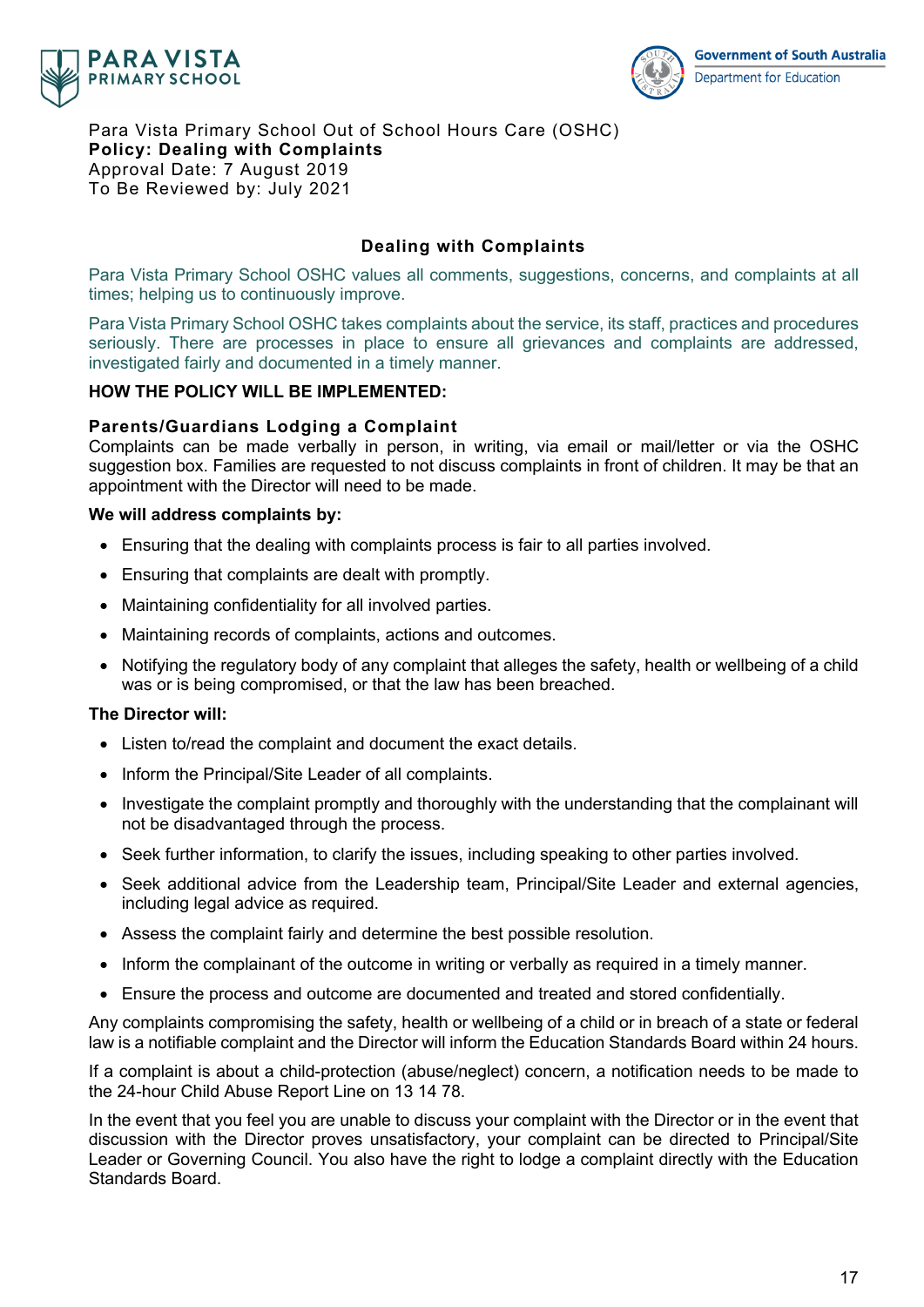



# **Children Lodging a Complaint**

It is important that children have the opportunity to voice their concerns and that these are acknowledged, respected, and considered. Children at Para Vista Primary OSHC are encouraged to give feedback and make suggestions.

Children are provided with clear information as to whom they can raise concerns with, and what will happen when they do this. Children are encouraged to make suggestions and will be provided with opportunities to do so, through both written and verbal avenues to allow for their developmental abilities and skills.

#### **HOW THE POLICY WILL BE IMPLEMENTED:**

- Staff will take children's complaints seriously and attend to them as a matter of priority whilst maintaining confidentiality. Where staff are unable to take appropriate action regarding a child's complaint, staff will inform the Director.
- Complaints relating to staff, staff conduct or aspects of the program are to be directed to the Director/Certified Supervisor.
- Children may have a family member or other representative assist them in raising their concerns.
- The Principal/Site Leader as line manager of the Director will be informed of all complaints.

#### **Staff Grievance and Complaints**

A staff grievance occurs where a staff member believes s/he has been unfairly or badly treated by another person (not a child) at the Service or by a management decision, and wishes some action to be taken to remedy the situation.

Staff grievances (including those of volunteers) are respected and treated fairly, and with a genuine desire to resolve grievances where ever possible.

# **HOW THE POLICY WILL BE IMPLEMENTED**

From time to time staff conflicts arise. In the interest of the children and the professional operation of the service, these grievances are investigated promptly, thoroughly and confidentially.

- Staff are encouraged to raise comments, suggestions, concerns, or complaints during staff meetings, alternatively staff should raise their concerns or complaints to the Director in the first instance.
- If a staff member wishes to raise a complaint against the Director, it is to be done so in writing to the Principal/Site Leader/Governing Council, and must outline the issue and how they would best like the issue rectified.
- Staff may have a union representative or other person present at any meeting or interview and may withdraw from the process at any time without prejudice.
- If the complaint is of an industrial nature, the requirements of the relevant Award must be addressed and followed. External advice may need to be sought.
- No staff member will suffer any personal or professional disadvantage because s/he lodges a grievance.
- Every attempt will be made to resolve grievances in ways which are agreeable to all the parties concerned.
- The Principal/Site Leader as line manager of the Director will be informed of all complaints.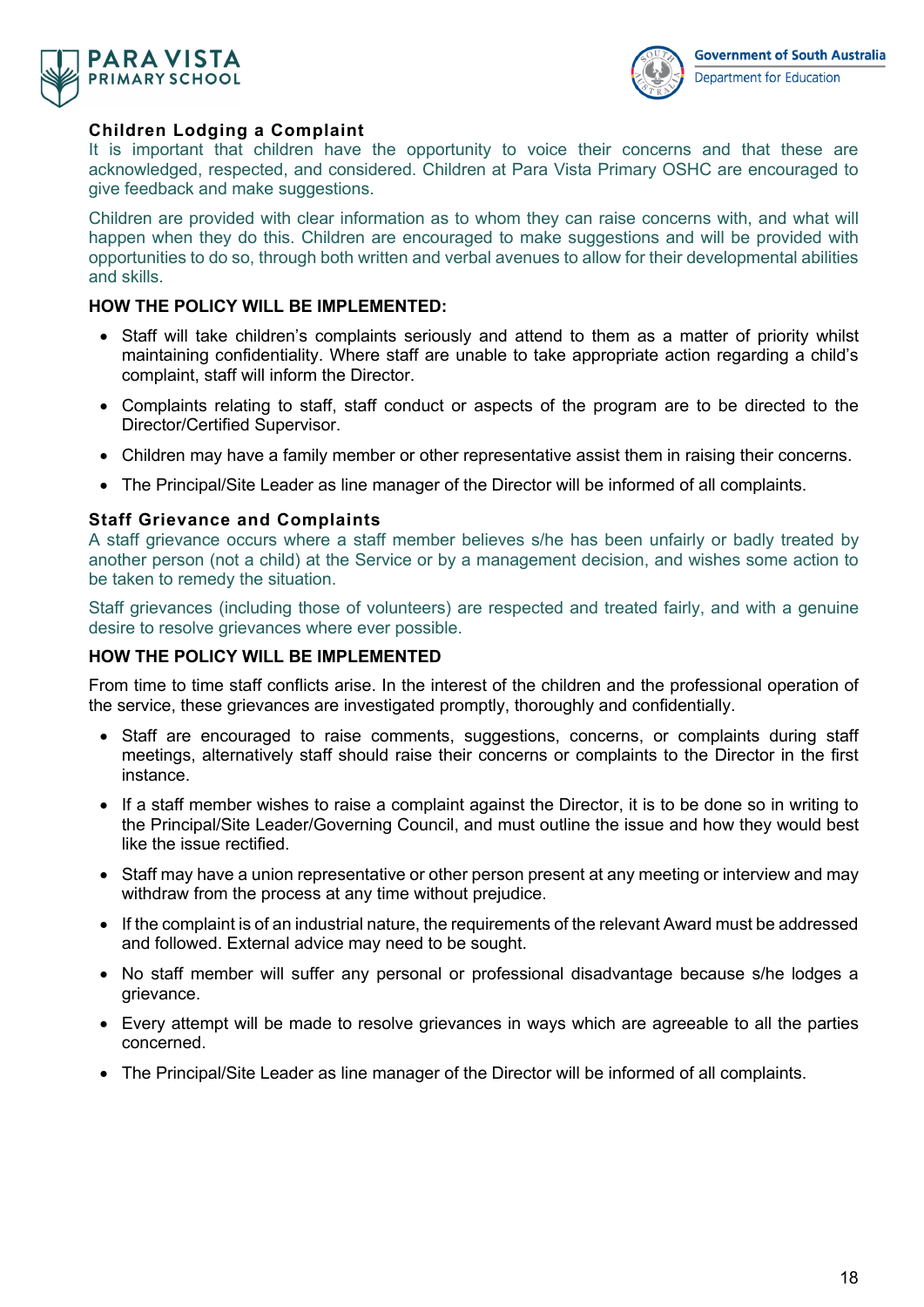



Para Vista Primary School Out of School Hours Care (OSHC) **Policy: Program** Approval Date: 8 October 2019 To Be Reviewed by: September 2021

# **Program**

Para Vista Primary School OSHC's recreational program enables children to extend their learning and development in all areas. Observations are made of the children's learning and development and inform our program, ensuring it reflects the needs and interests of individual children. Children are encouraged to make choices about their play and participation. Our program is well-balanced and addresses all aspects of the child – physical, social, emotional, cognitive, creative and language.

# **HOW THE POLICY WILL BE IMPLEMENTED:**

The Director is responsible for planning, documenting, delivering and evaluating the OSHC program.

- Programs will be developed for all aspects of the service (i.e. before school care, after school care, pupil free days, school holidays).
- Programs will be developed in consultation with staff, children and families.
- Programs and daily routines will be available to children and their families to view.
- Staff are encouraged to explore and use good quality resources and training to offer fresh experiences for children and to further their own professional development and skills.
- Staff will consider the National Quality Standards, OSHC policies (including **Vacation Care policy**) and information collected from parents/guardians via the enrolment forms when designing their programs.
- As part of the services ongoing planning, reflection and evaluation processes, staff will document various aspects of children's learning and experiences within the program to ensure the services' identified goals are met (observations). Recommendations for future program planning may follow from these observations. Feedback and suggestions from families are encouraged and considered.

#### **The program will:**

- Include opportunities that foster and enhance:
	- Friendship between children
	- Individual child/staff interactions
	- Cooperative and responsible behaviours among children
	- Individual and group interests
	- The special needs, interests and talents of every child.
- Incorporate the daily routine (i.e. arrival, hand washing, snacks/drinks, play etc.).
- Provide a wide variety of safe and stimulating age and developmentally appropriate activities, including indoor and outdoor opportunities. Alternative choices will be offered when a child does not wish to participate in an activity.
- Plan for and facilitate the inclusion of children with additional needs, including children with disabilities, children with complex health support needs, Aboriginal children and children from culturally and linguistically diverse backgrounds.
- Reflect the importance of play in childhood, cultural diversity of the community, abilities of the children, and individual uniqueness, whilst embracing spontaneity and child initiated activities.
- Welcome family contributions to aspects of the program through donations of resources, equipment and invited participation in activities.
- Take into consideration attendance patterns, the weather and physical environment, the numbers and ages of children, new children entering the group and expectations our families.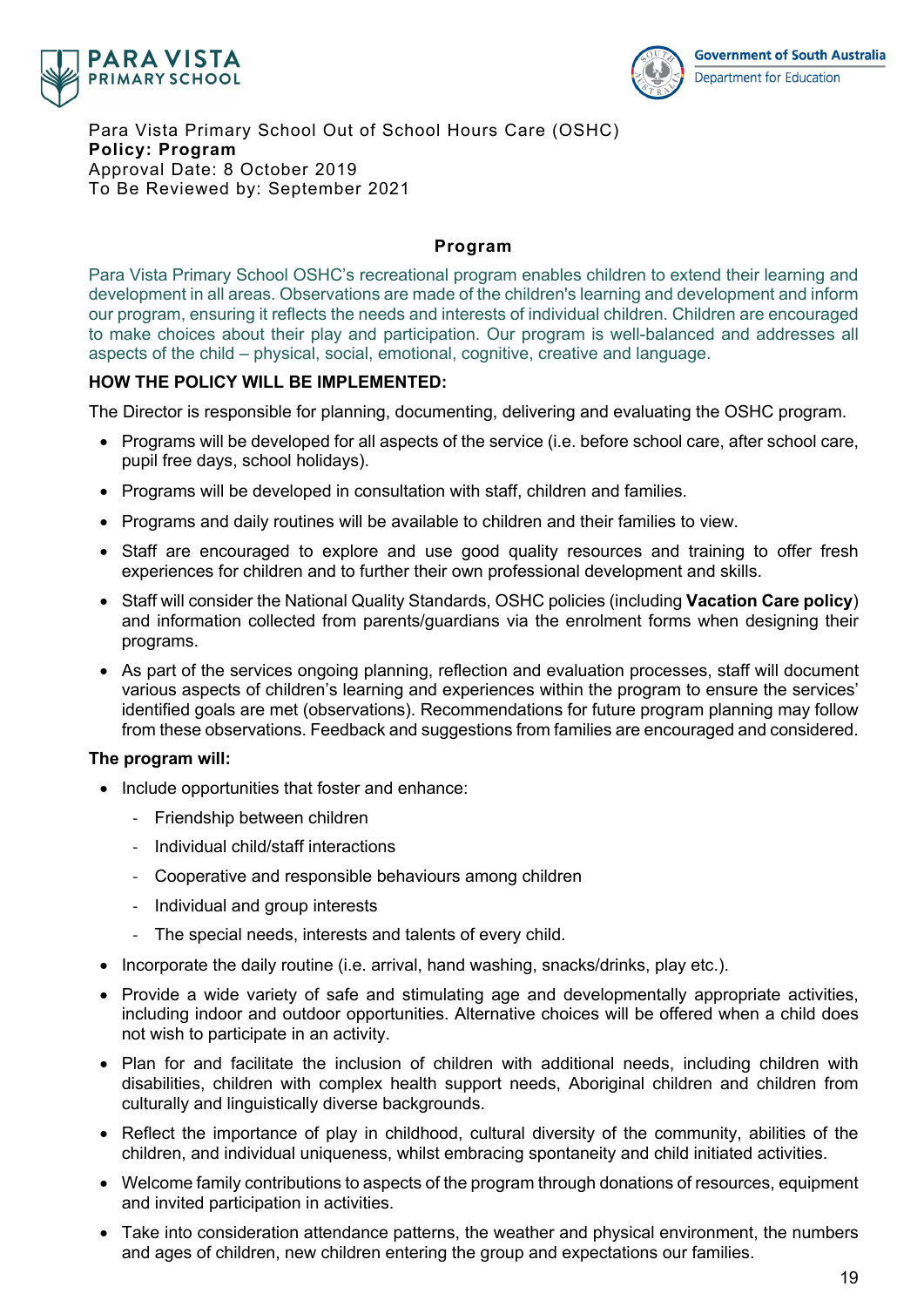



Para Vista Primary School Out of School Hours Care (OSHC) **Policy: Vacation Care** Approval Date: 8 October 2019 To Be Reviewed by: September 2021

# **Vacation Care**

Para Vista Primary School OSHC considers incursions and excursions an integral part of the children's vacation care program. The program is planned and implemented to provide a broad range of experiences. Each excursion and incursion will be carefully planned and the risks assessed.

An **excursion** is defined as any off-site activity (beyond the School grounds). An **incursion** involves a business/organisation coming to OSHC to run an activity or provide an experience.

#### **HOW THE POLICY WILL BE IMPLEMENTED:**

- Our vacation care program will offer a balance of quality home days and exciting excursions.
- Vacation care programs will be endorsed by both the OSHC Committee and Governing Council.
- Each vacation care program will be promoted to families with full details of destination, times of departure and return and any special items children are required to bring. There will be no change to the publicised itinerary unless the Director/Certified Supervisor decides it is necessary for the safety and wellbeing of the children.
- No supervision will be available at OSHC on excursion days, planned excursions are compulsory.
- No child will be taken off-site without their parents/guardians written authorisation (consent) on a form that includes the child's name, date, time, proposed destination, method of transport and the proposed activities.
- When the vacation care program is planned, staff will take weather and temperature into account. They will ensure there are sufficient shaded areas for all the children to protect them from the sun, and undercover areas or enclosed areas to protect them from rain and cold weather.
- Weather forecasts will be checked 48 hours before the incursion or excursion. In the case of adverse weather conditions, alternative arrangements will be made.
- No private vehicles may be used to carry children on excursions as passengers.
- The Director/Certified Supervisor will ensure the mobile phone is fully charged for excursions to ensure the staff and children can always be contacted.
- A minimum of two staff will be present on all excursions.
- The Director/Certified Supervisor will have overall responsibility for the excursion. It is their responsibility to maintain head counts and take the roll at appropriate times and regular intervals. All staff are responsible for adequate supervision.
- On excursions, the regular code of conduct for both children and staff will apply. The Director/Certified Supervisor will ensure that all expectations relevant to the excursion are fully explained prior to departure.
- On excursions both female and male staff members will be rostered 'if possible' to help supervise the toilet areas, especially on swimming excursions. When this is not possible a staff member will walk children to the toilets and wait at the door. Should it be necessary for a staff member to enter the opposite gendered toilets i.e. if an emergency situation arises, they will knock on the door and announce they are entering.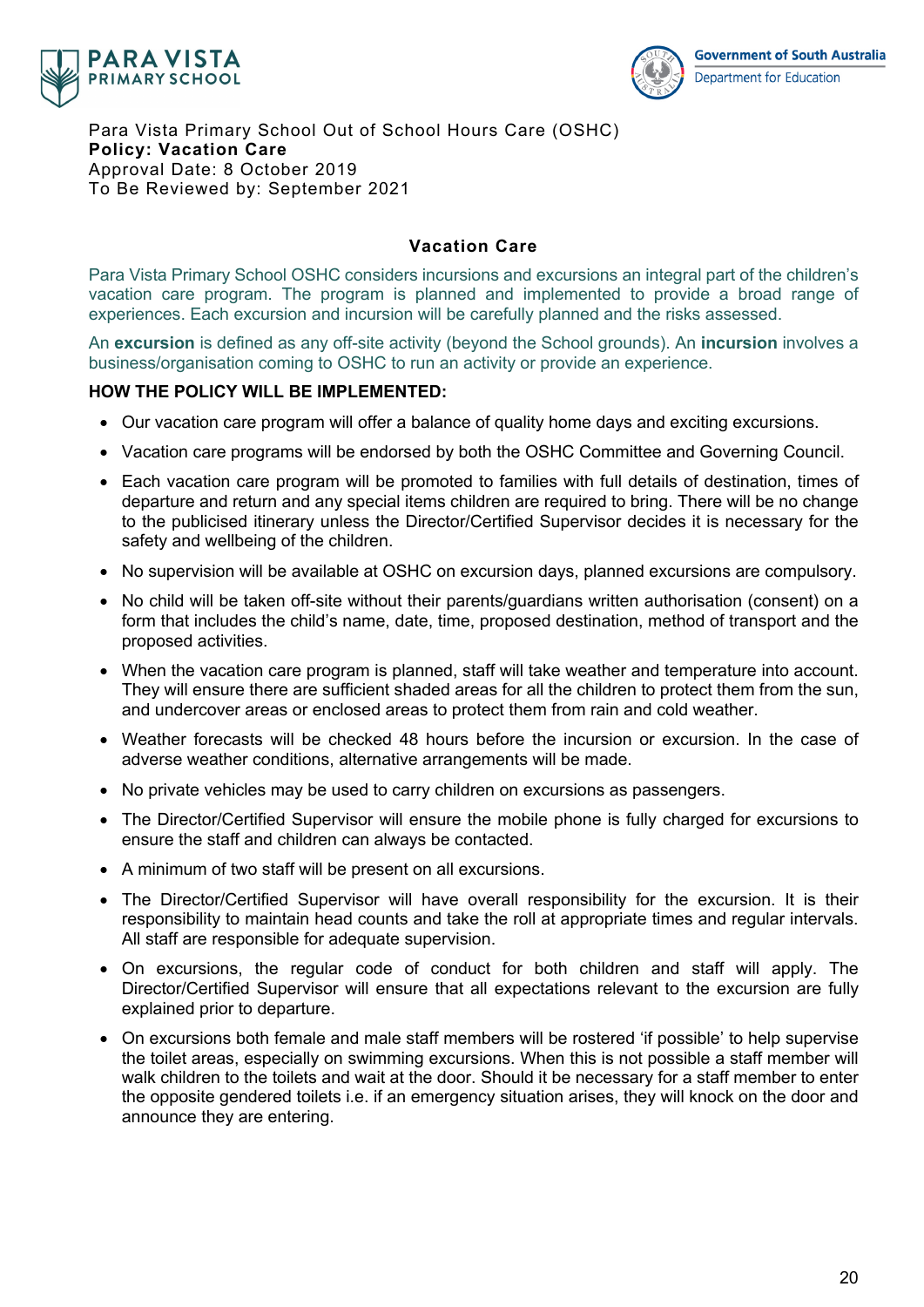



# **Water Safety**

Water activities are a significant part of Australian life and provide children with opportunities to access a variety of activities for experience, learning and fun. However, Para Vista Primary School OSHC recognises the risks posed by bodies of water and takes the safety of children and staff involved in water-based activities and around bodies of water seriously. The service will ensure that every precaution is taken so that children are able to enjoy water-based activities safely. Risk assessments will be carried out for programmed water-based activities and the outcomes will underpin the child to staff ratio for the activities.

# **HOW THE POLICY WILL BE IMPLEMENTED:**

- Demonstrating a preference for venues that provide additional supervision in the form of life guards.
- Ensuring staff position themselves in the environment so that every child is at all times within sight of an adult, that supervision is direct and vigilant; that staff rotate their position in the environment on a regular basis to allow for movement and to maintain vigilance.
- On a swimming excursion, having some staff designated to supervise children from within the body of water.

# **Risk Assessments**

.

Para Vista Primary School OSHC complies with the requirements of the National Quality Framework and undertakes risk assessments of incursions and excursions.

# **HOW THE POLICY WILL BE IMPLEMENTED:**

Risk assessments for incursions and excursions will:

- Identify and assess risks that the excursion may pose to the safety, health or wellbeing of any child being taken on the excursion; and
- Specify how the identified risks will be managed and minimised.

Child to staff ratios for excursions will be based on a risk assessment of the excursion as well as taking into consideration the law pertaining to adequate supervision. Where there are new children or new staff, these factors need to addressed in the assessment of risk. The risk assessment will address the following:

- 1. The ages and abilities of the children
- 2. The destination and length of the excursion
- 3. The transport (public or private) and proposed route to be used
- 4. The previous experience of the accompanying adults
- 5. The expected activities that children will participate in, including any water hazards.

A risk assessment must be carried out on any activity that allows children to access a body of water.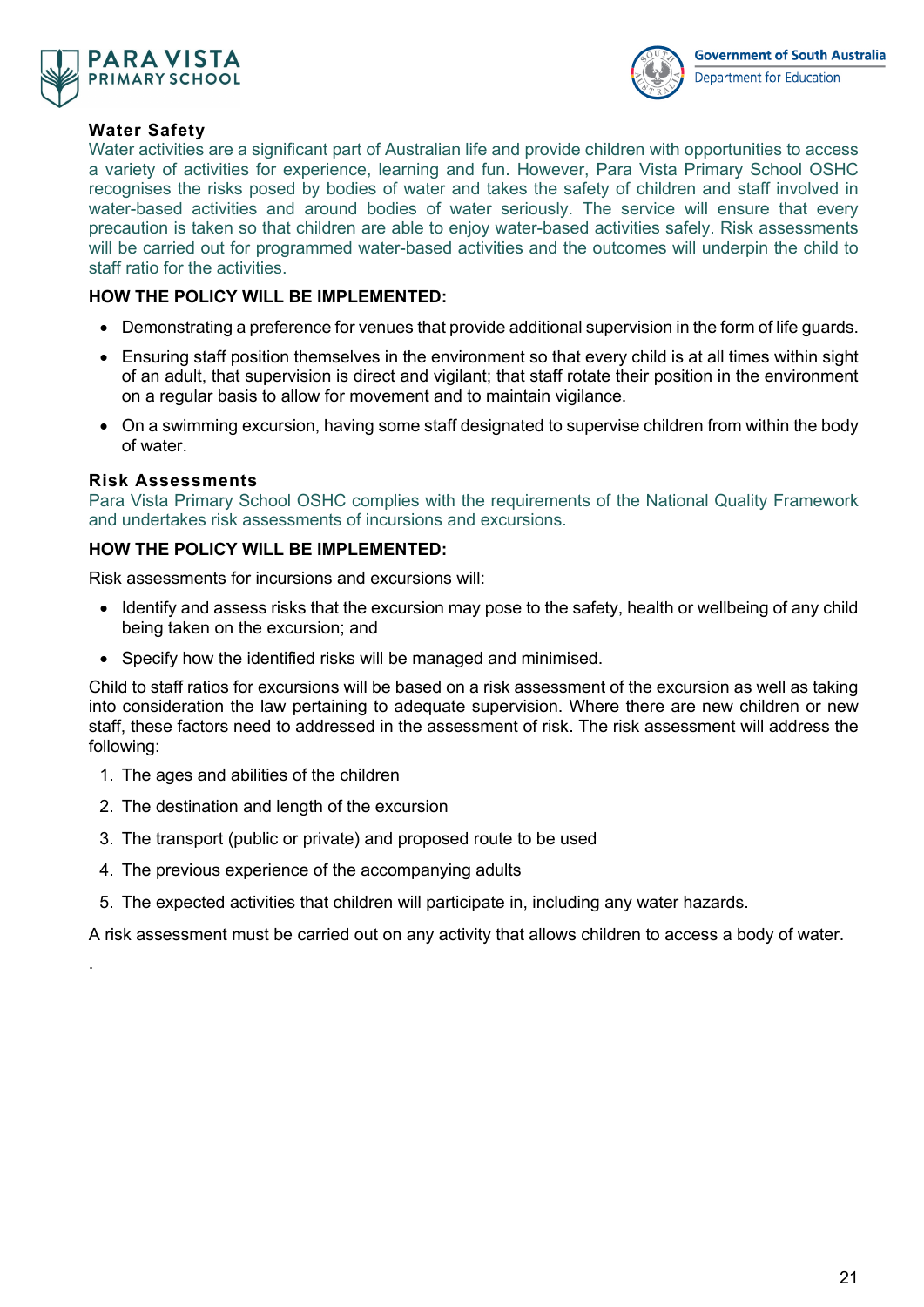



Para Vista Primary School Out of School Hours Care (OSHC) **Policy: Behaviour Management and Conflict Resolution** Approval Date: 8 October 2019 To Be Reviewed by: September 2021

#### **Behaviour Management**

Behaviour management at Para Vista Primary School OSHC is based on children's self-management rather than their dependence on authority. Mutual respect and responsible behaviour are vital in any successful community. We encourage the development of resilience in our children and understanding that rights are intimately linked to responsibilities.

This policy is supported by our three core values: **Respect**, **Honesty** and **Courage**.

Our policy emphasises positive choices, reflects the Para Vista Primary School *Behaviour Education & Wellbeing policy* and was developed in consultation with staff, children and their families. We believe in a whole school approach to promote positive behaviour and collaborative practices, through the development of self-management skills.

The following key concepts are used to help children to be independent, self-regulating and selfmotivated learners in persistent pursuit of their personal best and able to get along with others:

- Treat others as you would like them to treat you.
- Be brave participate to progress.
- Pursue your personal best no matter who you work with.
- Have reasons for the things you say and do.
- It takes great strength to be sensible.

Staff, together with the School and families, will work together to create a safe, inclusive and supportive environment. Staff and families will raise concerns as they arise and discuss ways of working together to address unacceptable behaviour.

#### **HOW THE POLICY WILL BE IMPLEMENTED:**

#### **The behavioural expectations are as follows:**

- We respect and care for ourselves, other people and property.
- We work and play safely and cooperatively.
- We follow the directions of staff.
- We stay inside the supervised boundaries.

#### **Staff promote positive behaviour and interactions by:**

- Planning for and providing an environment that promotes a sense of belonging, being and becoming and provides enhanced opportunities for learning through play.
- Ensuring that limits set are reasonable and understood by all children, families and staff.
- Acknowledging and encouraging appropriate behaviour.
- Interacting positively, using positive language and modelling respectful behaviour.
- Valuing children as individuals within their family and cultural context.
- Encouraging open two-way communication with families to ensure each child's needs are met.

#### **Staff will respond to unacceptable behaviour by:**

- Providing a warning/reminding children of the rules/expectations and the reasons for these.
- Where appropriate, ignoring the behaviour if it is not dangerous and is attention seeking.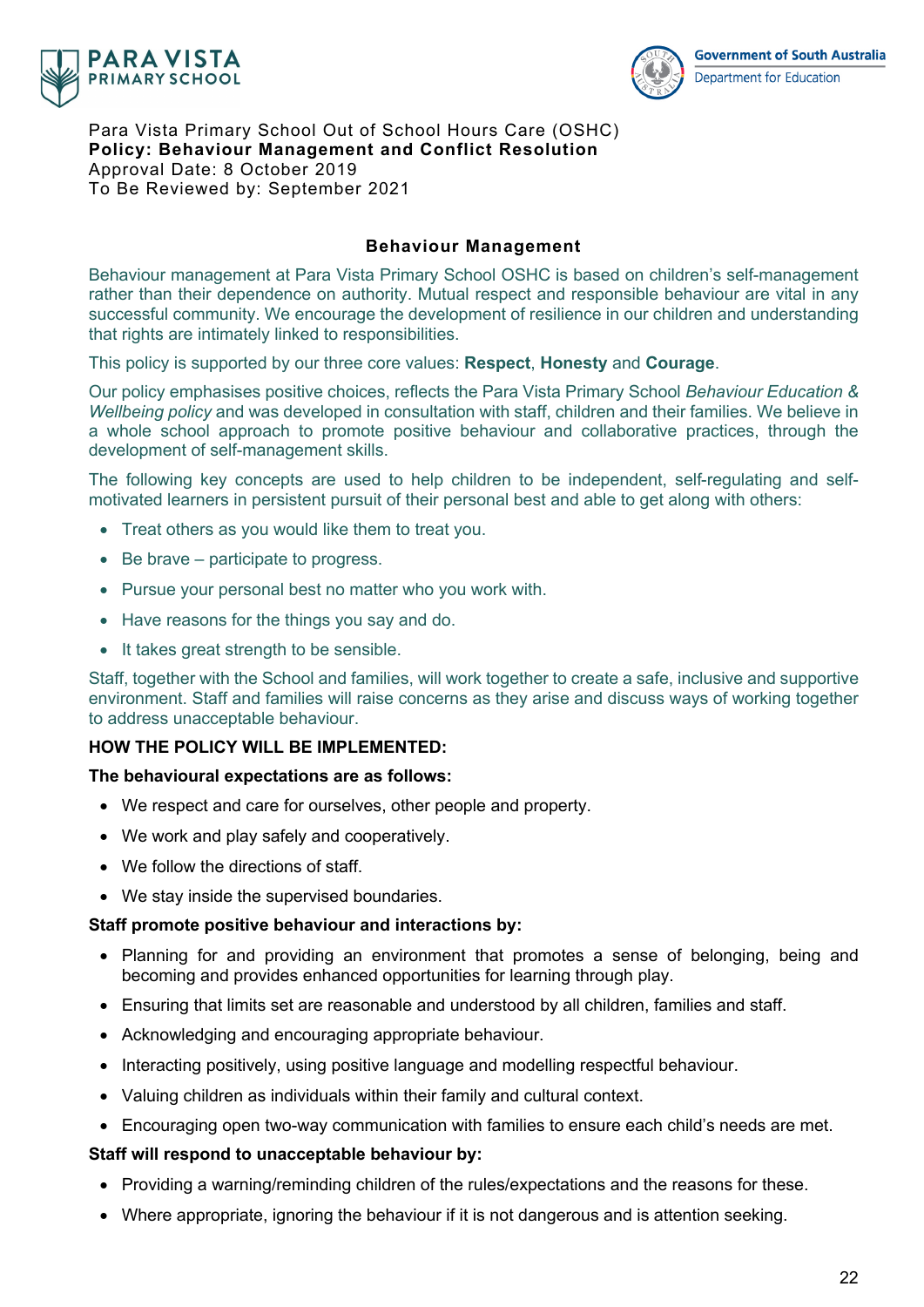



- Offering choices to follow through with consequences including withdrawal of privileges e.g. If you can't sort out who had the ball first, then the ball will be put away.
- Using positive examples when redirecting children e.g. "please walk inside", instead of "don't run inside".
- Encouraging children to talk about problems (conflict resolution), supporting children to problem solve, negotiate, find resolutions and manage emotions appropriately.
- When children are at risk of hurting themselves or others, or if repeated non-compliance occurs, staff will use "Time Out" for brief periods ensuring that an adult is with them all the time. This timeout will be no longer than 10 minutes.
- If repeated behaviour continues, a short time away from the area of play may be appropriate. removal will only be for a short time, perhaps 30 seconds or until the child chooses to move away themselves. This removal away from the disruption allows the child to calm themselves, perhaps to sit with a staff member or alone and to just be removed from the stress.
- If a child is showing violent and threatening behaviour and staff and other children are at risk of being harmed, the parent/guardian will be contacted and asked to collect the child. In these cases, the Principal/Site Leader will be notified immediately and the Director/Certified Supervisor will complete an "incident report" for tabling at the next OSHC Committee meeting.
- Where children exhibit violent or aggressive behaviour and the safety of staff and children are at risk, the Director, with discretion, may call for an intervention by other authorities e.g. police.

# **The Director will:**

- Involve families and the School at the earliest opportunity to work together positively to assist the child. At this time, the child, parent/guardian, Principal/Site Leader, School Leadership Team and Director may negotiate and formulate a behavioural plan.
- Implement, monitor and review individual behaviour plans in partnership with families and the School.
- Assess individual children's learning and development. The assessment will reflect on and review the planned program and ensure the active learning environment supports positive behaviours.

When all other strategies have failed, Governing Council reserves the right to exclude the child from the program. Exclusion will not occur without consultation between the parent/guardian, Director, OSHC Committee and other relevant authorities.

# **Conflict Resolution**

At Para Vista Primary School OSHC we recognise that the service will run most effectively when there is minimal conflict and that any conflict is resolved quickly. We recognise that mediation is an effective tool in achieving this.

Staff will use mediation to help and guide children's disputes.

#### **HOW THE POLICY WILL BE IMPLEMENTED:**

Mediation is a fair way to resolve conflict. Staff will not take sides but serve as an impartial and active listener who will assist children in conflict come to an agreement.

- Mediation focuses on problem solving.
- Mediation enables the child to own and accept his/her behaviour and the consequences because the child has been involved in resolving the conflict through the mediation process.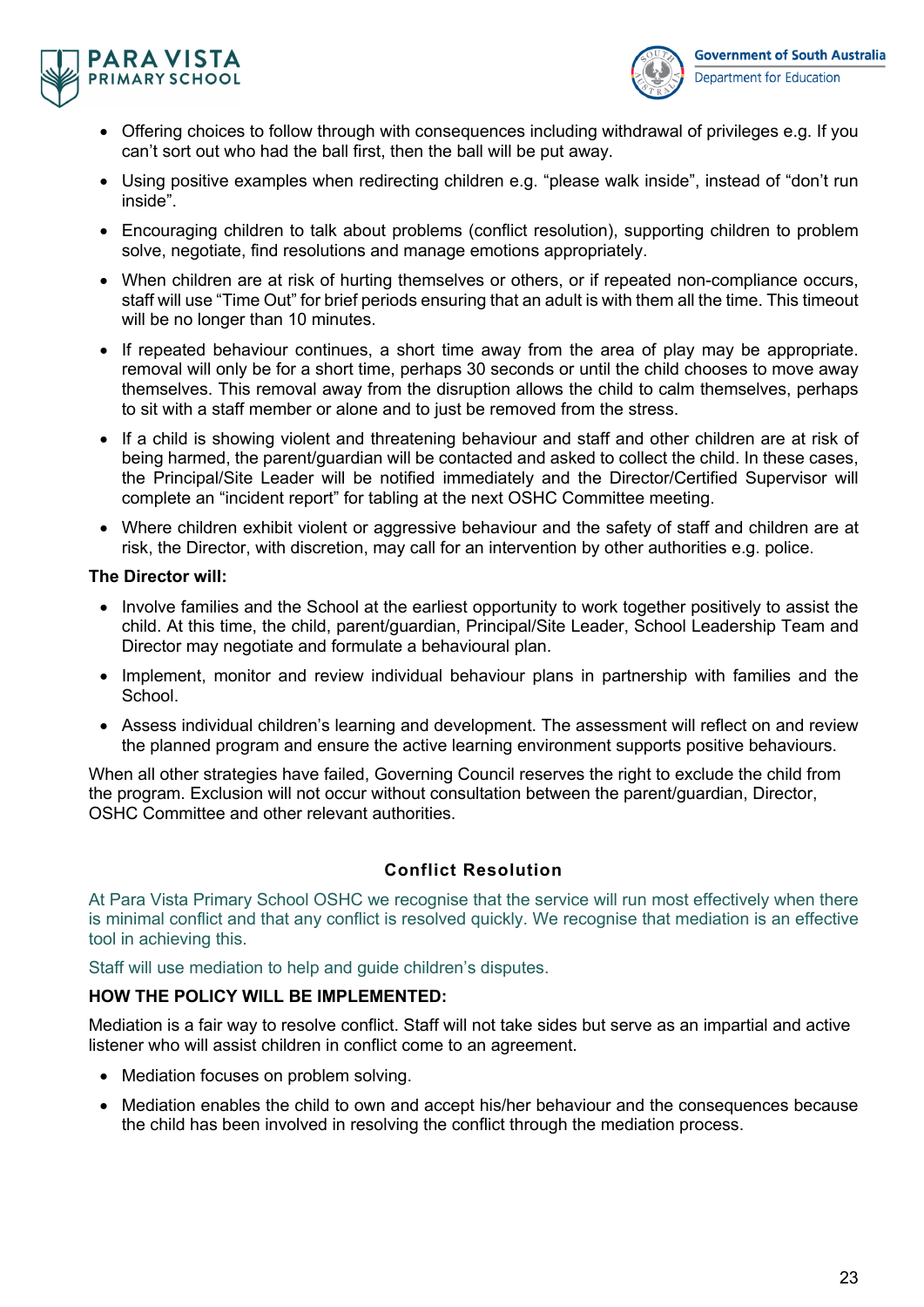



Para Vista Primary School Out of School Hours Care (OSHC) **Policy: Sun Protection** Approval Date: 8 October 2019 To Be Reviewed by: September 2021

# **Sun Protection**

Para Vista Primary School is a founding member of Cancer Council SA's SunSmart program, first signing on in 1999.

A balance of ultraviolet (UV) radiation exposure is important for health. Too much of the sun's UV radiation can cause sunburn, skin and eye damage and skin cancer. Sun exposure during childhood and adolescence is a major factor in determining future skin cancer risk. Too little UV radiation from the sun can lead to low vitamin D levels. Vitamin D is essential for healthy bones and muscles, and for general health. Sensible sun protection when UV is 3 and above does not put people at risk of vitamin D deficiency.

This policy applies to all OSHC activities on and off-site.

#### **HOW THE POLICY WILL BE IMPLEMENTED:**

Staff are encouraged to access the daily local sun protection times on the **SunSmart app** or **http://www.myuv.com.au/**, to assist with the implementation of this policy.

#### **Implementation Times**

- **Before school care:** sun protection is not required as the UV radiation levels are rarely above 3 during this time.
- **After school care:** sun protection is required from the beginning of August until the end of April and whenever the UV is 3 and above at other times.
- **Vacation care:** sun protection is required from the beginning of August until the end of April and when the UV radiation levels are 3 and above at other times.

#### **Clothing**

When attending the service, children are required to wear loose fitting clothing that covers as much skin as possible. Clothing made from cool, closely woven fabric is recommended. It includes tops with collars and elbow length sleeves, longer style dresses and shorts and rash tops or t-shirts for outdoor swimming.

#### **Sunscreen**

- SPF 30 or higher broad spectrum, water resistant sunscreen is available for staff and children's use or families are required to provide SPF 30 or higher broad spectrum, water resistant sunscreen for their child's use.
- Sunscreen is applied at least 20 minutes before going outdoors and reapplied every two hours.
- Families with children who have naturally very dark skin are encouraged to discuss their vitamin D requirements with their GP or paediatrician.

#### **Hats**

All children are required to wear hats that protect their face, neck and ears e.g. legionnaire, broad brimmed or bucket hats, whenever they are outside. Baseball or peak caps are not acceptable.

It is strongly recommended that all families purchase an additional hat for their child to be kept at OSHC. Children without a hat on excursions will be issued with an OSHC hat and the cost may be added to their account.

#### **Shade**

• The School will ensure there is a sufficient number of shelters and trees providing shade in the outdoor areas and a shade audit is conducted regularly by the School to determine the current availability and quality of shade.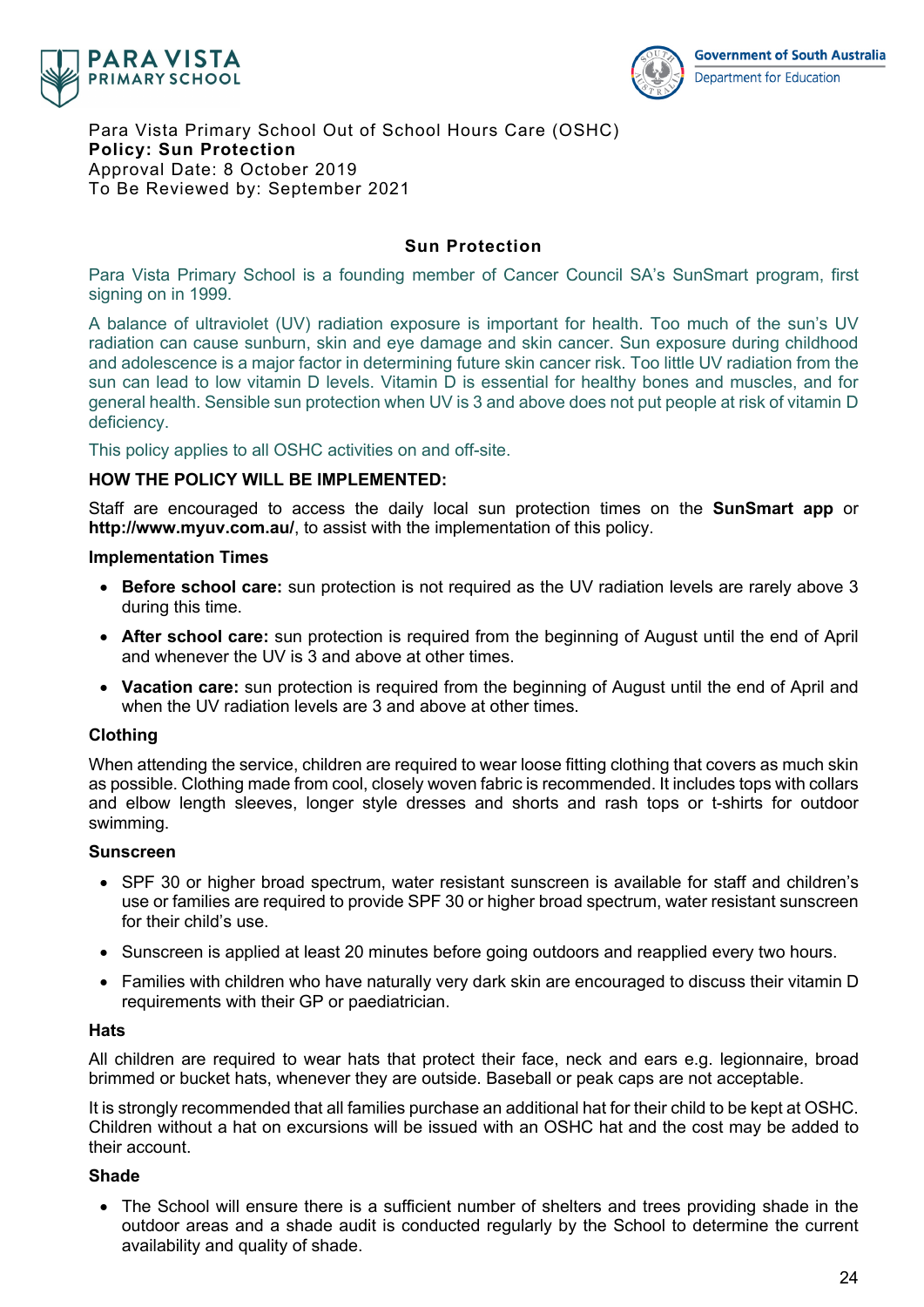



- The availability of shade is considered when planning excursions and all other outdoor activities.
- Where possible during vacation care, outdoor activities are scheduled outside of the peak UV radiation times of the day.
- Children are encouraged to use available areas of shade when outside.
- Children who do not have appropriate hats or clothing will be asked to play in the shade or a suitable area protected from the sun.

#### **Staff WHS and role modelling**

As part of WHS UV risk controls and role modelling, when the UV is 3 and above staff will:

- Wear sun protective hats, clothing and sunglasses when outside.
- Apply SPF 30 or higher broad spectrum, water resistant sunscreen.
- Seek shade whenever possible.

#### **Education**

- Sun protection is incorporated into educational activities to support children's wellbeing, learning and development.
- The SunSmart policy is reinforced through staff and children's activities and displays.
- Staff and families are provided with information on sun protection via the email newsletter and noticeboards.

NOTE: The Director regularly monitors and reviews the effectiveness of the SunSmart policy (at least every three years) and will revise the policy as required.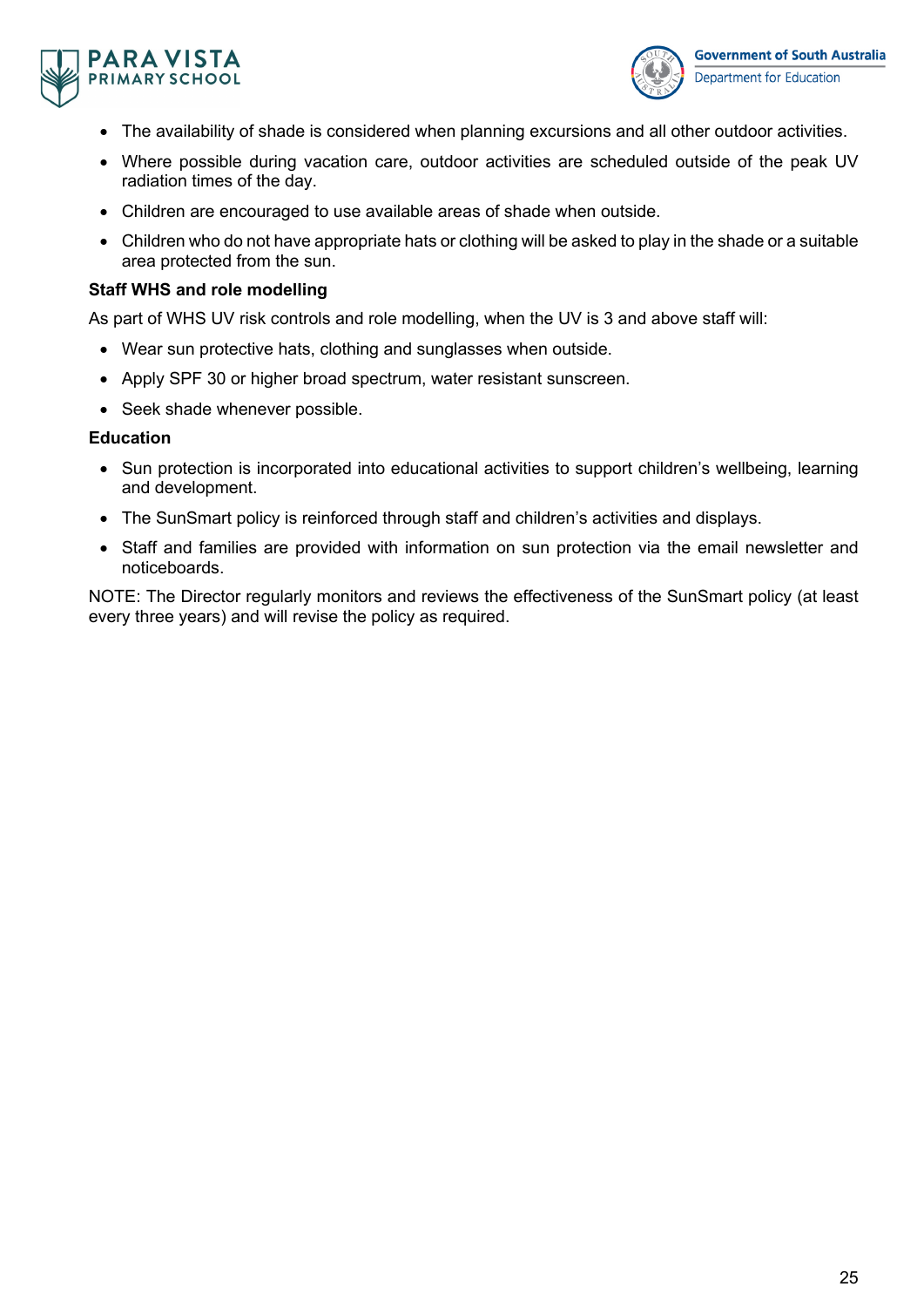



Para Vista Primary School Out of School Hours Care (OSHC) **Policy: Providing a Child Safe Environment** Approval Date: 7 August 2019 To Be Reviewed by: July 2021

#### **Providing a Child Safe Environment**

Para Vista Primary School OSHC has a duty of care to provide a healthy environment in which children can grow and be safe. All children have the right to be safe at home, at school and at OSHC. Staff have an obligation to all children attending the service and are committed to defend their right to care and protection.

Para Vista Primary School OSHC aims to provide a physical environment that is safe, appealing, constructive, well-maintained and welcoming to all.

#### **Child Protection**

Para Vista Primary School OSHC has an obligation to all children attending the service to defend their right to care and protection and adheres to the guiding principles of the Children and Young People (Safety) Act 2017.

Para Vista Primary School OSHC also has a responsibility to its employees to defend their right to confidentiality unless allegations against them of abuse are proven.

# **HOW THE POLICY WILL BE IMPLEMENTED:**

All staff, volunteers and visitors to the service are required to have:

- a current Working with Children Check (WWCC)
- Responding to Abuse and Neglect education and care (RAN-EC) training
- SMART (Strategies for Managing Abuse Related Trauma) training (when children under the Guardianship of the Minister are enrolled at the service).
- an approved ACECQA qualification (for Certified Supervisor positions only)
- holds a current approved first aid qualification (for Certified Supervisor positions only)
- approved anaphylaxis management training (for Certified Supervisor positions only)

If staff, volunteers or visitors are concerned about a child and have a reasonable suspicion that a child is being abused or neglected, the concern must be reported via the 24/7 Child Abuse Report Line (CARL), on: 13 14 78.

#### **Supervision**

Supervision is one of the key requirements in the prevention of incidents, accidents and injury. Para Vista Primary School OSHC aims to ensure children are actively supervised at all times and complies with child to staff ratios.

#### **HOW THE POLICY WILL BE IMPLEMENTED:**

#### **Staff will:**

- Actively supervise children at all times with consideration given to the arrangement of the environment to support active supervision.
- Supervise and support children on how to appropriately use and care for the facilities, equipment, toys and resources.
- Use their supervision skills to reduce or prevent injury or incident to children.
- Use their initiative to make decisions about when children's play needs to be interrupted and/or redirected.
- Be aware of the need to place themselves in positions which allow good supervision of the environment and children.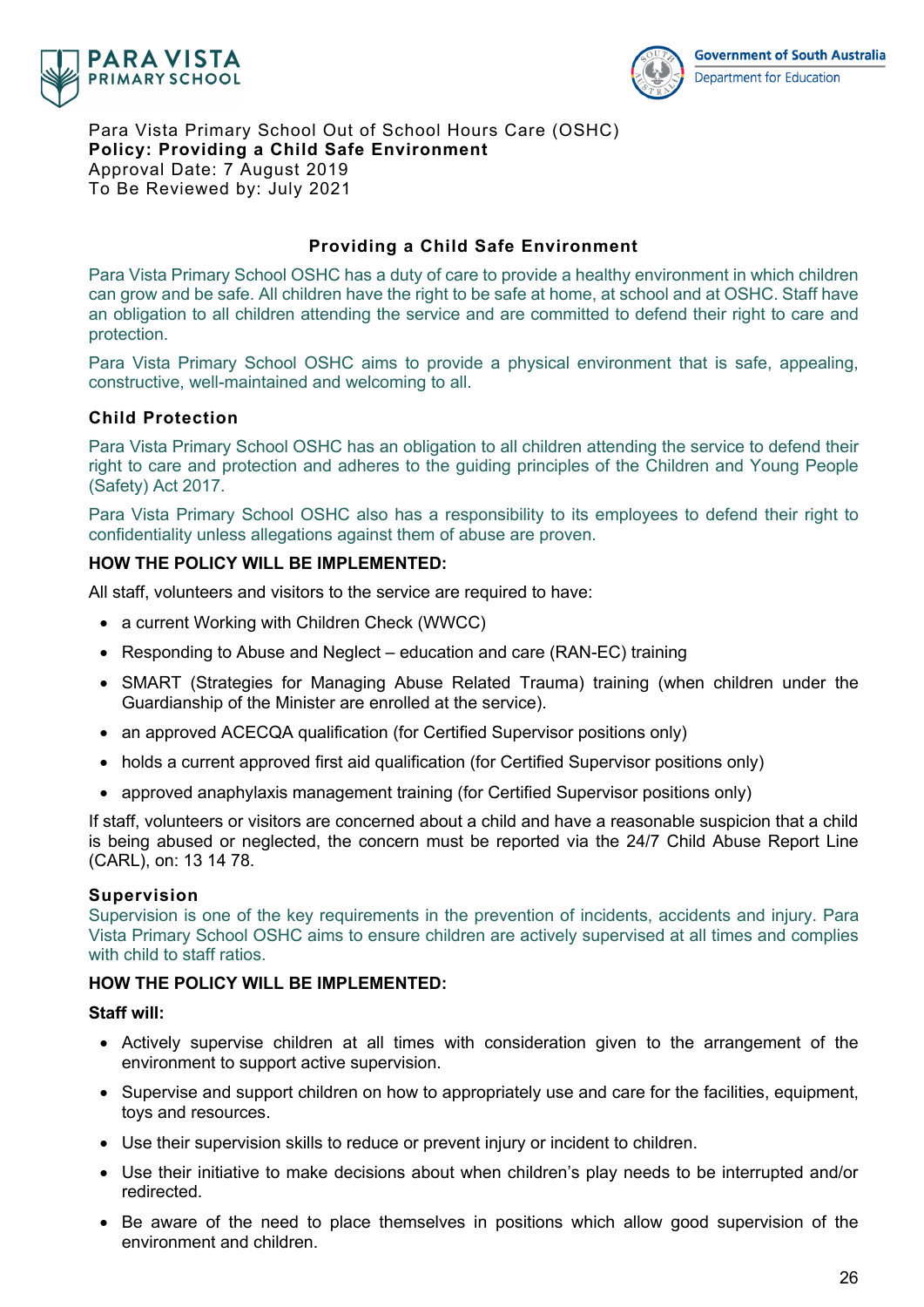



- Assessing all activities and, when something is identified as a high risk experience, strategies are developed to minimise the risk according to the group of children.
- Understand the shared legal responsibilities and accountabilities of all staff to implement the OSHC service's policies, procedures and practices.

#### **The Director will:**

- Organise a higher child to adult ratio when a greater level of supervision is required.
- Plan and organise activities and, when something is identified as a high risk experience, develop strategies to minimise the risk according to the age abilities experience and location of the group of children.

#### **Sleep and Rest**

Para Vista Primary School OSHC aims to meet the needs of all children and families in the service in relation to rest and sleep and will implement procedures to meet the needs of children needing sleep or rest and communicate closely with families when children seem to need extra rest or sleep.

# **HOW THE POLICY WILL BE IMPLEMENTED:**

At times children at OSHC will feel the need to rest or even sleep. These reasons may include:

- Young children (particularly those aged 4 and 5 years old)
- Children with a change in routine or schedule
- Children with very long days (particularly those at the service from opening in the morning to close in the evening)
- Children who are unwell or becoming unwell
- Children who may have missed out on sleep recently

Staff will implement the following procedures when they deem a child needs rest or sleep:

- Provide an area or areas where children may lay down to rest or sleep (usually on the couch in the quieter area)
- If a child is feeling tired, a trained first aider will monitor temperature and check if the child has any other symptoms of feeling unwell. The parent/guardian will be rung if there is any indication of illness.
- Children are to sleep and rest with their face uncovered.
- Children will be allowed to sleep uninterrupted if they fall asleep.
- The parent/guardian will be informed that the child has had a sleep when the child is collected and provided with any additional information relating to the sleep.
- If a child is regularly falling asleep at the service, service staff will communicate closely with the family to ascertain how the family would like service staff to deal with it. As long as it is not disruptive to the family's routine the child will be allowed to sleep at the service.

In addition to this, all attempts will be made to the structure Vacation Care programs so that most activities and physical activity are scheduled in the morning and directly after lunch, to cater for those children who need rest.

#### **Tobacco, Drug and Alcohol Free Environment**

At Para Vista Primary School OSHC all children are being cared for in an environment free from the use of tobacco, illicit drugs and alcohol.

#### **HOW THE POLICY WILL BE IMPLEMENTED:**

• Para Vista Primary School is a tobacco, drug and alcohol free environment including the use of ecigarettes, this includes all indoor and outdoor areas and OSHC.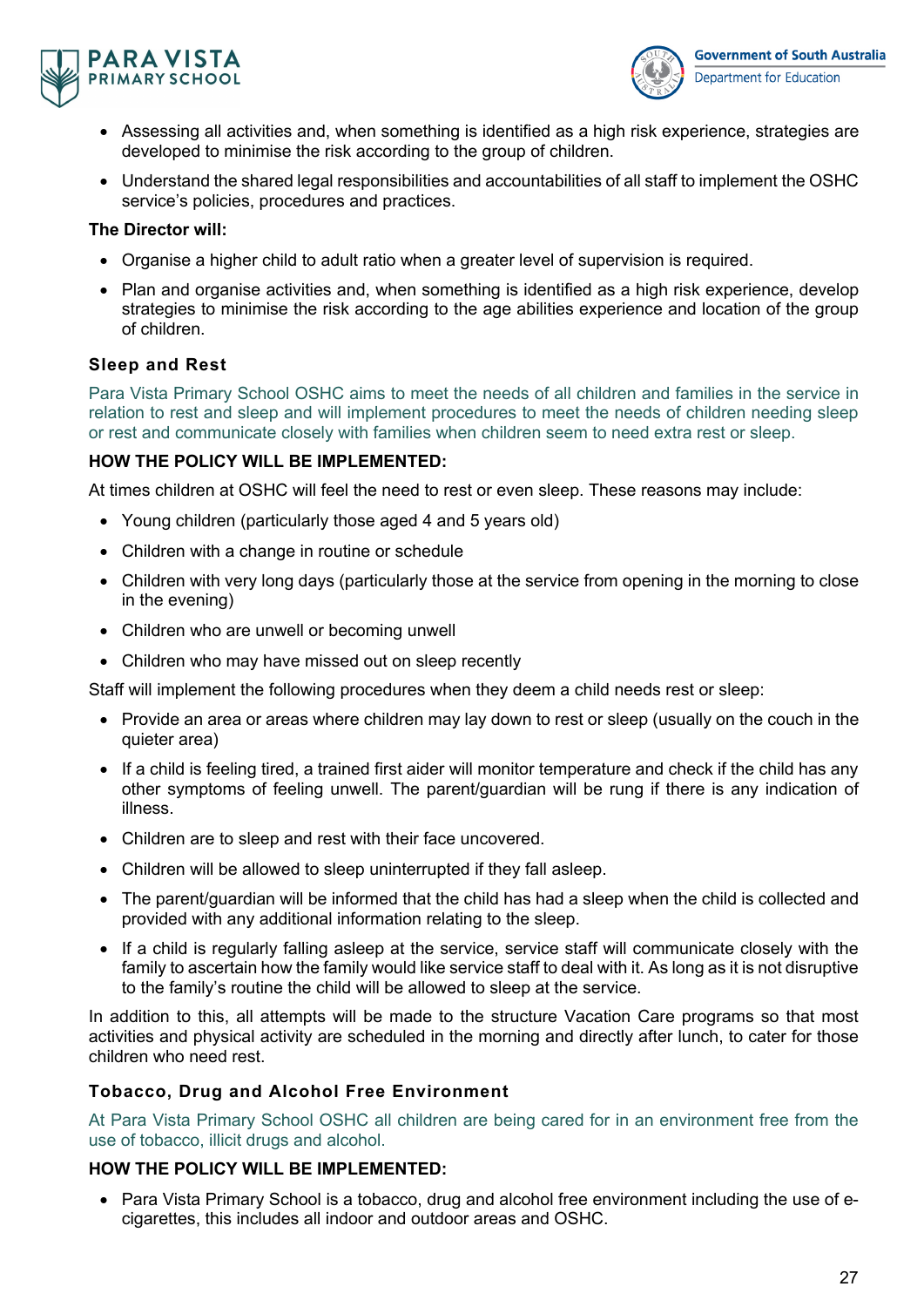



• OSHC staff and volunteers must not be affected by alcohol or drugs when on the premises, or at any time when children are being cared for.

# **Physical Environment**

The physical environment can contribute to children's wellbeing, happiness, creativity and developing independence. It can contribute to and express the quality of children's learning and experiences.

# **HOW THE POLICY WILL BE IMPLEMENTED:**

Para Vista Primary School OSHC will ensure that:

- at least 3.25 square metres of unencumbered indoor play space suitable for children that is well ventilated, has adequate natural light and is maintained at a comfortable temperature.
- at least seven square metres of outdoor space that is suitable for children.
- adequate facilities for safe handling, preparation, storage and disposal of food and beverages.
- adequate, developmentally and age appropriate toilet, hand washing and hand drying facilities, located and designed to enable safe use by children with convenient access from both indoor and outdoor play spaces.
- the capacity to provide effective supervision of the designated areas.
- where possible, windows and doors will be flyscreened, or buildings will be protected against flying insects (low irritant, environmentally friendly sprays may be used minimally and only when necessary).
- individual needs and specific activities are taken into account when ensuring that lighting, heating and noise levels are comfortable.
- consideration for environmental protection will be encouraged in the children's activities and in the day-to-day operation of the service.
- rubbish will be disposed of in an environmentally friendly way, and products recycled whenever possible.

When advice is needed in relation to any aspect of the above listed information, questions need to be directed to the Principal/Site Leader in consultation with the Education and Early Childhood Services Registration and Standards Board of South Australia (the State Regulatory Authority).

# **Facilities and Equipment**

Para Vista Primary School OSHC will purchase equipment, toys and resources that meet the Australian Standards and are appropriate to the developmental stages, interests and culture of the children in care. All staff members will ensure that all facilities, equipment, toys and resources are kept in a safe, clean and hygienic condition and in good repair at all times.

The building and school grounds will be maintained in good working order by the school.

#### **HOW THE POLICY WILL BE IMPLEMENTED:**

In consultation with staff, the Director will determine which equipment, toys and resources are most appropriate, taking into account durability, easy maintenance, cost, and benefit to the children's program.

- The Director will be responsible for all new and donated items.
- All new equipment will be checked to ensure it complies with relevant Australian Standards.
- Toys and resources should be appropriate to the service's aim of providing a safe and caring environment. A wide range of real, commercial, natural, recycled and simple homemade materials are provided to support the children's learning in a range of ways.
- All equipment, toys and resources are regularly checked, cleaned and maintained in accordance with manufacturer's instructions and otherwise as reasonably necessary to ensure that it remains in a safe and good working order.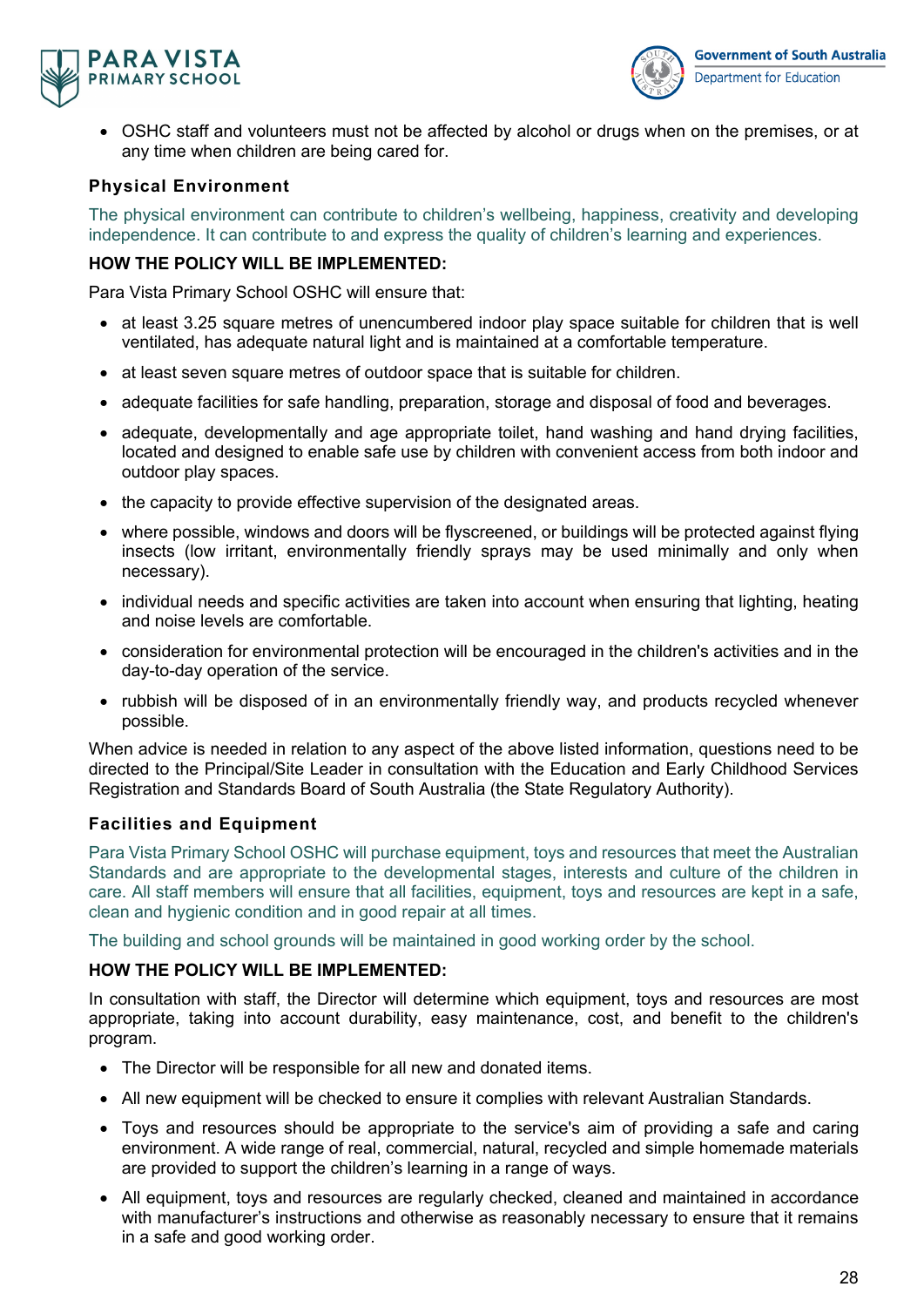



- Staff who become aware of faulty or broken equipment will quarantine the equipment and advise the Director/Certified Supervisor of the need for its replacement or repair.
- Equipment that poses a moderate to high risk (such as small electrical appliances and power cords) will be restricted to times and areas strictly supervised by staff, clearly identified and stored in a safe location accessible by staff.
- Safe storage and shelving will be provided to allow children to independently access low risk items.
- An agreement is in place to enable the Director to spend a discretionary amount for small purchases. Most purchases for large amounts are usually approved by the Governing Council/OSHC Committee before the purchase (see **Governance and Financial Management policy)**.
- All purchases are subject to budgetary constraints.
- An up-to-date inventory/assets register of equipment, toys and resources will be maintained.

Parents/guardians of children identified to be deliberately breaking/defacing OSHC property will be asked to replace/restore the damaged property.

It is not advisable to bring personal belongings from home to OSHC, including mobile phones, electronic games and other special toys. Staff will not take responsibility for these items if brought to OSHC.

#### **Identifying Potential Hazards**

Staff will carry out regular checks to identify and remove hazards, and manage safety risks. They will:

- Identify any hazards that may cause illness or injury to children, families, staff, or visitors.
- Where possible eliminate or immediately control the hazard.
- Provide a written risk assessment, near miss or incident report to the Director and OSHC committee.
- Review and action outstanding identified risks

Any hazards that require attention from an outside agency (plumber, electrician etc.) will be reported to the Principal/Site Leader, Deputy/WHS officer for immediate action. Staff will isolate the area/hazard to keep children safe until it is fixed.

#### **Dangerous Substances**

The Director will carry out regular checks to identify dangerous substances. Risk assessments will be conducted for all dangerous substances used at the service and all staff trained in safe usage.

- Non-hazardous and non-toxic products will be used wherever possible.
- In the interests of children's health, staff are encouraged to use environmentally friendly products at the service wherever possible.
- All staff will be made aware which products may pose a danger to children in the service.
- All potentially dangerous products will be clearly labelled and stored out of reach of all children.
- Safety Data Sheets (SDSs) obtained from the manufacturer will be attached to all chemicals or potentially hazardous substances. SDSs relevance and validity will be reviewed biannually.
- Storage areas will be clearly labelled to assist relief staff.
- Staff will discuss the dangers of certain products with the children.
- Where practical, information about the safe storage of potentially dangerous substances will be displayed and drawn to the attention of parents/guardians, as appropriate.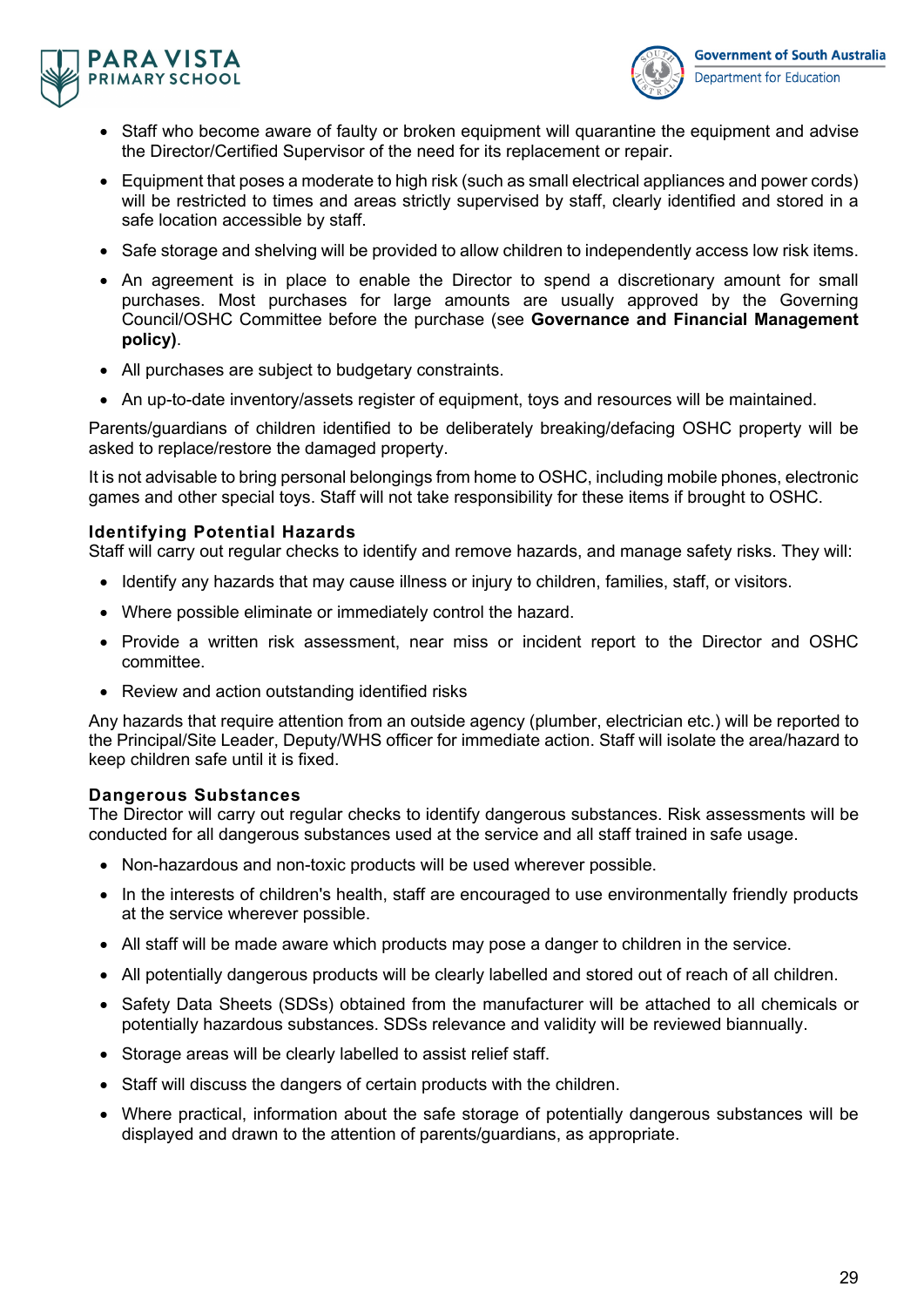



Para Vista Primary School Out of School Hours Care (OSHC) **Policy: Emergency and Evacuation** Approval Date: 8 October 2019 To Be Reviewed by: September 2021

#### **Emergency and Evacuation**

Para Vista Primary School OSHC considers the safety of our families, children and staff as paramount. Pivotal to our overall safety procedures is the management of emergency situations. Our procedures are tested and reviewed a minimum of once each school term.

#### **HOW THE POLICY WILL BE IMPLEMENTED:**

#### **Evacuation**

Emergency evacuation procedures will be clearly displayed near the main entrance and exit of each room used by Para Vista Primary School OSHC and are to be followed in the event of an emergency.

The Para Vista Primary School OSHC evacuation plan includes:

- A safe assembly area, with its own escape route, away from access to areas for emergency services and the building.
- A second assembly area in the event that the first assembly area is or becomes unsafe.
- Unobstructed routes for leaving the building which are suitable to the ages and physical abilities of the children and staff.
- Staff in the OSHC area will collect the attendance roll, parents/guardians/emergency contact numbers, and, at the assembly area, check the roll to ensure that all children and staff are present. The Director/Certified Supervisor will be responsible for supervision of the children in the assembly area.
- The Director/Certified Supervisor will phone emergency services and perform a sweep of the OSHC buildings if safe to do so.
- When the emergency services arrive, the Director/Certified Supervisor will inform the officer in charge of the nature and location of the emergency, and of any missing children or staff.
- No one will re-enter the building until advised that it is safe to do so by the officer in charge of the emergency service.
- Fire extinguishers will be installed and maintained in accordance with Australian Standard 2444- 2001. Staff will be trained in the operation of portable fire extinguishers. A fire blanket is located near the extinguisher. Functioning smoke detectors are installed in the OSHC area.

Staff may attempt to extinguish a fire in the following conditions:

- a) a fire is burning in the exit and is preventing the safe evacuation of the children and staff,
- b) the children have been evacuated from the room,
- c) the fire is small, or
- d) there is no danger to the person operating the extinguisher and they are well trained and confident in its use.

Safety and evacuation drills involving staff and children will be practiced in before school care and after school care at least once a term, and at least once during each Vacation Care Program, when most children are present. Drills will be recorded with date, time and length of time it took. Additional comments on recommendations for improvements can also be included in the record.

**Emergency contact** – is an authorised person (18 years or over) who has been nominated by the enrolling family as an authorised person to be contacted when the parent/guardian cannot be contacted.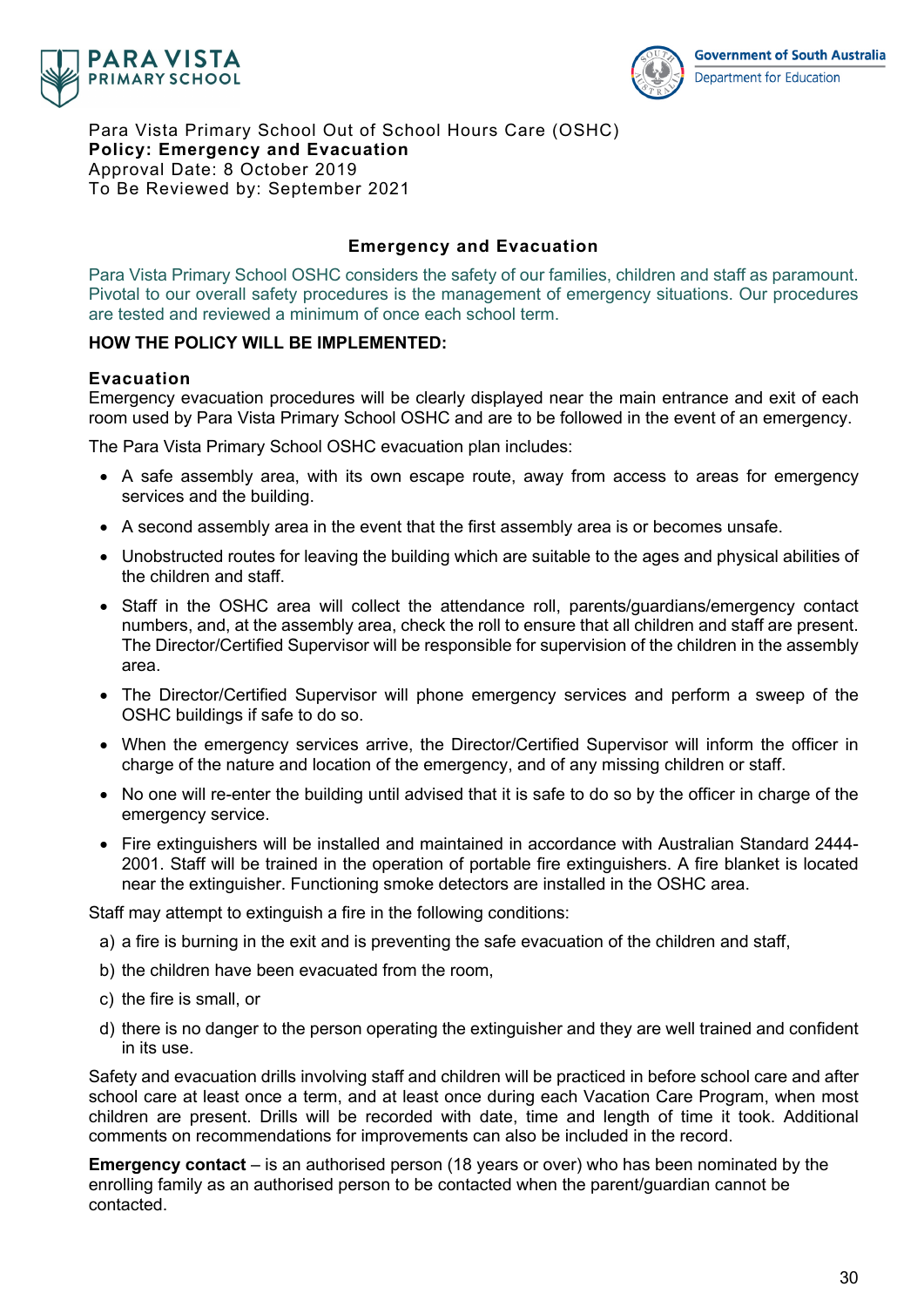



# **Lockdowns**

If there is a serious risk to children's safety outdoors a continuous whistle will be blown and the children will be gathered indoors.

- Staff in the OSHC area will take an attendance roll to ensure that all children and staff are present. The Director/Certified Supervisor will be responsible for supervision of the children in the locked down area.
- The building will be secured.
- Children will be encouraged to stay low to the ground.
- The Director/Certified Supervisor will contact the Principal/Site Leader to inform the situation.

As with the emergency evacuation drills, staff and children will also undertake lockdown drills.

#### **Harassment**

- Any person(s) known or unknown to the service who harass' or make threats to children of the service or on an excursion will be asked to leave the service or the vicinity of the children.
- Refusal to leave will necessitate the Director/Certified Supervisor calling the police to remove the person(s). Where possible, staff will move the children away from the person(s).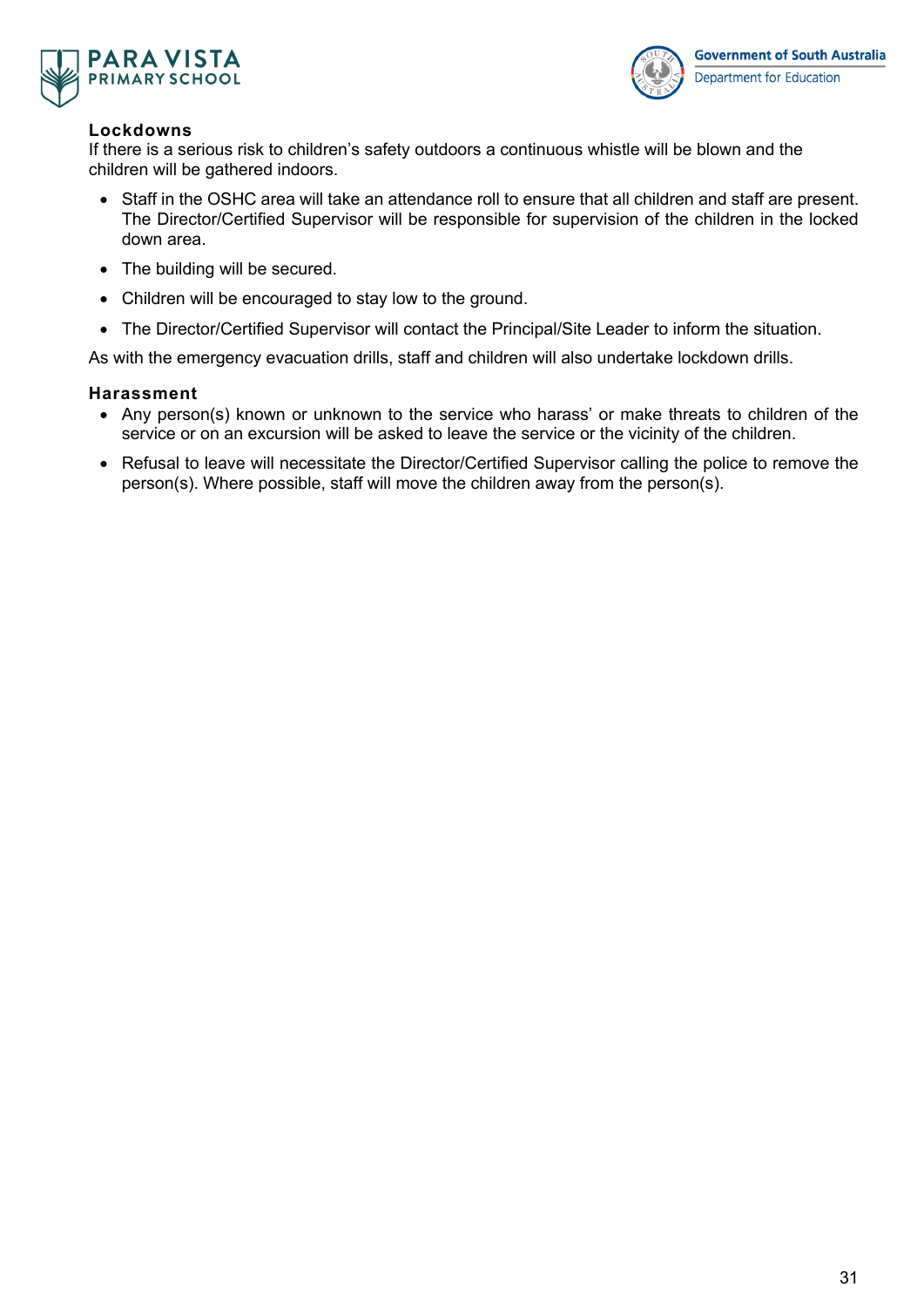



Para Vista Primary School Out of School Hours Care (OSHC) **Policy: Nutrition, Food and Beverages, Dietary Requirements** Approval Date: 8 October 2019 To Be Reviewed by: September 2021

#### **Nutrition, Food and Beverages, Dietary Requirements**

Para Vista Primary School OSHC considers nutrition to be a vital component in the healthy development of children. The service uses the Dietary Guidelines for Children and Adolescents, developed by the National Health and Medical Research Council, as a basis for this policy and practice regarding nutrition. We are compliant with the food handling practices contained in Australian Food Safety Standards. Our staff are asked to model best practice at all times.

# **HOW THE POLICY WILL BE IMPLEMENTED:**

- Food and beverages provided are to be nutritious, varied and of a sufficient quantity to ensure children have an appropriate amount to meet their growth and developmental needs.
- Food and beverages supplied take into account the cultural, religious and health requirements of the children and families accessing the service.
- Children are encouraged to try new foods, but no child will be forced to eat something he/she does not like or which is inconsistent with his/her religious/cultural or dietary needs.
- Weekly menus will be displayed.
- Food and beverages prepared and stored in accordance with Australian Food Safety Standards.
- Drinking water is always available.
- Families are encouraged to provide food and beverages, complying with the Dietary Guidelines for Children and Adolescents, to their children for consumption at OSHC.
- On occasion, food and beverages may diverge from the guidelines for special purposes and celebrations. Families will be advised of such occasions.
- Children will be encouraged to participate in meal/snack preparation and clean-up activities as part of OSHC's life skills focus.
- During vacation care, parents/guardians will be asked to provide their child's lunch, snacks and drinks, unless otherwise stated on the vacation care program.

#### **Nut Awareness Policy**

Para Vista Primary School OSHC acknowledges that due to food processing practices it is impractical to eliminate nuts or nut products entirely from an environment where there is food. Thus, our aim is to provide a safe learning environment for all members of the Para Vista Primary School and OSHC community by minimising the possibility of severe allergic reactions to nuts and nut products.

Para Vista Primary School & OSHC is Nut "Aware". Foods with packaging labels that contain the phrase 'may contain traces of nuts' are acceptable.

#### **HOW THE POLICY WILL BE IMPLEMENTED:**

Parents/guardians are requested not to send food to school that contains nuts. This includes peanut butter, Nutella, "Nuts about Chocolate", all nuts and cooking oil containing peanut oil, as well as foods containing nuts such as pesto.

Where a parent/guardian of a child with an allergy to nuts or nut products has alerted the school to this fact (supported by medical evidence/documentation), the OSHC will manage the situation in the following way:

- Staff will be made aware of children with known allergies and provided with anaphylaxis (severe allergic reaction) training opportunities as the need arises. Families will also be informed.
- Staff will supervise at eating times and children will be encouraged NOT to share food.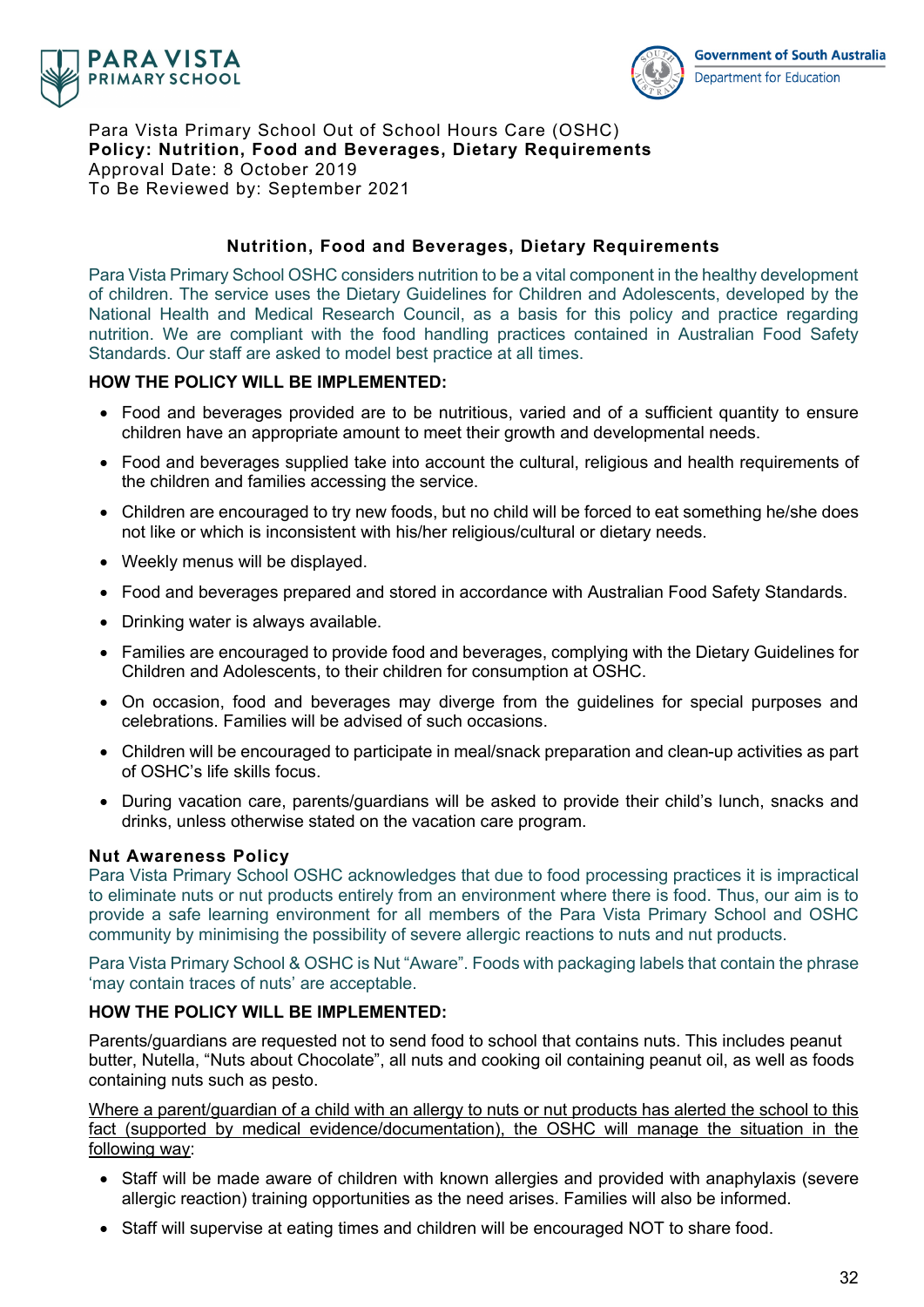



Para Vista Primary School Out of School Hours Care (OSHC) **Policy: Hygiene** Approval Date: 8 October 2019 To Be Reviewed by: September 2021

# **Hygiene**

Para Vista Primary School OSHC aims to provide a healthy environment in which children will grow and be safe. Staff will maintain and model appropriate hygiene practices. Staff will aim to provide a nonjudgmental approach to differences in hygiene practices and standards between families and where practices differ to standards expected in the service, children will be reminded that these are practices to be followed at OSHC but they may be different for them at home. Staff may discuss these subjects with groups and individual children if needed.

# **HOW THE POLICY WILL BE IMPLEMENTED:**

# **Hand Washing**

Hand washing is the most effective way of controlling infection in the service. Staff will wash their hands, and ensure children wash their hands thoroughly with soap:

- Before handling, preparing and eating food.
- Prior to and after giving First Aid.
- After toileting, handling of animals or other activities which could lead to the spread of infection.
- After contact with/cleaning of body fluids (blood, mucus, vomit, urine, faeces etc.).

#### **Use of Gloves:**

- When preparing food and when cleaning, or otherwise having contact with, bodily fluids (e.g. blood, mucus, vomit, urine, faeces etc.), disposable gloves will be worn.
- Used gloves are to be carefully disposed of, immediately after use, in such a way that they would reasonably be expected to be secure from children or others.
- Staff are responsible to advise the Director/Certified Supervisor to ensure there is an adequate supply of disposable gloves available at all times.
- Staff must wash their hands with soap and water before and after gloves are removed.

#### **Cleanliness:**

- Surfaces will be cleaned after each activity and tables, benches, floor surfaces and toilets will be cleaned thoroughly each day by a commercial cleaner. Areas contaminated with body fluids will be disinfected.
- Girls and women will have access to appropriate disposal facilities for sanitary pads and tampons.
- Staff will use a new cloth or tissue if they are required to assist young children to wipe their faces and noses. Tissues will be disposed of immediately after wiping a child's nose.
- Each child will be provided with their own drinking and eating utensils for snacks and meals where appropriate. These utensils will be washed or discarded after each use.
- Staff will encourage children to put leftover food and soiled food in a bin with a closed lid.
- Recycled items (e.g. toilet rolls for craft activities) which were used, or suspected to have been used, in a non-hygienic environment, will not be used at the service.
- Animals at OSHC will be maintained in line with the *Standard Operating Procedures for the use of Animals in Schools, Preschools & Child Care Centres*. Children will be supervised during contact and discouraged from putting their faces close to animals. Children will wash their hands after touching animals. Animal scratches/bites will be cleaned immediately with soap and antiseptic.
- Toys will be washed, cleaned and disinfected on a regular basis with material items such as dress ups and cushion covers laundered as required but a minimum of quarterly.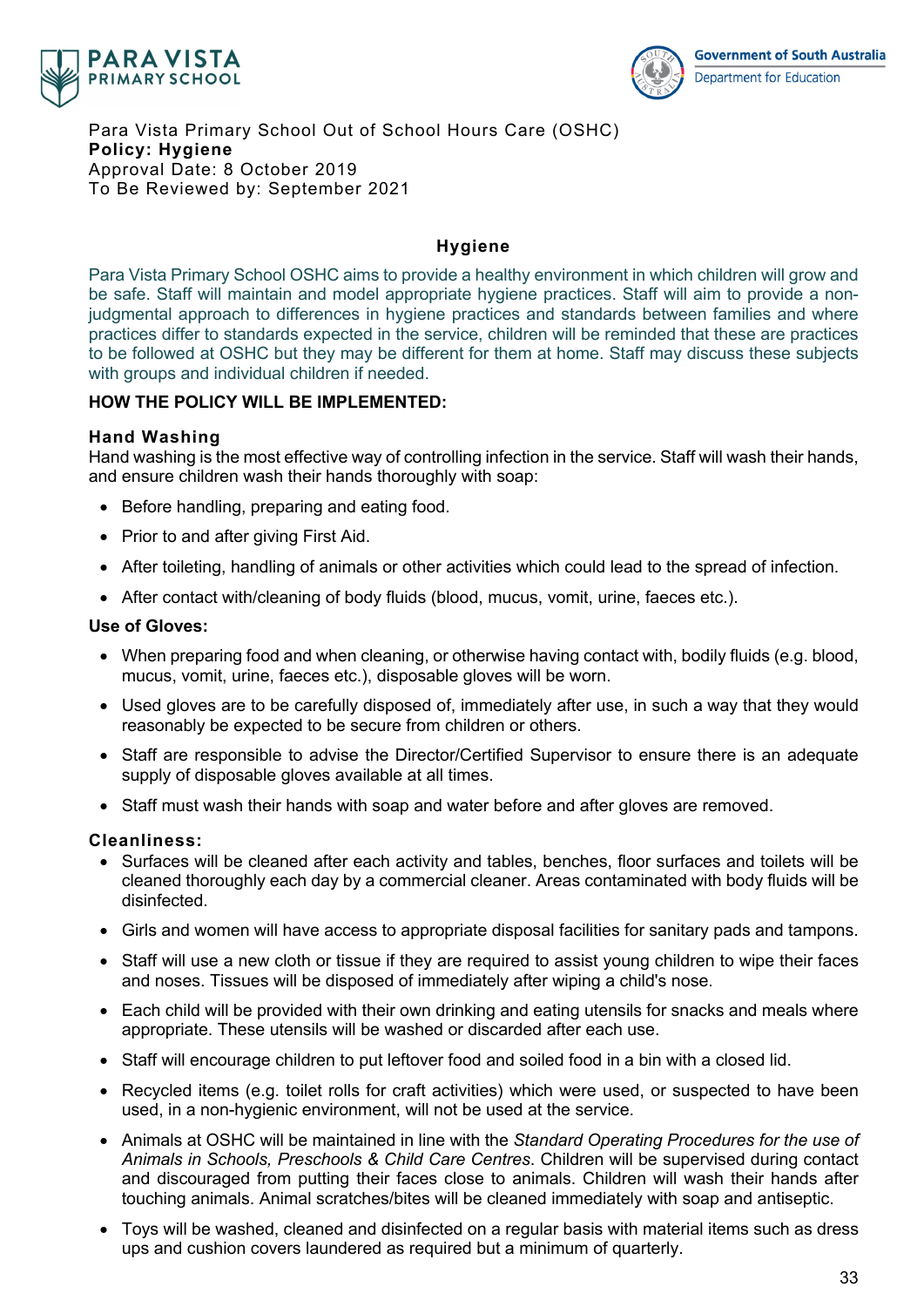



Para Vista Primary School Out of School Hours Care (OSHC) **Policy: Dealing with Illness and Infectious Diseases** Approval Date: 8 October 2019 To Be Reviewed by: September 2021

#### **Dealing with Illness and Infectious Diseases**

Para Vista Primary School OSHC follows the guidelines for prevention of infectious diseases as outlined in the National Health and Medical Research Council's website *Staying Healthy in Child Care: Preventing infectious diseases in early childhood education and care services*. The website includes resources, posters and fact sheets.

Children with infectious diseases will be excluded from OSHC for the length of time recommended by the SA Health's website *Exclusion from child care, preschool, school and work*.

# **HOW THE POLICY WILL BE IMPLEMENTED:**

Para Vista Primary School OSHC will act to prevent the spread of illness and infectious diseases by:

- Ensuring proper hygiene practices are carried out as outlined in the Hygiene policy
- Children who appear unwell when being signed in by their parent/guardian will not be permitted to be left at the service.
- OSHC does not have facilities to care for sick children. If a child becomes ill whilst at OSHC we will contact the parents/guardians to pick them up immediately and seek medical advice. Where the parents/guardians are not available, emergency contacts will be called.
- All care and consideration will be given to children who become ill while at OSHC, ensuring they are kept comfortable and ensuring the risk of cross infection is minimised until the child is collected.
- Staff who appear unwell will be immediately released from work in order to seek medical attention.
- Children and staff who are suffering from an infectious disease will be excluded from OSHC. SA Health's webpage titled 'Exclusion from child care, preschool, school and work' has a full list of infectious diseases that may require individuals to stay at home and recommends if a period for exclusion is required from child care, preschool or school.
- Families are requested to advise the Director if their child has an infectious disease.
- OSHC is responsible for reporting to the State Health Authorities all notifiable diseases (as per requirements of the Commonwealth Government Department of Health) and to report this to OSHC families as appropriate, having regard to the privacy of individuals concerned.
- The Director will notify the Principal/Site Leader and Governing Council immediately in writing when a report of notification has been made to the Department of Health.

**Emergency contact** – is an authorised person (18 years or over) who has been nominated by the enrolling family as an authorised person to be contacted when the parent/guardian cannot be contacted.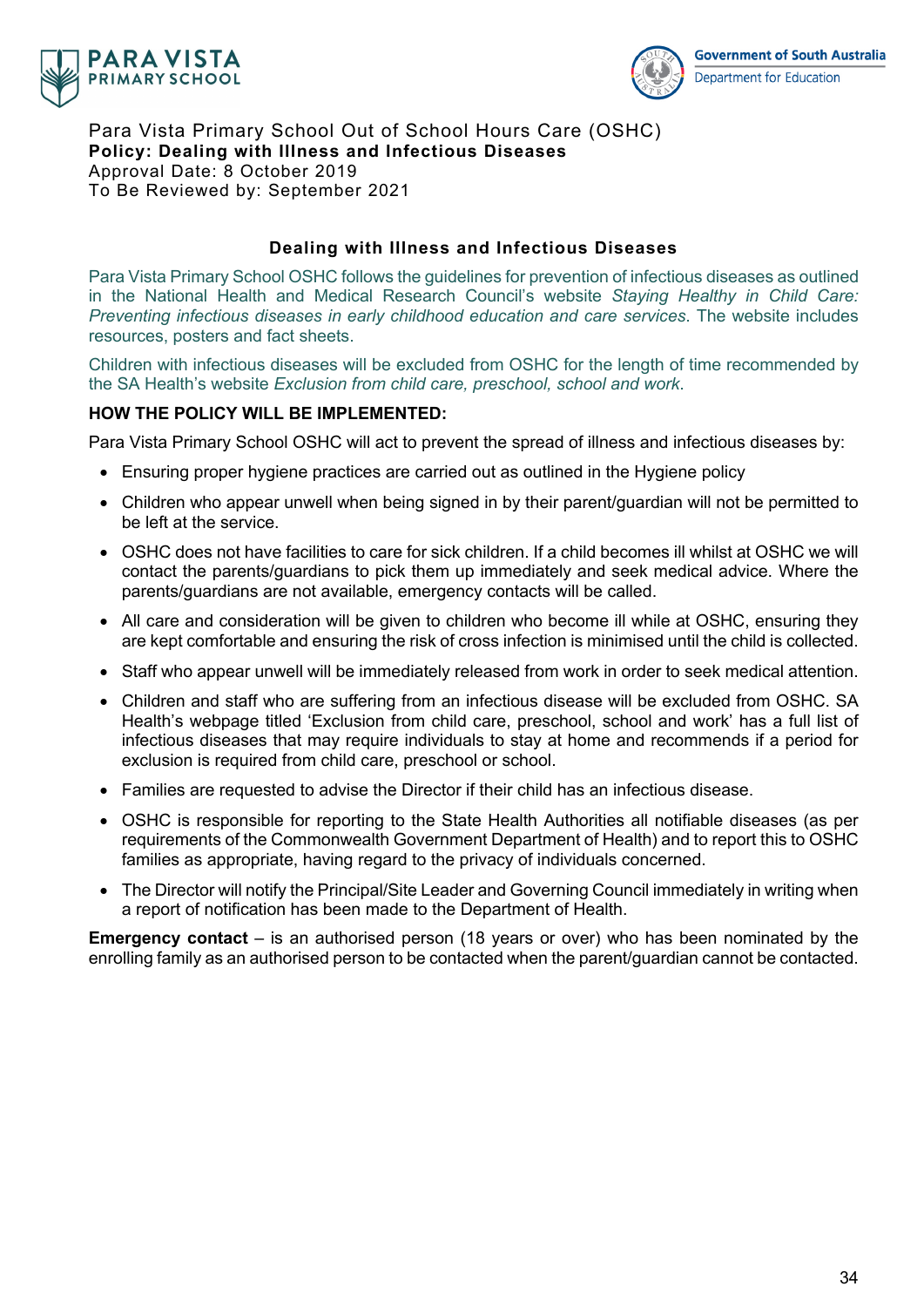



Para Vista Primary School Out of School Hours Care (OSHC) **Policy: Dealing with Medical Conditions** Approval Date: 8 October 2019 To Be Reviewed by: September 2021

#### **Dealing with Medical Conditions**

Para Vista Primary School OSHC staff will assist children to manage medical conditions and assist with medication if that medication is prescribed by a doctor and has the original label detailing the child's name, required dosage and storage requirements and is accompanied by a medication plan.

Medication includes all prescribed, non-prescribed, over the counter and alternative therapies.

We recognise that an increasing number of children attending school age care services have been diagnosed with medical conditions including asthma, diabetes or a risk of anaphylaxis. We are committed to a planned approach to the management of such medical conditions to ensure the safety and well-being of everyone at this service.

#### **HOW THE POLICY WILL BE IMPLEMENTED:**

- All medical information including health care plans will be obtained from families on enrolment. It is the responsibility of parents/guardians to update the service with any new information relating to their child's specific health care need or medical condition.
- Medication will not be administered without a completed Medication Agreement HSP151.
- All efforts will be made to ensure medications given are the right medication, the right amount and via the right route.
- All health care plans and labelled medication will be easily accessed in case of the need for treatment. Children will be identified by a photo kept in the folder.
- Staff will be informed of medical conditions and required treatment of children in their care. The rights and the dignity of the child will be protected.
- Staff will not administer controlled drugs, oxygen, insulin or regular pain relief.

#### **Medication**

- The Director/Certified Supervisor is responsible for the storage and administration of all medication.
- Medication must be clearly labelled within the expiry date and with the child's name.
- Medication will be stored in a secure location, at the correct temperature, in the original container in which it was dispensed with access only to the Director/Certified Supervisor.
- When going on excursions all medication must be kept with the Director/Certified Supervisor in charge of the excursion.
- Medication will only be supplied to OSHC by the parent/guardian. Medication must be given directly to the Director/Certified Supervisor. Medication located in a child's possession will be immediately removed and parents/guardians contacted.
- OSHC staff do not have access to school held medication.

#### **Supervision of Medication**

- All staff will undertake medication management training.
- HSP156 Medication rights checklist must be followed each time medication is administered to a child or young person in an education or care setting
- Details must be recorded on the "Request to Administer Prescribed Medication Form" kept in the folder.
- A child will not be given their first dose of a new medication while attending OSHC in case of an allergic reaction.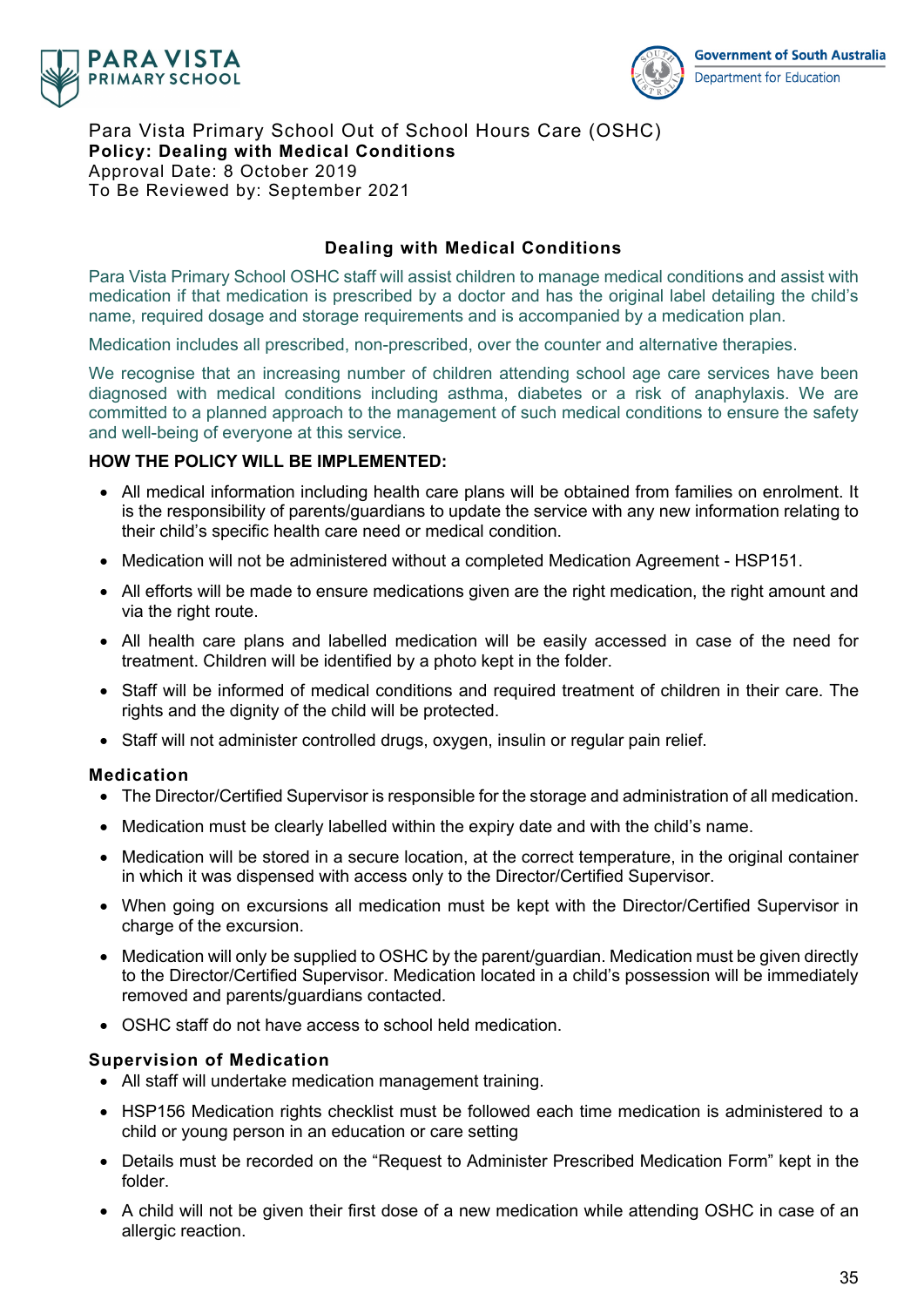



- In the case of emergency, Asthma puffers will be administered by trained staff. Parents/guardians will be notified at the first opportunity once the health and safety of the child is verified.
- In the event of an anaphylaxis emergency, an adrenaline (epinephrine) injector commonly known as EpiPen or EpiPen Jr will be administered by trained staff and an ambulance called. All fees and charges incurred will be the responsibility of the parent/guardian.

#### **Self-management of Medication**

If a child is to self-medicate or carry their own medication they must:

- a) Have written medication authority and clear direction from the family and doctor that the child is able to self-manage.
- b) The medication will be in its original pharmacy labelled container and stored correctly.

The Director/Certified Supervisor has the authority, should there be any concern about the safety of the individual or others on site, to prohibit self-management of medication. Parents/guardians will be immediately contacted to discuss the self-management of medication.

#### **Medication Error**

If a child takes the wrong medication, the wrong amount or via the wrong route the following steps will be followed by the Director/Certified Supervisor:

- If the child or young person has collapsed or is not breathing an ambulance will be called immediately and first aid administered.
- If there is no immediate adverse reaction staff shall contact the Poisons Information Centre 13 11 26 and immediately follow the advice given.
- Act immediately on advice and notify the child's parent/guardian/emergency contact.
- Document all actions
- Complete a critical incident report and an accident and injury report form.

**Emergency contact** – is an authorised person (18 years or over) who has been nominated by the enrolling family as an authorised person to be contacted when the parent/guardian cannot be contacted.

#### **Allergies**

- Where a child has a known allergy it should be recorded on the enrolment form and all staff made aware of it. Where an allergy requires specific medication or treatment, there must be a current medication plan for the child.
- Food safe practices will address any identified food allergies.
- Exposure to animals such as dogs, cats, rabbits, rats, mice, guinea pigs and horses may trigger contact rashes, allergic rhinitis (hay fever) and sometimes asthma. Severe allergic reactions to animals are rare but may occur and will be considered in risk assessments of activities involving animals.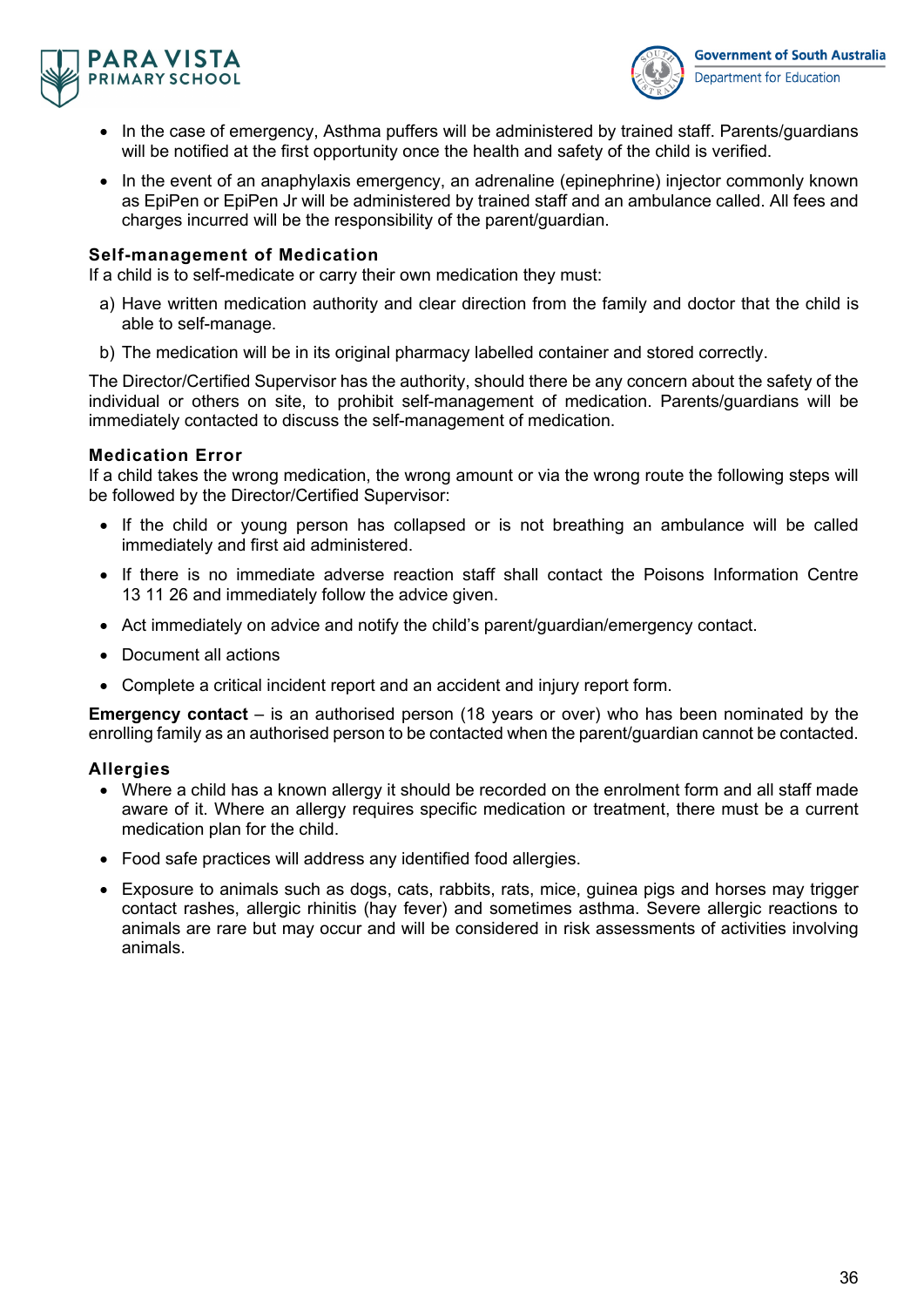



Para Vista Primary School Out of School Hours Care (OSHC) **Policy: Staffing** Approval Date: 8 October 2019 To Be Reviewed by: September 2021

# **Staffing**

Para Vista Primary School OSHC supports our staff to reach their full potential because we recognise that these people play a significant role in the daily lives of many of our children and their families. We are an equal opportunity employer and encourage diversity within our team. Where possible, we support our staff to balance work and family commitments. We are happy to welcome volunteers and students into our team (volunteers and students are not be included in our child to staff ratio).

Para Vista Primary School OSHC recognises that in providing high quality care for children our staff are one of our most valuable resources.

# **HOW THE POLICY WILL BE IMPLEMENTED:**

- The Para Vista Primary School Governing Council is the employer of OSHC staff and follows the Department for Education's *Recruitment and suitability of OSHC staff* processes for recruiting, managing and supporting staff.
- The Governing Council may delegate the authority to hire additional staff short term (less than 20 days) to the Director, however only the Governing Council can dismiss the OSHC staff.
- The Director reports to the Governing Council via the Principal/Site Leader. All other OSHC staff will report to the Director.
- The correct ratio of child to staff supervision will be maintained at all times. The National Quality Framework (NQF) sets out the minimum qualification and child to staff ratio requirements.
- The Director will organise a higher child to staff ratio when a greater level of supervision is required.
- We will treat all staff in accordance with the relevant legislation and industrial awards.
- We aim to maintain a work environment that supports the physical, professional, emotional and personal needs of the staff, to enable them to provide high quality care to our children and families.
- When OSHC is operating there will be a designated responsible person (Director, Assistant Director or Certified Supervisor) present, who has consented to be the responsible person for the day to day operations. Their name will be displayed on the notice board at the OSHC entrance.
- All staff will be given a staff handbook which will outline the policies and procedures for OSHC at Para Vista Primary School. It will include all relevant information.

#### **Managing Performance and Professional Development**

Para Vista Primary School OSHC aims to provide high quality childcare through high quality work performance and high job satisfaction of staff. This policy provides a framework for achieving this through staff appraisal and work performance counselling systems.

#### **HOW THE POLICY WILL BE IMPLEMENTED**

- The staff performance and professional development process will be managed by the Director, and for the Director, performance will be managed by the Principal/Site Leader as delegated by the Governing Council.
- The staff performance and professional development process will be managed using indicators developed in relation to their position description.
- Performance and professional development is monitored via an annual review process, including:
	- Staff completing a self-assessment review prior to meeting with their Line Manager.
	- The Line Manager completing a performance review prior to meeting with their staff.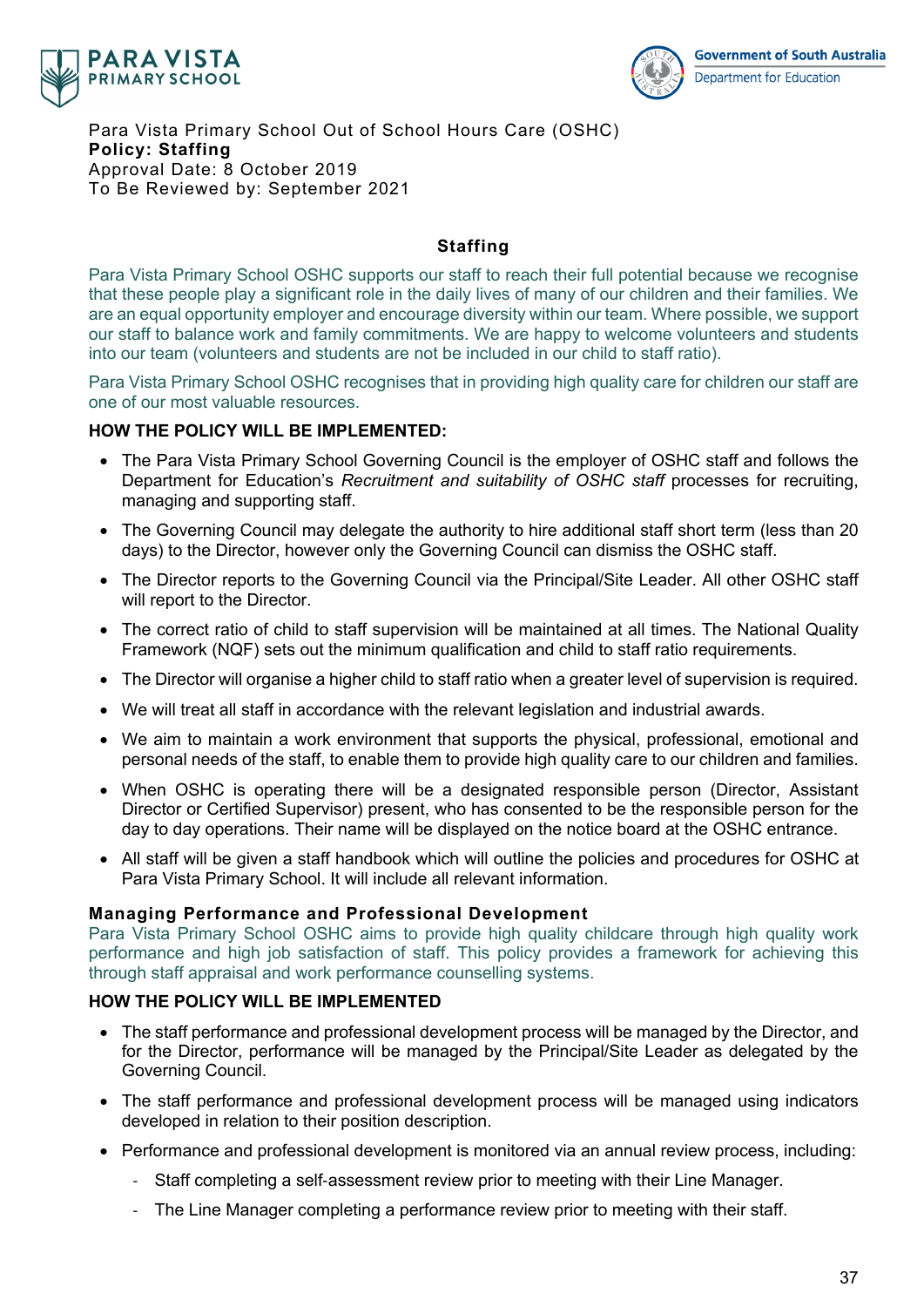



- Staff attending a performance and professional development review meeting conducted by their Line Manager; where aspects of each assessment are discussed and performance reviewed. Staff have the right to a support person present at any performance and professional development meeting.
- The staff performance and professional development process must:
	- provide two-way feedback on work performance and job satisfaction
	- clearly state the expectations of each position
	- use self-evaluation as the central tool for assessing past performance
	- have a positive focus geared to improving future performance
	- be based on a process of ongoing constructive feedback and guidance
	- identify individual staff training needs and career development goals
	- include an agreed action plan as a result of the annual review process, to be written and signed by both parties and implemented over the next year.
- Ongoing feedback about performance will be provided regularly and professional development opportunities monitored and reviewed throughout the year. Individual performance progress will be noted on individual action plans.

**Work Performance Counselling** - some staff may experience difficulties in performing their work to the minimum standards required. In these situations, the Director (or Principal/Site Leader if it is the Director experiencing difficulties) may choose to provide Work Performance Counselling. This is additional to the staff performance and professional development process.

# **Leave**

Para Vista Primary School OSHC Service aims to provide leave to staff in ways which benefit both staff and OSHC. Staff are entitled to leave (including leave without pay) as provided by the Children's Services Award 2010.

# **HOW THE POLICY WILL BE IMPLEMENTED**

- Staff should apply for leave six weeks in advance of any period of leave they intend to take. The Director is responsible for allocating and approving leave (or the Governing Council if the request is from the Director), using a planned approach.
- Written approval/non-approval for leave will be given within two weeks of receiving an application.
- Where staff need leave at short notice for personal emergencies, The Director and Governing Council/OSHC Committee will be flexible in trying to help meet the staff member's needs.
- Staff must let the Director know as soon as possible if they are too ill to come to work, preferably two hours before the start time of their shift. Staff must supply a medical certificate for sick leave of three or more days in a row. The Director has the discretion to approve sick leave of less than three days in a row without a medical certificate.
- The Director has the discretion to approve leave without pay for periods of less than ten working days (short term leave). The OSHC Committee will consider requests for long term leave without pay (i.e. more than ten working days). Staff must apply in writing through the Director to the Chairperson of the OSHC Committee, where possible at least six weeks in advance, giving the reasons for the leave. Staff should use all available paid leave before applying for leave without pay.
- The Director should consult the Governing Council if they believe it is necessary to direct a staff member to take leave.
- The service will especially try to support staff who need leave to fulfil family responsibilities.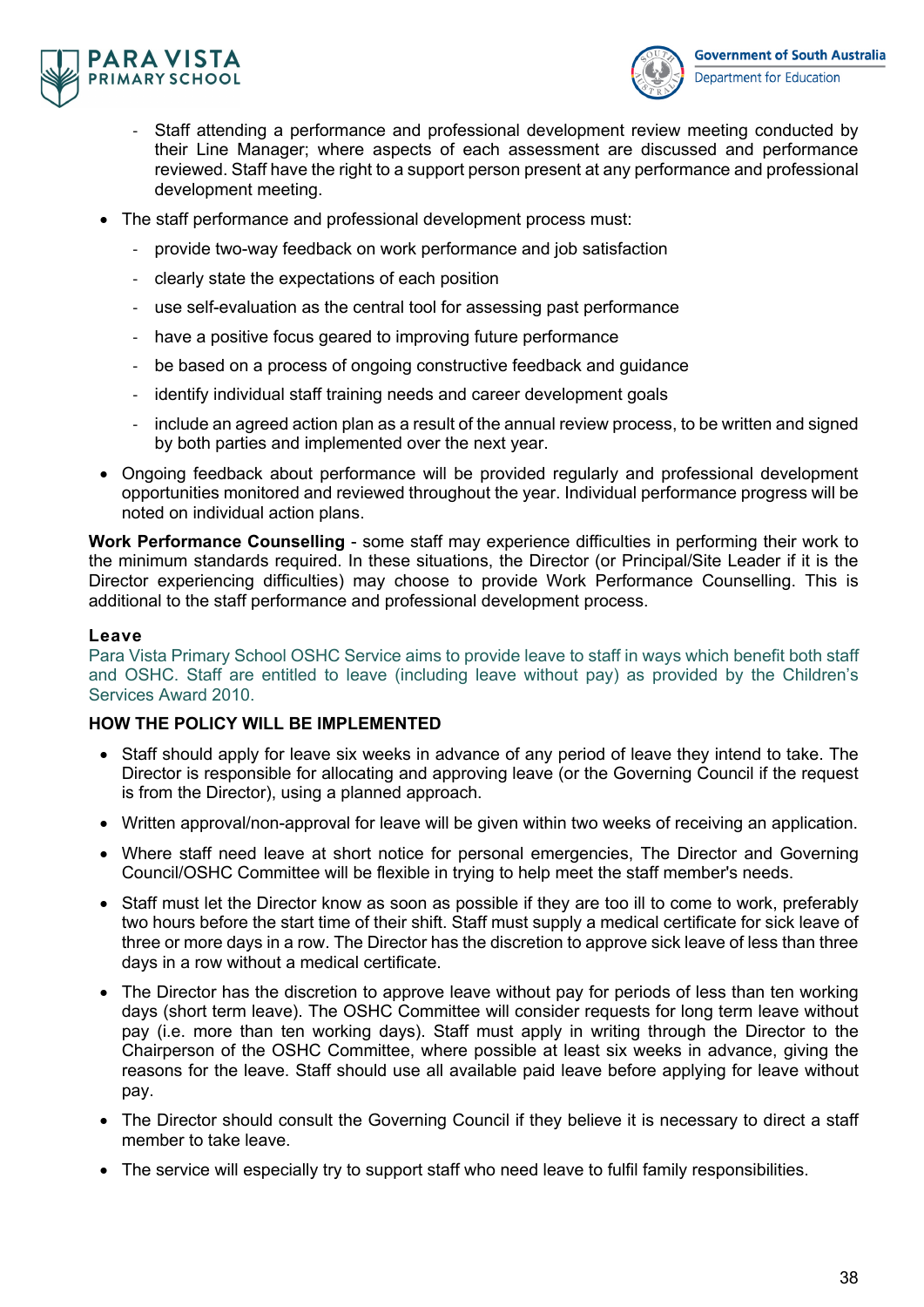



Para Vista Primary School Out of School Hours Care (OSHC) **Policy: Staff Code of Conduct** Approval Date: 8 October 2019 To Be Reviewed by: September 2021

#### **Staff Code of Conduct**

Para Vista Primary School OSHC aims to achieve high standards of conduct and professional behaviour. We encourage and support staff to maintain these standards by fostering self-discipline and commitment to high quality care and good working relationships.

The quality of care for children, good relationships among staff, the confidence of parents/guardians and the reputation of our OSHC all depend on the professional attitude and behaviour of our staff and management. This policy aims to provide clear guidance to staff about the standards required as a condition of their employment.

#### **HOW POLICY WILL BE IMPLEMENTED**

All staff and volunteers are responsible for promoting the safety and wellbeing of the children by:

- It is a requirement of all staff to take the time to become familiar with the OSHC **Philosophy** and all policies, as many of them will guide their day to day work.
- Staff will adhere to the **Providing a Child Safe Environment policy** at all times and taking all reasonable steps to ensure the safety and protection of all children at OSHC.
- Staff are to arrive on time, take breaks and return from breaks at the correct time. If staff are asked to move or relieve areas, it is expected that they do so promptly. Failure to be punctual has the potential to place children and other staff at risk.
- Staff are to follow the **Confidentiality policy**. Information about children and their families must not be discussed or shared indiscreetly. Contact details of families or other staff must not be given out without their permission. If staff are unsure whether information is confidential they must check with the Director.
- Appropriate, professional and positive language must always be used. Staff must label the behaviour, not the child. For example, "That was a silly thing to do", not "You are a silly child". Staff will not use language which will offend other staff or families, especially within hearing range of the children.
- Staff are acting in the absence of parents/guardians, meaning staff are acting as a significant other in the child's life and have a duty of care to the child. Staff are therefore expected to lead by example and model appropriate behaviour and teach respect for property and others.
- Staff will wear clothing that is appropriate for the activities and day's work with the children, and maintains a professional appearance. Suitable comfortable, flat shoes should be worn. Staff should bring a hat each day to wear when outside with the children and other sun-safe practices are to be modelled for the children to see.
- Staff are encouraged to use their initiative. The more initiative that is used the more effectively the OSHC will function. There are always things to be done. Such as interacting with children, sorting and fixing games, sorting and sharpening colouring in pencils, textas and crayons, sorting craft things, gathering children's ideas, cleaning cluttered areas, general tidying.
- Good quality childcare relies on effective teamwork and good relationships among staff. Staff are expected to create respectable working relationships by treating each other with courtesy, honesty and respect. Conflicts between staff will be aired in private, and not in front of children, parents/guardians or other staff. Staff should seek help from the Director, or utilise the grievance procedure if they are unable to resolve their conflict between themselves.
- Similarly, staff will treat children and their families with courtesy, honesty and respect. Children arriving and departing OSHC are to be welcomed and farewelled by name. Staff should treat children equally and as individuals regardless of gender, race, family background, culture, religion or beliefs. Staff will be sensitive to the rights of the children.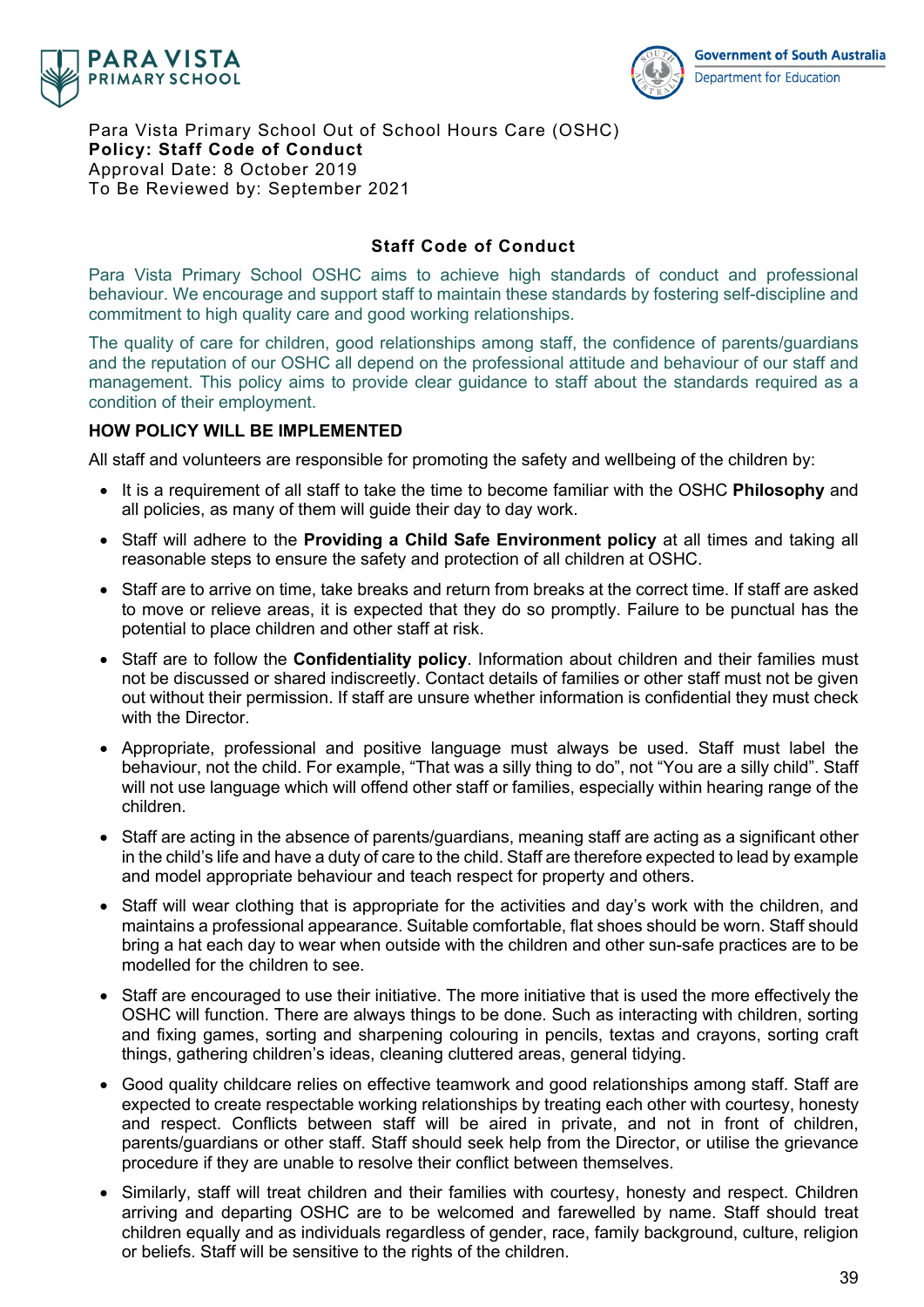



- Staff are expected to maintain and improve their skills through participating in training and development opportunities. Staff are also expected to attend staff meetings where possible.
- Staff will comply with their legal and industrial award obligations. Staff are required to obtain and maintain their:
	- Responding to Abuse and Neglect education and care (RAN-EC) training
	- a relevant history screening from a department approved screening authority
	- SMART (Strategies for Managing Abuse Related Trauma) training (when children under the Guardianship of the Minister are enrolled at the service).
	- an approved ACECQA qualification (for Certified Supervisor positions only)
	- holds a current approved first aid qualification (for Certified Supervisor positions only)
	- approved anaphylaxis management training (for Certified Supervisor positions only)
- Staff are expected to conduct themselves in a manner which respects the rights and welfare of other staff, volunteers, families and children and to show competence, care, good faith and compliance with instructions, policies and procedures in the performance of their duties. Where staff believe any of the instructions, policies or procedures need to be changed, they should first discuss it with the Director, who will bring it up at the next staff meeting. The Director will then take any changes made to the OSHC Committee and then to the Governing Council meetings. While changes are being ratified, staff should follow the existing policy or procedure.
- Staff are expected to come to work when they are fit to do so. When staff are unwell or injured they should not attend work and if entitled may apply for sick leave or workers' compensation.
- Staff must attend work free from the influence of alcohol or other non-prescription drugs. Smoking is strongly discouraged and staff may not smoke in the building or anywhere within sight of the children. Staff should tell the Director if they are taking any prescription medication which may affect their capacity to work (e.g. cause drowsiness).
- Staff are not permitted to carry their mobile phones on them when working. If staff need to take or make an important call, they should speak with the Director or Certified Supervisor first and then move away from the children. Staff are not permitted to take photographs/videos of children on their personal devices. Para Vista Primary School OSHC have electronic devices if staff wish to take photographs/videos. Staff must maintain professional relationships with children and their families at all times. It is not appropriate for staff to have any kind of relationship with children from OSHC on social media.
- Staff are expected to behave honestly and with integrity. To treat everyone with respect and courtesy, and without discrimination, bullying, intimidation or harassment.

Failure of our staff to abide by the **Staff Code of Conduct policy** may lead to disciplinary action.